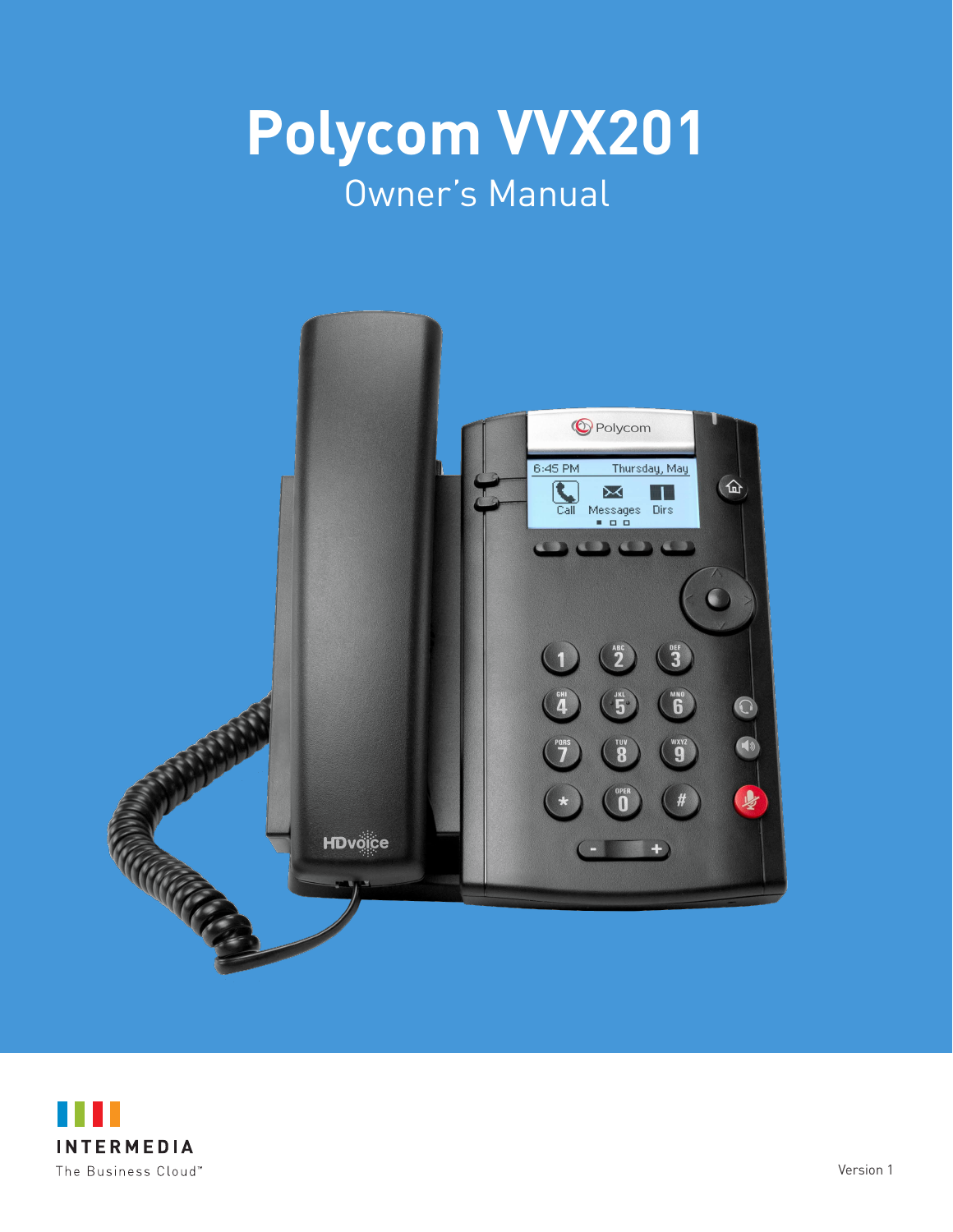# **TABLE OF CONTENTS**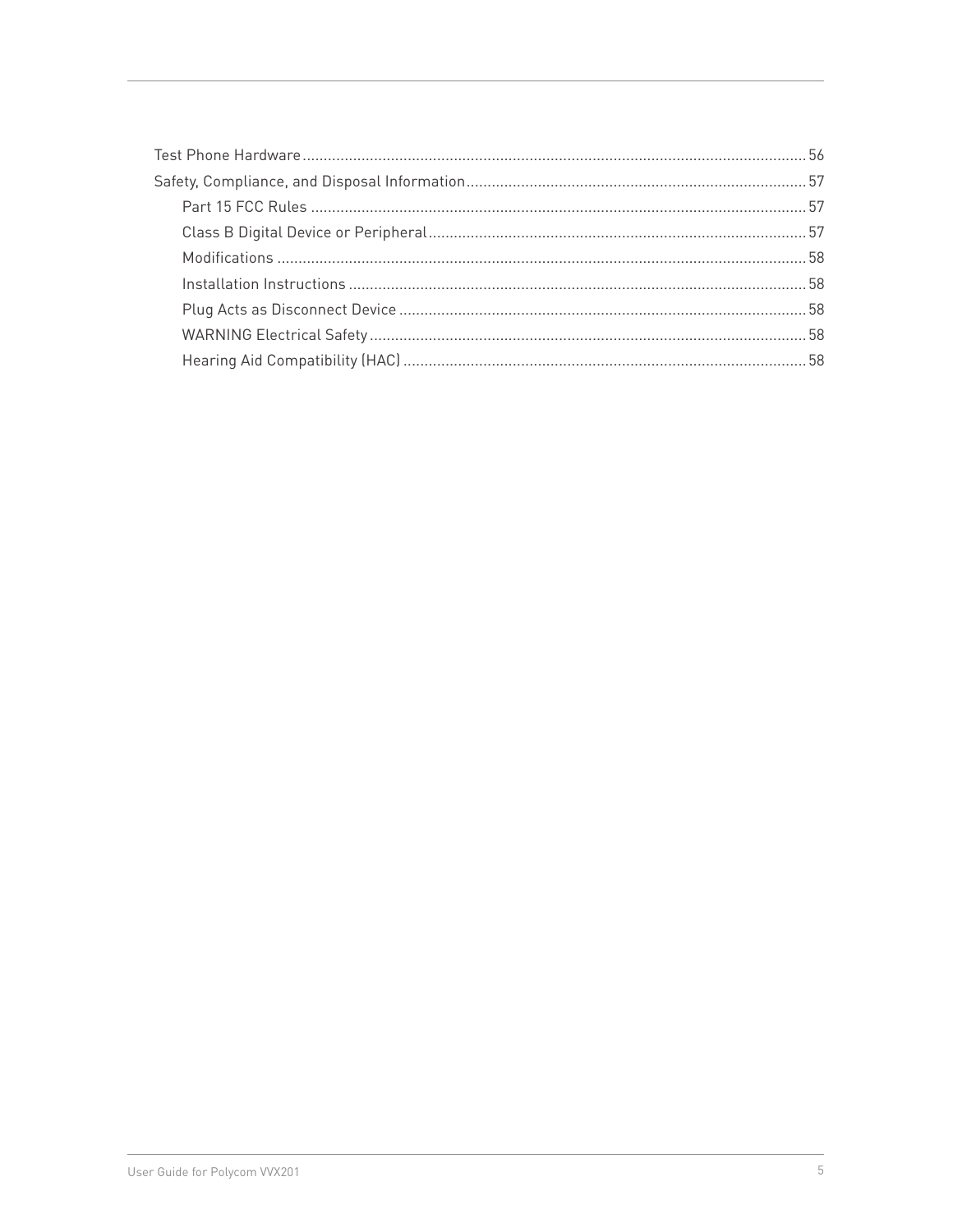# **Before You Begin**

This *Polycom VVX Business Media Phones User Guide* uses a number of conventions that help you to understand information and perform tasks.

# **Who Should Read this Guide?**

This user guide contains overview information for the Polycom® VVX® 201. This guide is intended for beginning users, as well as intermediate and advanced users who want to learn more about their phone features.

# **Typographic Conventions**

A few typographic conventions, listed next, are used in Polycom guides to distinguish types of in-text information.

# Typographic Conventions

| <b>Convention</b> | <b>Description</b>                                                                                                                                                                                                                                |
|-------------------|---------------------------------------------------------------------------------------------------------------------------------------------------------------------------------------------------------------------------------------------------|
| <b>Bold</b>       | Highlights interface items such as menus, menu selections, window and dialog<br>box names, soft keys, filenames, and directory names when they are involved in<br>a procedure or user action. Also used to highlight text to be entered or typed. |
| <i>Italics</i>    | Used to emphasize text, to show example values or inputs (in this form:<br><example>), and to show titles of reference documents available from the<br/>Polycom Support Web site and other reference sites.</example>                             |
| <b>Blue Text</b>  | Used for cross references to other sections within this document and for<br>hyperlinks to external sites and documents.                                                                                                                           |
| Courier           | Used for code fragments and parameter names.                                                                                                                                                                                                      |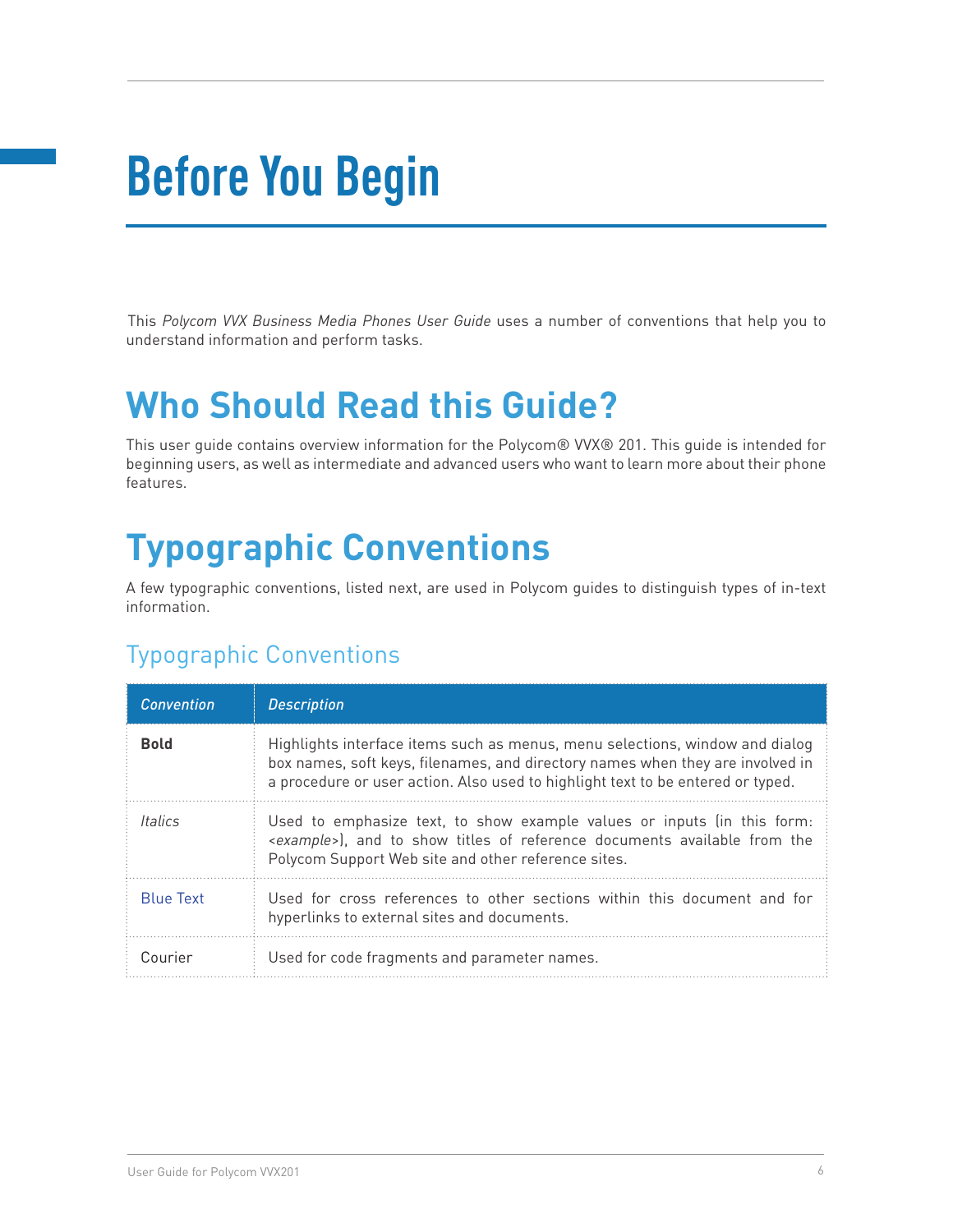# **Get Started**

Before you use your phone, take a few moments to familiarize yourself with its features and user interface. This chapter details your phone's components, the screen layout of your phone, and how to navigate your phone's interface.



#### **Note: Accessing features and options**

As you read this guide, keep in mind that certain phone features are configurable by your system administrator or determined by your phone environment. As a result, some features may not be enabled or may operate differently on your phone. Additionally, the examples and graphics in this guide may not directly reflect what is displayed or is available on your phone screen.

# **View Your Phone Keys and Hardware**

Use the following figures and tables to understand your VVX phone's hardware features. For more information about attaching phone hardware, including how to connect your phone to the network, see the Quick Start Guide for your phone available on your phone's support page on Polycom Voice Support.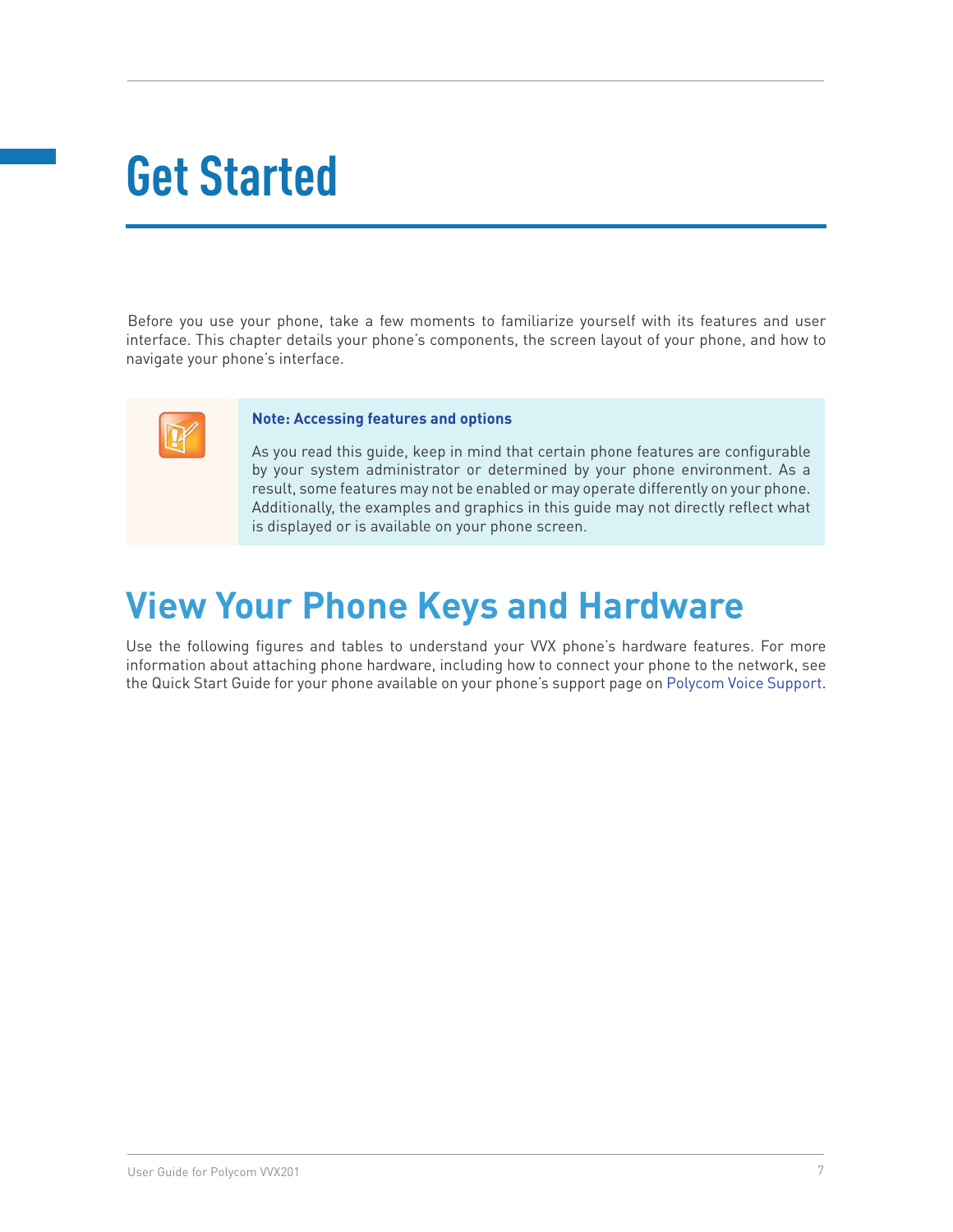# **VVX 201 Phones Hardware**

The following figure displays the hardware features on the VVX 201 business media phones. The table lists each numbered feature shown in this figure.

# VVX 201 hardware features



# VVX 201 Hardware Feature Descriptions

| Reference<br><b>Number</b> | <b>Feature</b> | <b>Feature Description</b>                                                                                                                           |
|----------------------------|----------------|------------------------------------------------------------------------------------------------------------------------------------------------------|
|                            | Hookswitch     | Cradles the handset and end calls.                                                                                                                   |
| 2                          | Line keys      | Enable you to select a phone line, view calls on a line, or<br>quickly call a favorite contact.                                                      |
| 3                          | Speaker        | Provides ringer and speakerphone audio output.                                                                                                       |
| 4                          | Dial pad keys  | Enable you to enter numbers, letters, and special<br>characters. You can also use the dial pad keys to select<br>menu items that have index numbers. |
| 5                          | Microphone     | Transmits audio to other phones.                                                                                                                     |
| 6                          | Volume keys    | Adjust the volume of the handset, headset, speaker, and<br>ringer.                                                                                   |
|                            | Mute key       | Mutes local audio during calls and conferences.                                                                                                      |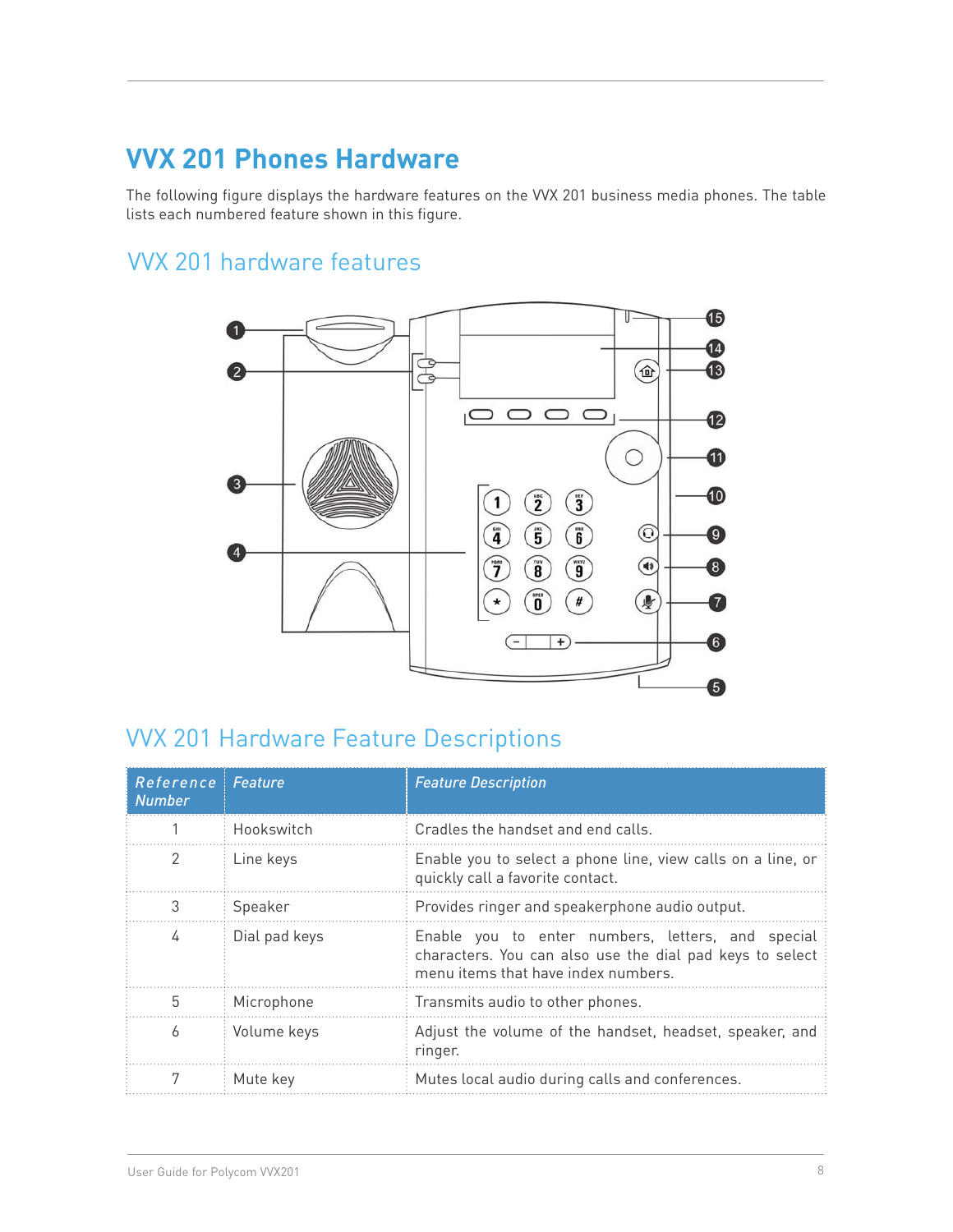# VVX 201 Hardware Feature Descriptions

| <b>Reference</b><br><b>Number</b> | <b>Feature</b>               | <b>Feature Description</b>                                                                                       |
|-----------------------------------|------------------------------|------------------------------------------------------------------------------------------------------------------|
| 8                                 | Speakerphone key             | Enables you to place and receive calls using the<br>speakerphone.                                                |
| 9                                 | Headset key                  | Enables you to place and receive calls through<br>a headset.                                                     |
| 10                                | Security slot (on side)      | Enables you to attach a universal security cable<br>lock to your phone so you can secure it to a<br>desktop.     |
| 11                                | Navigation keys / Select key | Scrolls through information or options<br>displayed on the phone's screen. Selects a field<br>of displayed data. |
| 12                                | Soft keys                    | Enable you to select context sensitive keys that<br>display along the bottom of the screen.                      |
| 13                                | Home key                     | Displays the Home screen from other screens,<br>and displays the Lines and Calls screen from<br>the Home screen. |
| 14                                | Screen                       | Shows a 2.5-inch diagonal screen that enables<br>you to view menus and data.                                     |
| 15                                | Message Waiting Indicator    | Flashes red to indicate when you have new<br>messages.                                                           |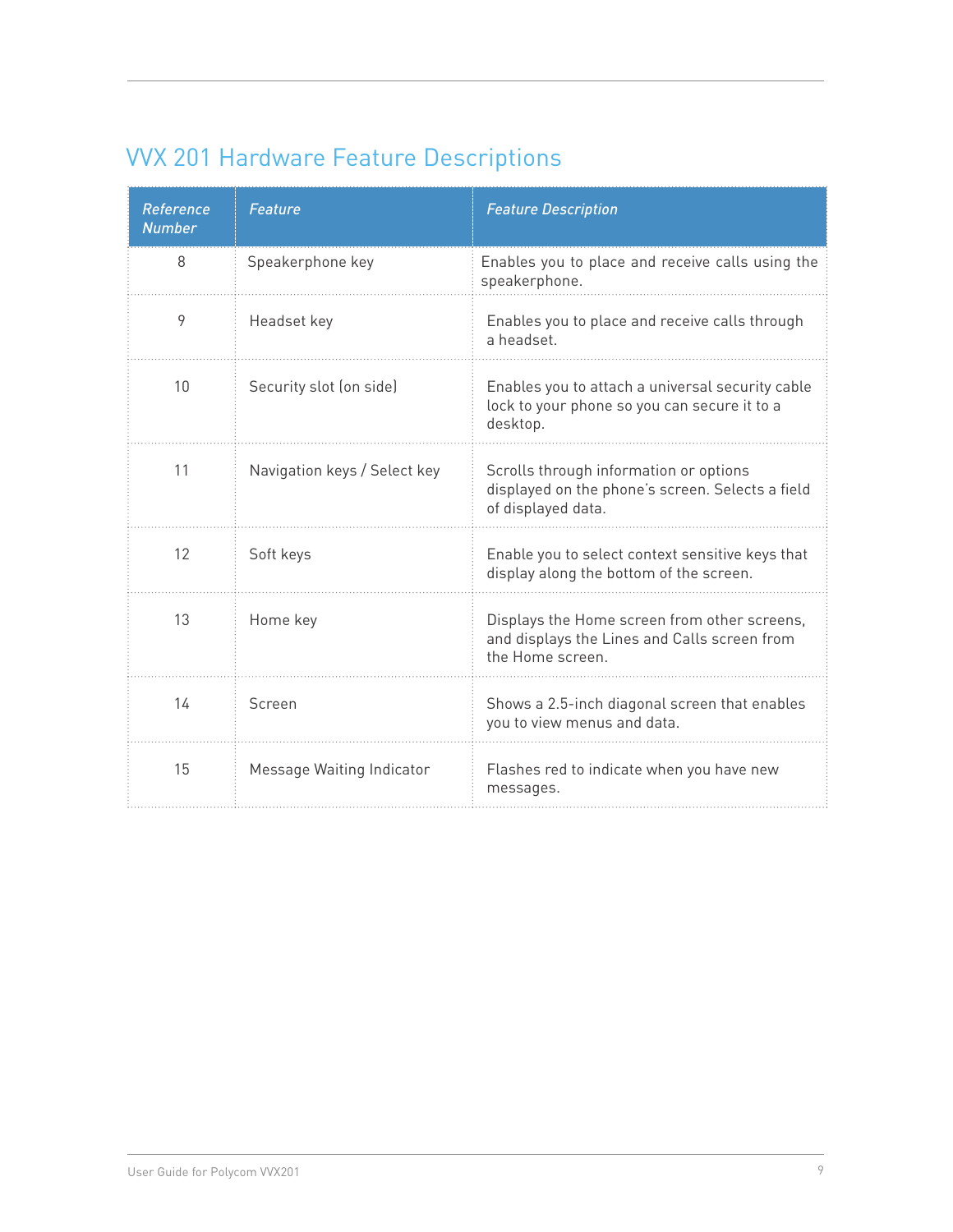# **Secure Your Phone with the Security Slot**

The security slot is located on the top, left, or right side of the phone and is indicated by a padlock  $\blacksquare$ symbol. See the hardware figure for your phone in the View Your Phone Keys and Hardware section for the location of the security slot on your phone.

By fastening one end of a universal security cable to a stationary object such as a desk or table, and the other end to the security slot available on Polycom VVX phones, you can prevent your phone from being stolen or otherwise removed. Contact the universal security cable manufacturer directly for more information on securing your phone.

# **Navigating Your Phone Interface**

Your VVX phone has phone icons, status indicators, and phone screens to help you navigate your phone interface and understand important information on the state of your phone. The following topics describe how to navigate your phone's interface:

- Understanding Phone Screens
- • Understanding Phone Icons and Status Indicators

# **Understanding Phone Screens**

VVX phones have four screens that display on the phones:

- Home Screen Displays your messages, settings, and information.
- Calls Screen Displays all active and held calls on your line.
- Lines Screen Displays your phone lines, your favorites, and conditional soft keys.

#### Home Screen

On VVX 201 phones, the phone line and icons you can select to access phone features, settings, and information display on the Home screen.

On VVX 201, a Page Indicator shows the page you are currently viewing.

#### Home screen and Page Indicator on VVX phones

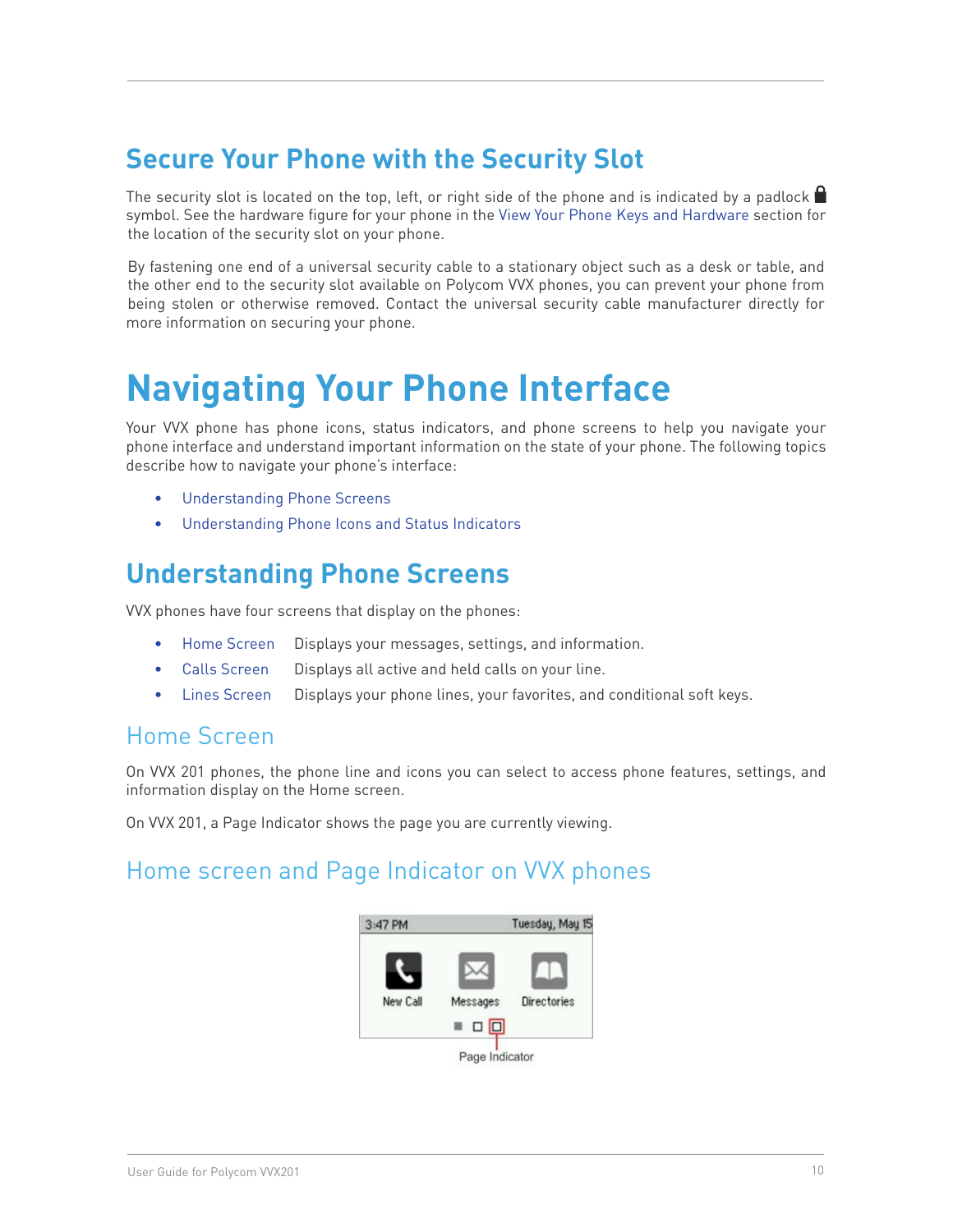## Calls Screen

The Calls screen is supported on VVX 201 phones. You can access the Calls screen when you have one held call or an active and held call in progress on your phone. The Calls screen is automatically displayed when you have an active call and one or more held calls on your phone.

#### To display the Calls screen:

- • During a call, do one of the following:
	- $\%$  Press the Home key  $\circledR$ .
	- ª Press the **L–>C** soft key.

All of your active and held calls display on the Calls screen. Use the arrow keys from the bottom to the top to view all calls on your phone. The total number of calls is displayed on your line, and if you have multiple lines on your phone, calls display under the associated line.

## Lines Screen

The Lines screen is supported on VVX 201 phones and is the default screen when your phone is not in use. You can view your phone lines, favorites, and soft keys on the Lines screen.

#### To display the Lines screen:

• From the **Home screen, press the Home key**  $\omega$ .

When you have multiple calls on your phone, the number of calls you have is displayed next to the line number.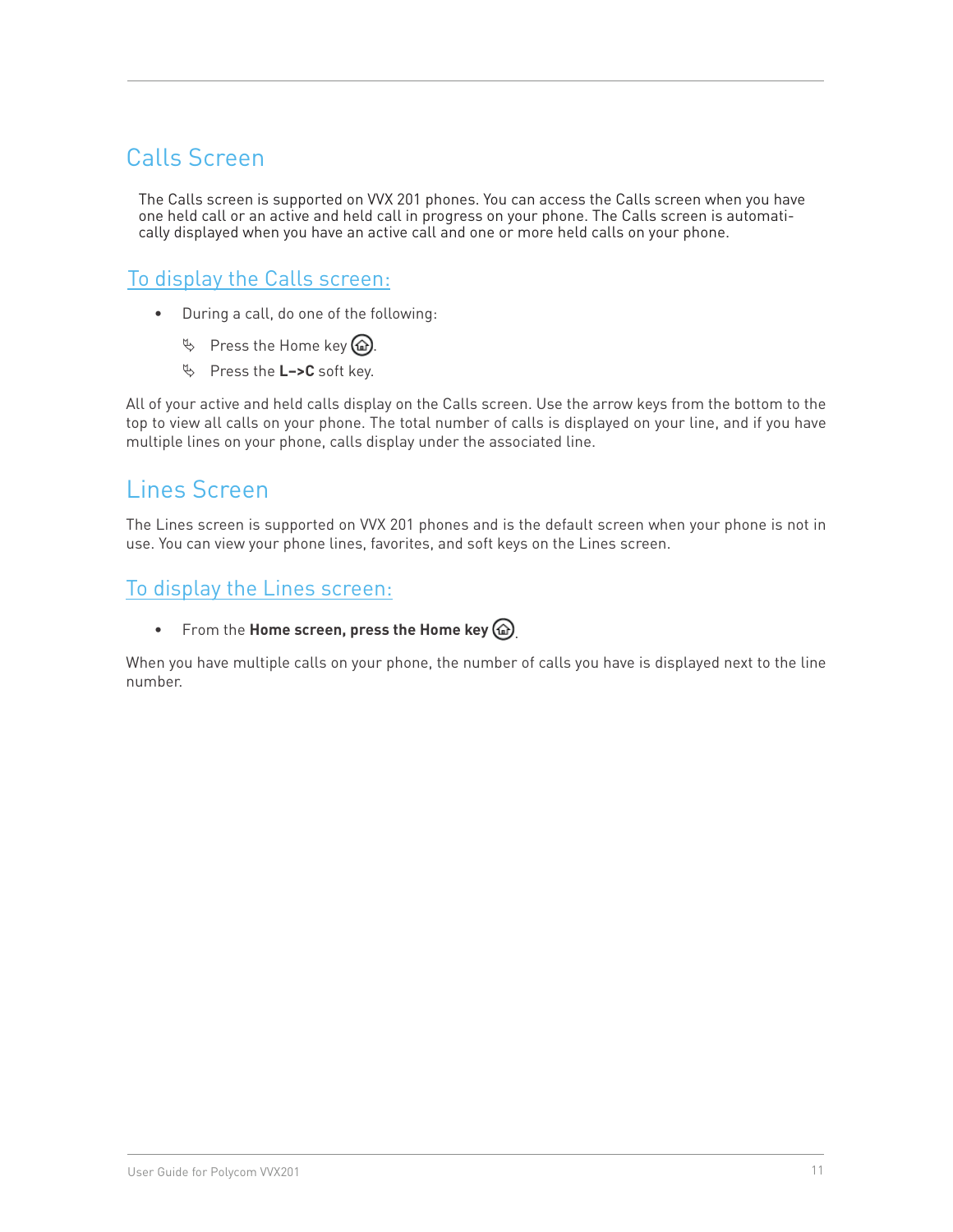# Switch among Phone Screens

You can see any phone screen on your phone from other screens by pressing the Home key  $\omega$ . Although you can access any phone screen from other screens, you can access certain screens only if your phone is idle or has one or more calls in progress.

You can access certain screens in the following scenarios:

- • If your phone is not in use, you can access the Home and Lines screen.
- If your phone has an active call, you can access the all screens.
- • If your phone has one active call only, you can access the Home, Lines, and Active Call screens.
- • If your phone has multiple calls, or one held call, you can access the Home, Lines, and Calls screen.

#### To switch among screens:

- • Do one of the following:
	- ª From the **Home** screen, press the Home key to display either the Lines, Calls, or Active Call screen.
	- $\%$  The Calls and Active Call screen display only when an active or held call is in progress on your phone.
	- $\%$  Press the Home key  $\circled{a}$  to display the Home screen from the Lines, Calls, or Active Call screen.
	- ª Press the **C–>L** soft key to display the Lines screen from the Calls screen.
	- ª Press the **L–>C** soft key to display the Calls screen from the Lines screen.

# **Understanding Phone Icons and Status Indicators**

The following tables display phone icons and status indicators that display on the VVX business media phones. For information on video icons, see the section **Status Indicators and Messages for the VVX Camera**.

#### Phone Icons on VVX 201 Phones

|      | Missed call                        | Phone warning                |
|------|------------------------------------|------------------------------|
|      | Unregistered line                  | Login credentials invalid    |
|      | Placing a call                     | <b>Shared line</b>           |
| (HD) | Active call using Polycom HD Voice | Shared line with a held call |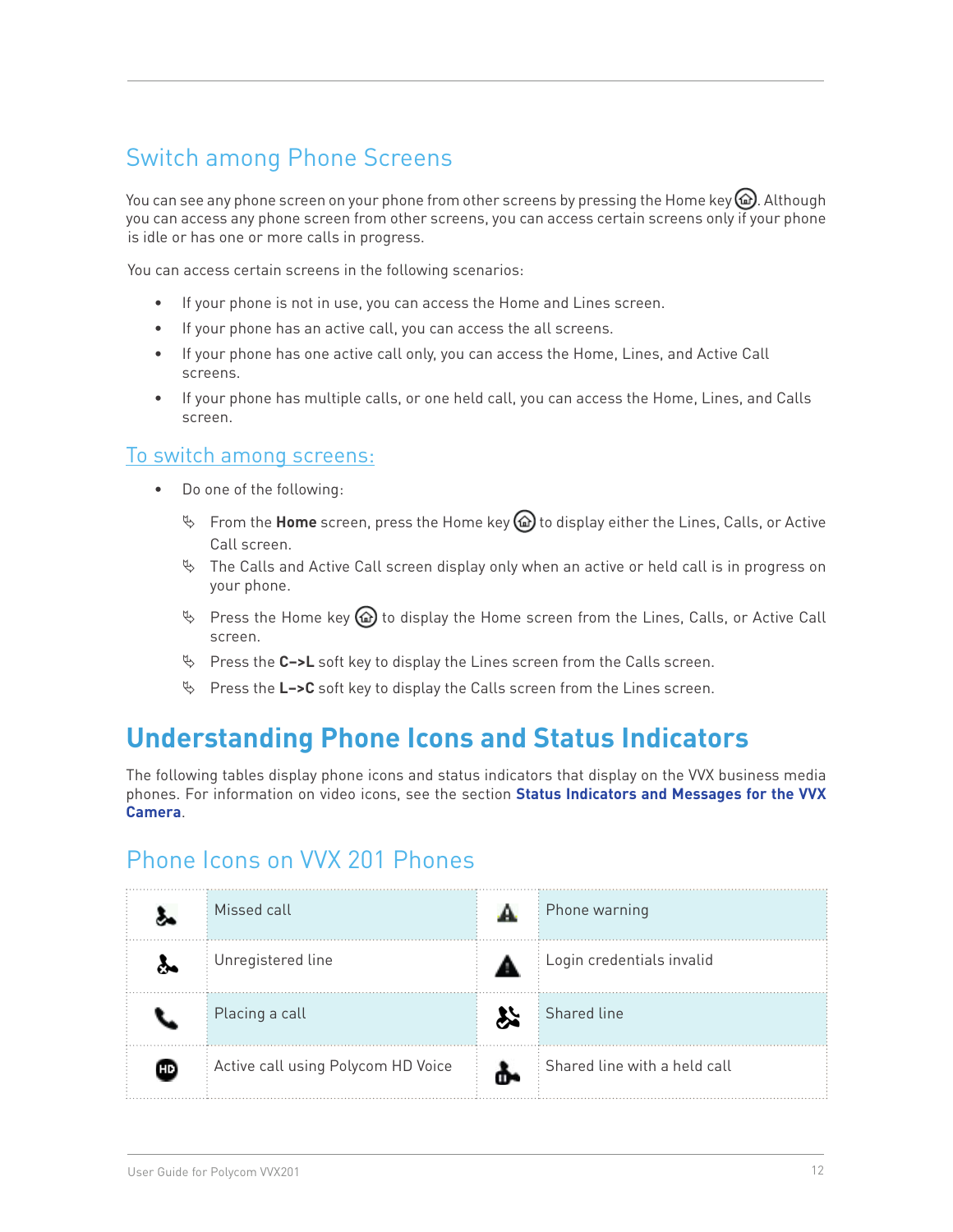| Held call              | Call forwarding is enabled          |
|------------------------|-------------------------------------|
| Incoming call          | New message                         |
| Active conference      | Presence status (Available)         |
| Placed call            | Presence status (Busy or In a Call) |
| Received call          | Presence status (Away)              |
| Missed call            | Presence status (Do Not Disturb)    |
| Favorite               | Presence status (Offline)           |
| Do Not Disturb enabled | Presence status (No information)    |

# **Entering Information in Data Fields**

You can enter information and edit fields using the dial pad keys on the phone console.

Before you enter information into fields, you can choose how to enter the information using the following soft keys:

- Mode **Enables you to enter just numbers or text in title case, lowercase, or uppercase** characters.
- • *Encoding* Enables you to enter alphanumeric and special characters as well as characters in special languages.

The following table lists the Mode and Encoding options for the dial pad and the onscreen keyboard.

## Mode and Encoding Options

| <b>Mode Options</b>                                                                       | <b>Encoding Options</b> |
|-------------------------------------------------------------------------------------------|-------------------------|
| Abc (to capitalize the first letter only, and<br>use lowercase for the remaining letters) | Abc                     |
| ABC (to enter uppercase only)                                                             | ARC.                    |
| abc (to enter lowercase only)                                                             | ahc                     |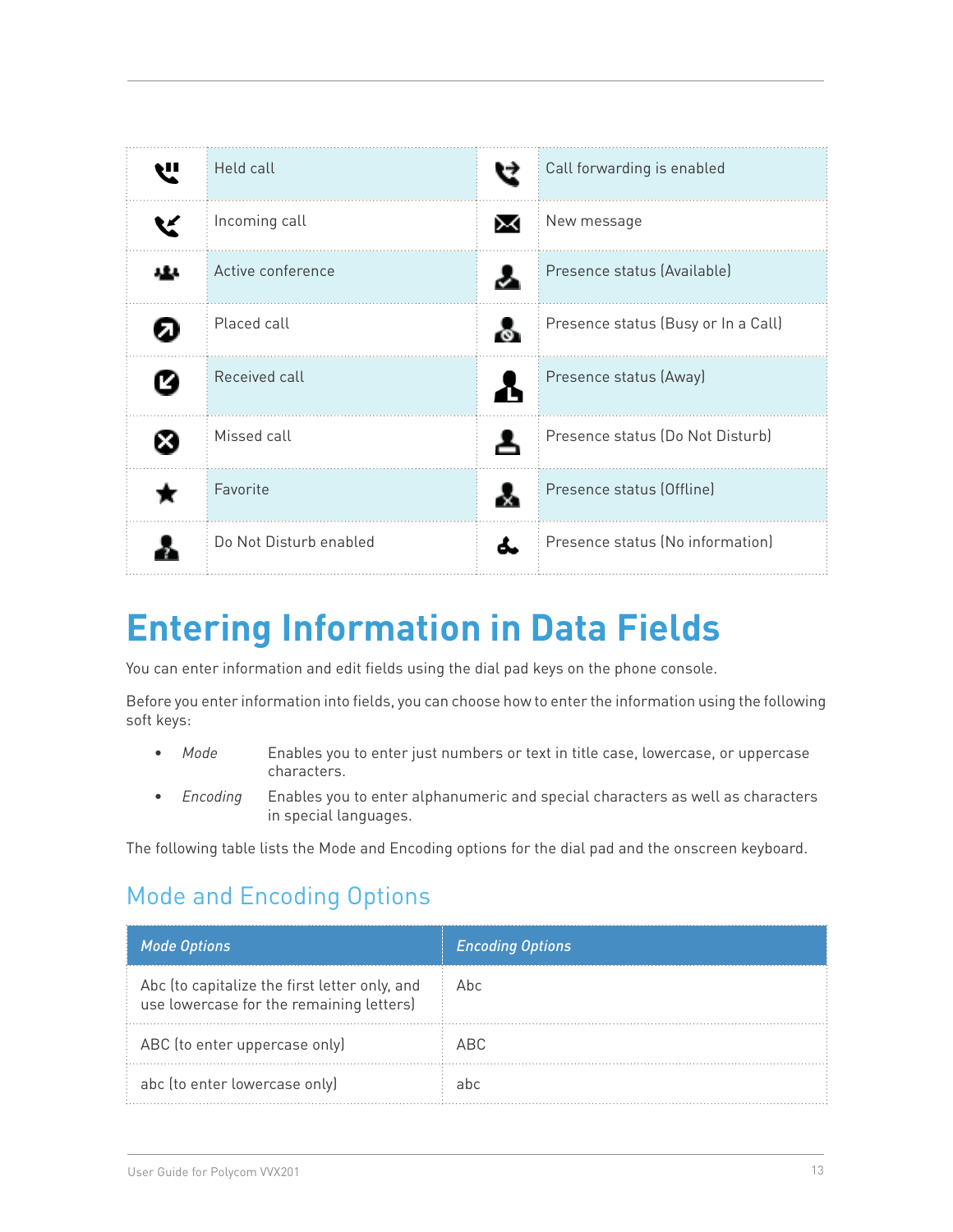| <b>Mode Options</b>         | <b>Encoding Options</b>                       |
|-----------------------------|-----------------------------------------------|
| 123 (to enter numbers only) | 123                                           |
|                             | ASCII (for regular text)                      |
|                             | Latin (to enter accented characters)          |
|                             | Katakana (for Japanese characters)            |
|                             | Unicode (to store characters as double bytes) |
|                             | Cyrillic (for Russian characters)             |

# **Enter Information Using the Dial Pad**

You can use the dial pad keys on your phone console to edit or update field information. The following table describes how to enter different types of data on your phone using the dial pad.

# Using the Dial pad Keys to Enter Information

| Data Type                                                                      | <b>Action</b>                                                                                                                                                                                  |
|--------------------------------------------------------------------------------|------------------------------------------------------------------------------------------------------------------------------------------------------------------------------------------------|
| Enter numbers, or characters in<br>uppercase, lowercase, or title case<br>mode | Select <b>Encoding</b> or <b>Mode</b> , and select <b>ABC</b> , $\Im \partial/\psi$ , or<br>Abc.                                                                                               |
| Enter only numbers                                                             | Select Encoding or Mode, and select 123.                                                                                                                                                       |
| Enter text in another language                                                 | Select <b>Encoding</b> , and select one of the language<br>options.                                                                                                                            |
| Enter a character                                                              | Press a dial pad key repeatedly to view the character<br>options and stop when the character you want to<br>enter is displayed in the field. Wait one second, and<br>enter the next character. |
| Enter a number                                                                 | Select Encoding or Mode, and select 123, or press<br>a dial pad key repeatedly to enter the number that<br>displays on that key.                                                               |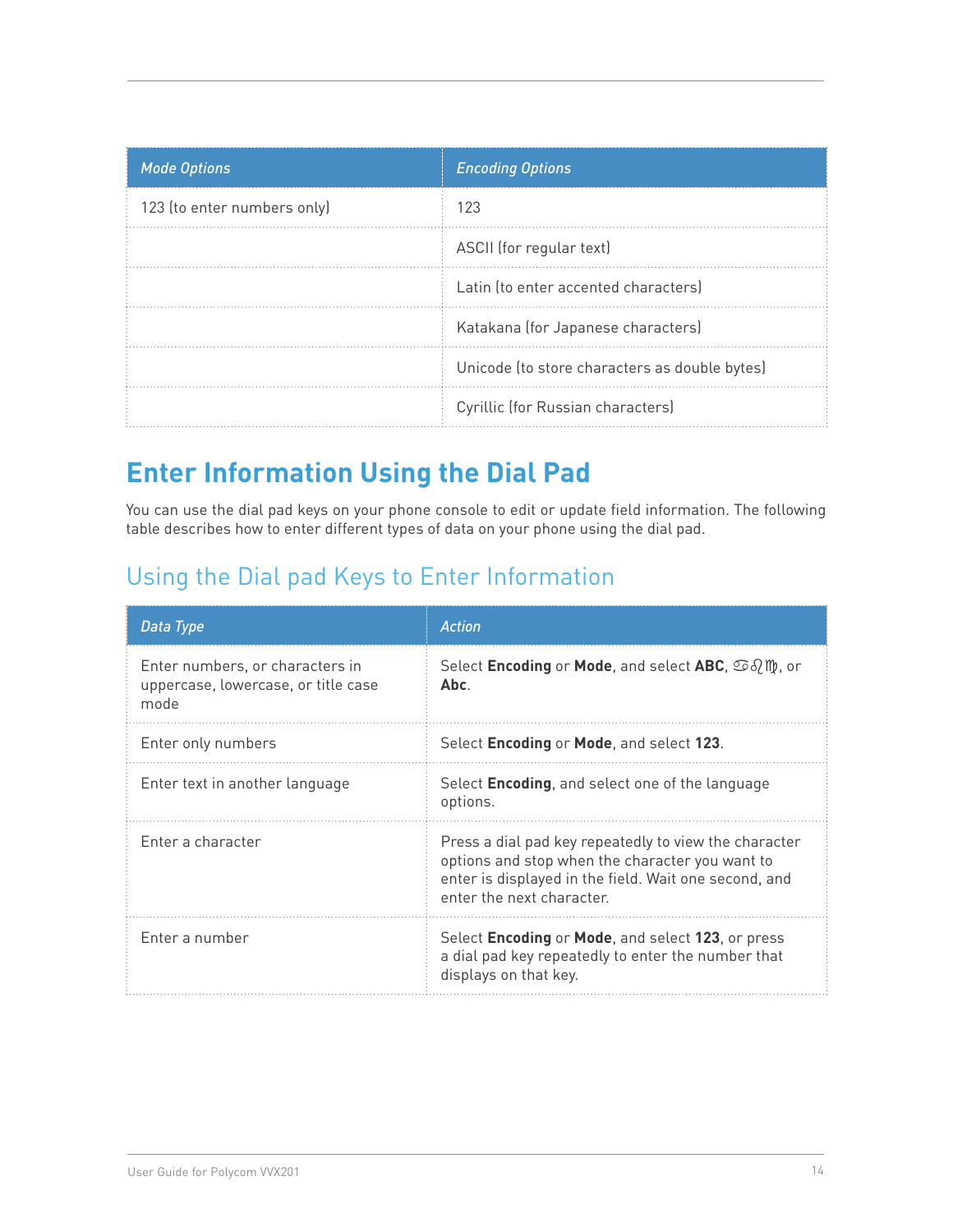# Using the Dial pad Keys to Enter Information

| Data Type                     | <b>Action</b>                                                                                                                                                                                                                                                                                                                                                                  |
|-------------------------------|--------------------------------------------------------------------------------------------------------------------------------------------------------------------------------------------------------------------------------------------------------------------------------------------------------------------------------------------------------------------------------|
| Enter a special character     | Select Encoding, and select Abc, ABC, or abc. Press the 1, 0,<br>asterisk (*), or pound (#) key one or more times to enter one of<br>the following special characters:<br>1 key: $!$   ' $\land$ \ $@$ : 1<br>* key: $k - 8$ % + ; ()<br>0 key: $/ , _ =$ \$ ~ = ?0<br># key: # > < { } [ ] "<br>You cannot access special characters when you are in numerical<br>[123] mode. |
| Enter a space                 | Select Encoding, and select one of the alphabetic Abc, ABC,<br>or abc. Press the 0 key.<br>You cannot enter a space when you are in numerical (123)<br>mode.                                                                                                                                                                                                                   |
| Delete one or more characters | Use the arrow keys to position the cursor to the right of the<br>character, or drag your finger across the characters until<br>the cursor is positioned to the right of the character(s) you<br>want to delete. Press the Delete key, press the Backspace<br><< soft key, or tap the delete soft key                                                                           |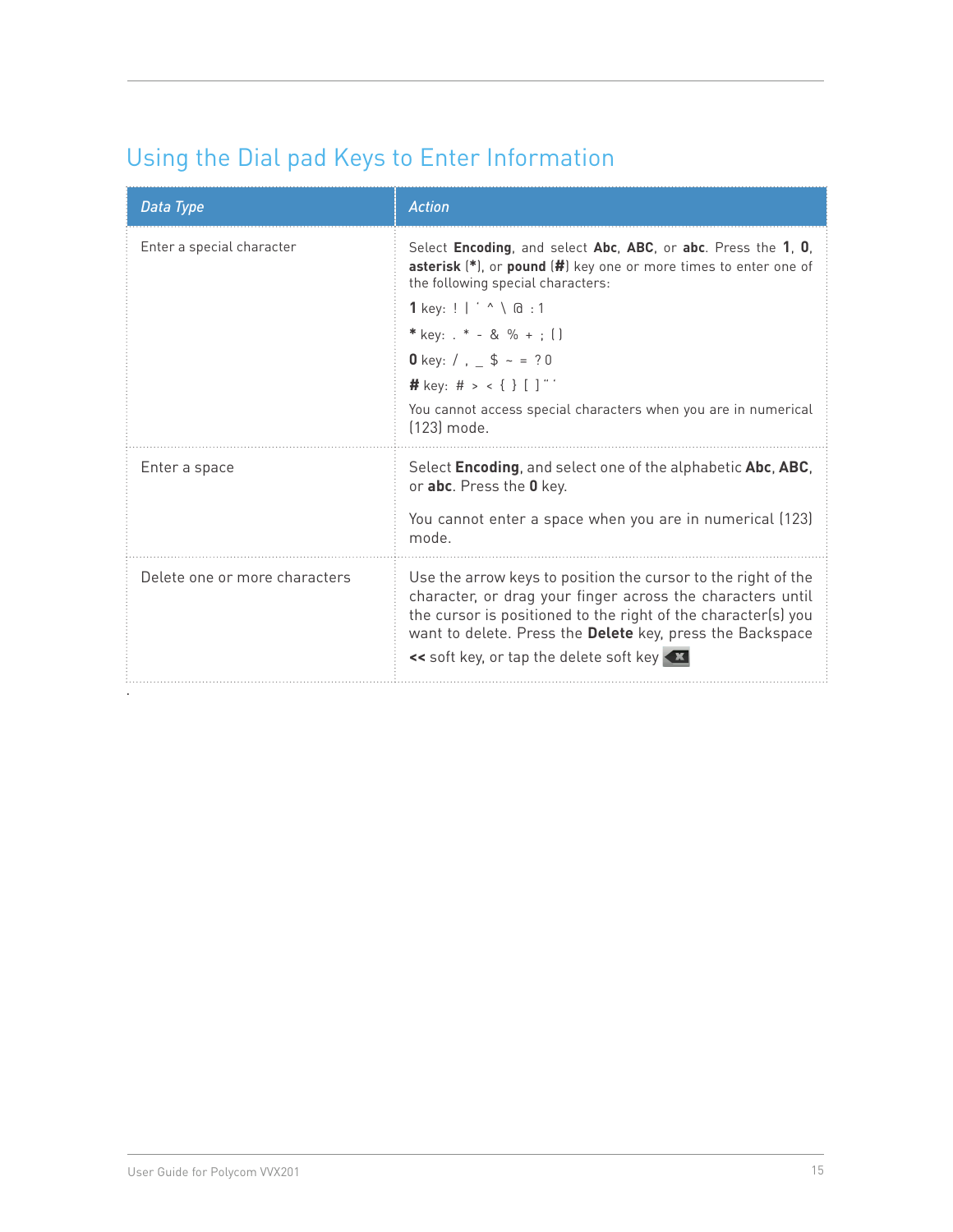# **Audio Calls**

VVX phones enable you to place and answer SIP calls, ignore incoming calls from all or individual contacts, place and manage conference calls, and perform server-dependent tasks.

This section includes the following topics:

- • Placing and Answering Audio Calls
- **Holding and Resuming Calls**
- • Parking and Retrieving Calls
- • Managing Multiple Calls
- • Managing Calls Remotely
- Ignoring or Rejecting Incoming Calls
- • Redirecting Incoming Calls
- • Initiating and Managing Audio Conference Calls

# **Placing and Answering Audio Calls**

VVX 201 phones can manage a maximum of 2 active, incoming, and held audio calls at a time. However, you can have only one active call in progress with numerous other incoming calls or calls on hold on all phones.

This section includes the following topics:

- Placing Audio Calls
- • Redial a Number
- • Answer Audio Calls
- Switch among the Handset, Headset, and Speakerphone
- • Mute and Unmute Audio
- **End Audio Calls**

# **Placing Audio Calls**

You can place audio calls on your phone, and you have the option to use the handset, the speakerphone, or a headset.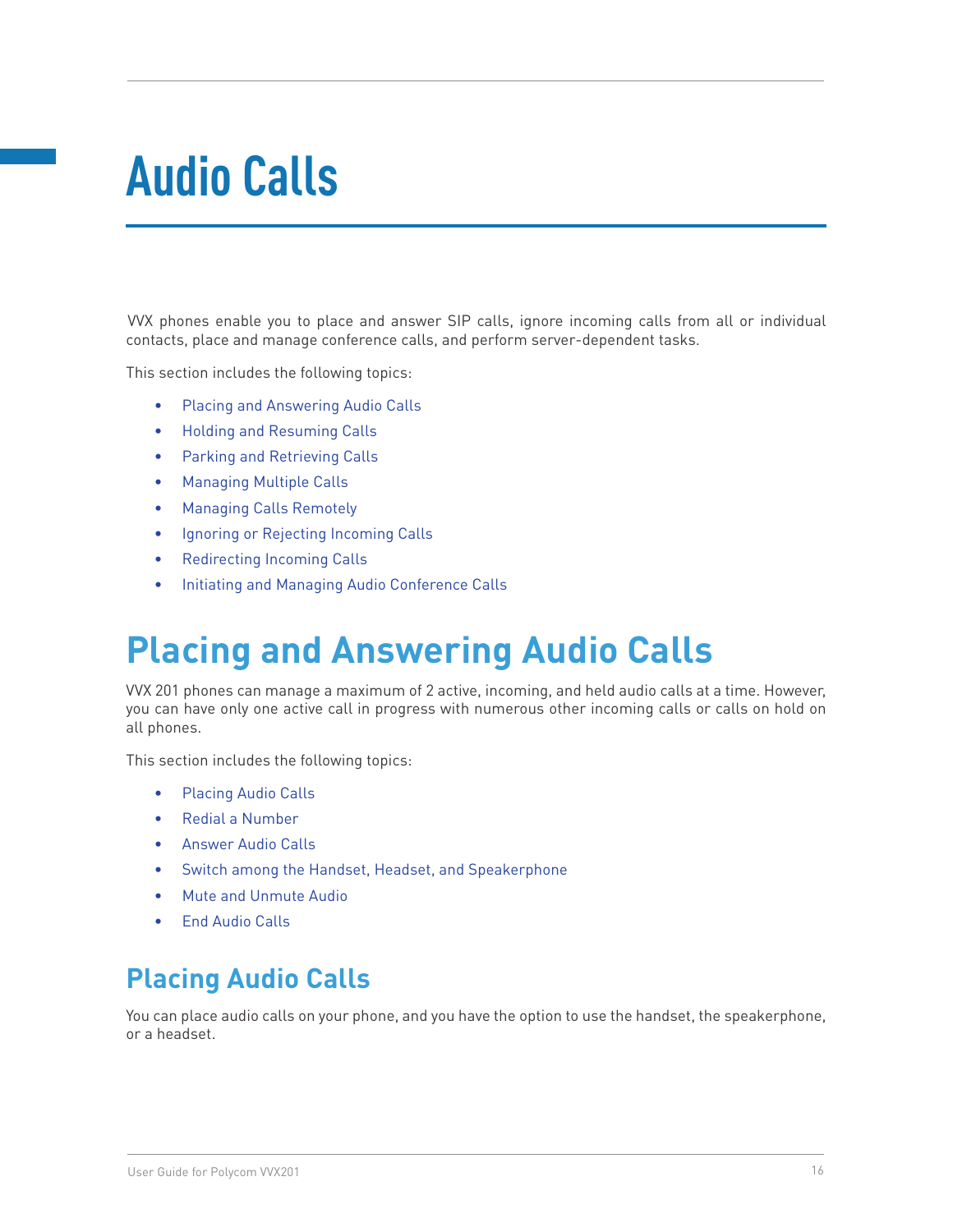You can place calls in numerous ways. This section includes the following topics on placing calls:

- Place Calls from the Dialer
- Place an International Call
- Place Calls from Recent Call Lists
- **Place Calls to Favorites**
- **Place Calls from Directories**
- Place Calls from a Locked or Logged Out Phone
- Place a Call from a VVX Expansion Module

### Place Calls from the Dialer

The Dialer enables you to enter a number to place a call and displays a list of previously placed calls. As you enter numbers, the Dialer displays a list of similar numbers in your directory. Select a match to automatically enter the number.

#### To place a call from the Dialer:

- 1. Do one of the following:
	- $\%$  Start typing a phone number.
	- $\%$  Press a line key.
	- $\mathbb F$  Pick up the handset, or press the Speakerphone key  $\textcircled{\textbf{1}}$  or Headset key  $\textcircled{\textbf{1}}$ .
	- ª Select **New Call**.
- 2. Enter a number or select a recent contact.
- 3. Select **Dial**.



#### **Note: Handling automatically placed calls**

Your administrator can set up your phone to automatically place the call after you enter a certain number of digits. If a call is placed before you enter all the digits, add the number to your Contact Directory and dial the number from the Contact Information screen. See the section Place Calls from Directories.

## Place an International Call

You can place calls to international phone numbers from the Dialer.

To place an international call, enter it in 011[country code][number] format.

## Place Calls from Recent Call Lists

In addition to the Dialer, you can place calls from the Recent Calls list, which has calls that were recently placed, answered, or missed on your phone.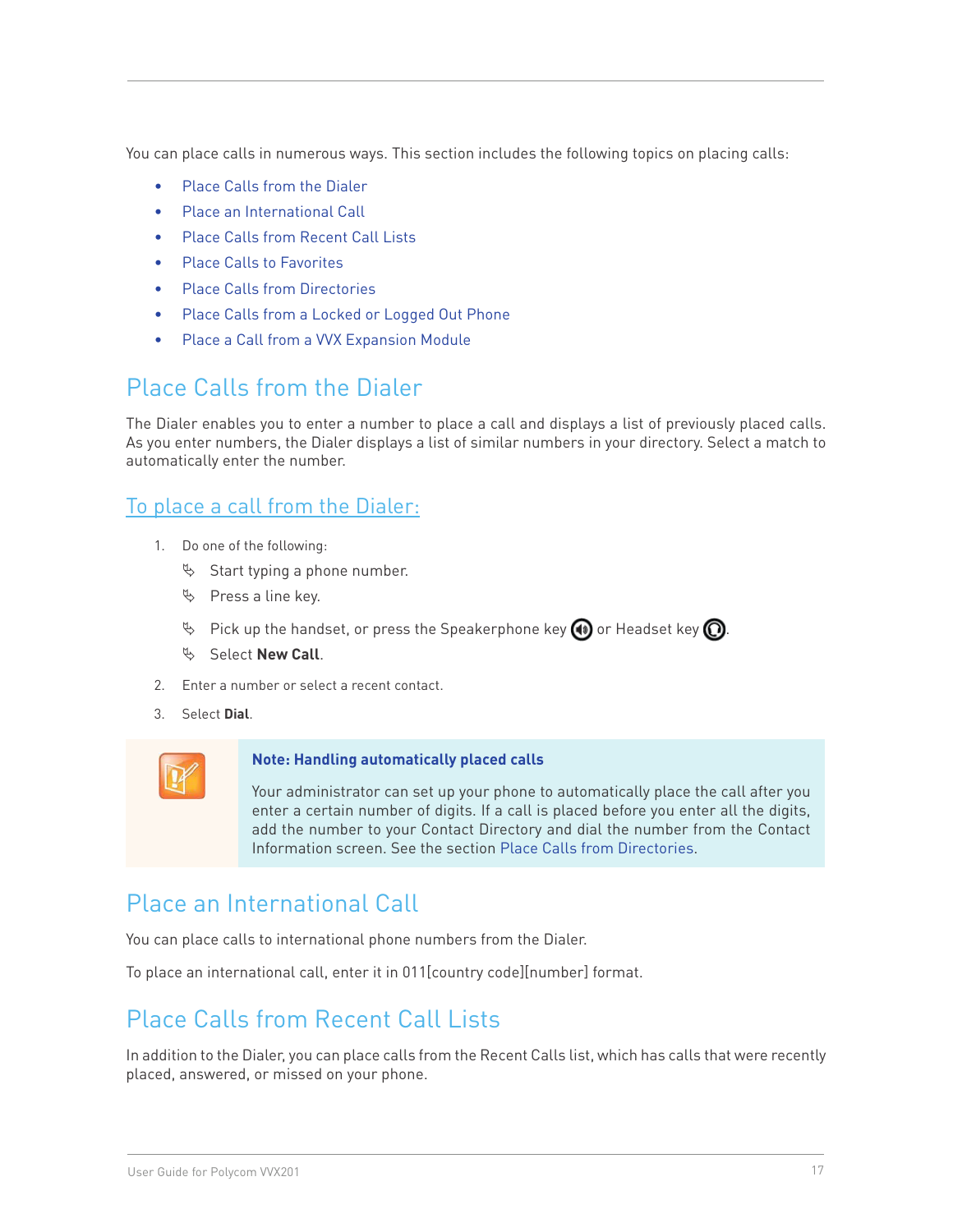# To place calls from the Recent Calls list:

- 1. Navigate to **Directories > Recent Calls**.
- 2. From the **Calls List** screen, select a contact and select **Dial**.

# Place Calls to Favorites

You can place a call to your favorites from the Favorites list, from the New Call screen, or by selecting a favorite on your Home or Lines screen.

When you add a contact as a favorite, the contact is added to your Favorites list, and you can call contacts directly from the Favorites list.

#### To place a call from your Favorites list:

- 1. Select **New Call**.
- 2. From the **Dialer**, select **Favorites**.
- 3. Select a favorite, and select **Dial**.

#### Call a Favorite from the Home or Lines Screen

Contacts you add as favorites display on the Home screen, and you can quickly call favorites from the Home screen.

#### To place a call to a favorite from the Home or Lines screen:

• **Press** a line key associated with a favorite. A call is placed to the favorite automatically.

#### Place Calls from Directories

You can place a call to a contact directly from your directory or you can select contacts in your directory to call from the New Call screen.

#### To call a contact from your directory:

- 1. Select **Directories**.
- 2. Choose a directory.
- 3. From your directory, select a contact.
- 4. From the **Contact Information** screen, select the contact's phone number.
- 5. Select **Dial.**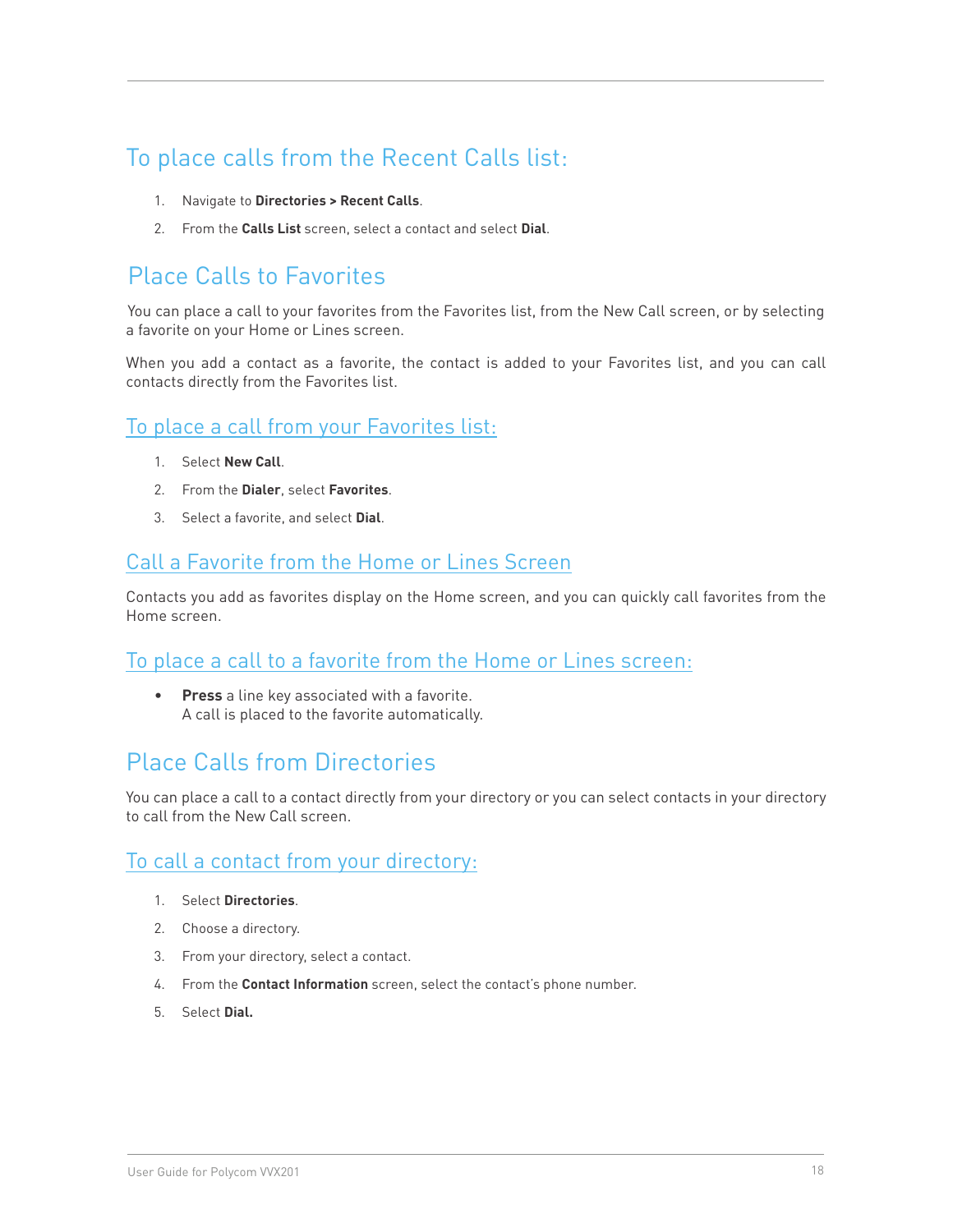#### Place a Call from the Directory Search Screen

You can also call contacts from the Search screen in your directory.

#### To call contacts from the directory Search screen:

- 1. Select **Directories**.
- 2. Select **Search**, enter your contact's first or last name, and select **Search**.
- 3. Select your contact.
- 4. In the **Contact Information** screen, select the contact's number, and select **Dial**.

### Place a Page

Paging on your phone enables you to place a call to a contact that is answered automatically on the contact's phone as long as the contact is not in an active call or in Do Not Disturb mode.

#### To place a page:

- 1. Pick up a Handset or press the Speaker Phone button. Enter a number or select a contact.
- 2. Dial a valid Page Group number (default is **9100**), and wait for the phones to be ready.\*
- 3. Speak your announcement to be heard on all phones (except phones that are in use, or in DND).
- 4. Hang up when finished

\* When all the phones are ready to receive the page, you will see a timer start counting up on the screen of your phone, indicating that the call is now active.

#### Place a page during a call

You can place a page to another call to another contact during an active call.

#### To use the intercom during a call:

- 1. Select **Hold**, and select the **Call** soft key**.**
- 2. Dial a valid Page Group number (default is **9100**), and wait for the phones to be ready.\*
- 3. Speak your announcement to be heard on all phones (except phones that are in use, or in DND).
- 4. Hang up when finished

\* When all the phones are ready to receive the page, you will see a timer start counting up on the screen of your phone, indicating that the call is now active.

# **Redial a Number**

Your phone automatically keeps a record of all the calls placed on your phone. You can recall the last contact you call using the Redial icon or soft key.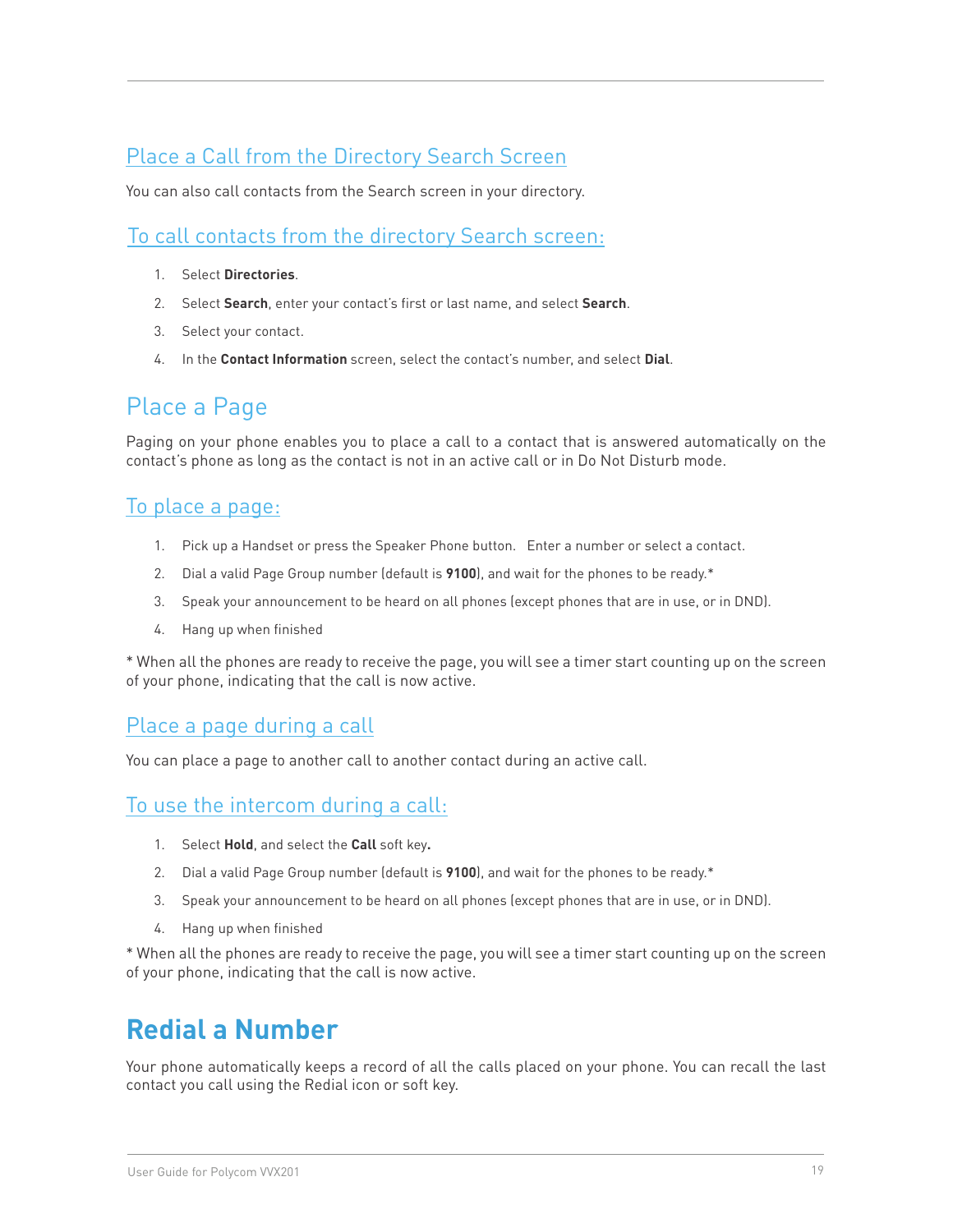## To redial a number:

- Do one of the following:
	- $\%$  Select the **Redial** icon on the Home screen.
	- $\%$  Press the **Redial** soft key.

# **Answer Audio Calls**

When you receive an incoming call on your phone, you can choose to answer the call in various ways. This section includes the following topics on answering calls:

- Answer Calls in the Incoming Call Screen
- Answer Calls from the Calls Screen
- Answer a Call When in a Call
- • Answer Calls Automatically

### Answer Calls in the Incoming Call Screen

When you receive an incoming call, your phone rings and an Incoming Call screen is displayed. In the Incoming Call screen, you can choose to answer or reject the incoming call.

### To answer an incoming call:

- • Do one of the following:
	- $\%$  Pick up the handset.
	- $\psi$  Press the Speakerphone key  $\bigcirc$  or select Answer.
	- $\%$  Press the Headset key  $\bigcirc$
	- $\%$  After you answer the incoming call, the call becomes active.

# Answer a Call When in a Call

When you are in an active call and an incoming call arrives on the same or a different line, a call waiting tone beeps, and the Incoming Call screen is displayed.

#### To answer an incoming call during a call:

• Select **Answer**. The active call is placed on hold, and the incoming call becomes active.

If you don't answer the call within 10 seconds, the Incoming Call screen disappears, and either the Calls screen is displayed.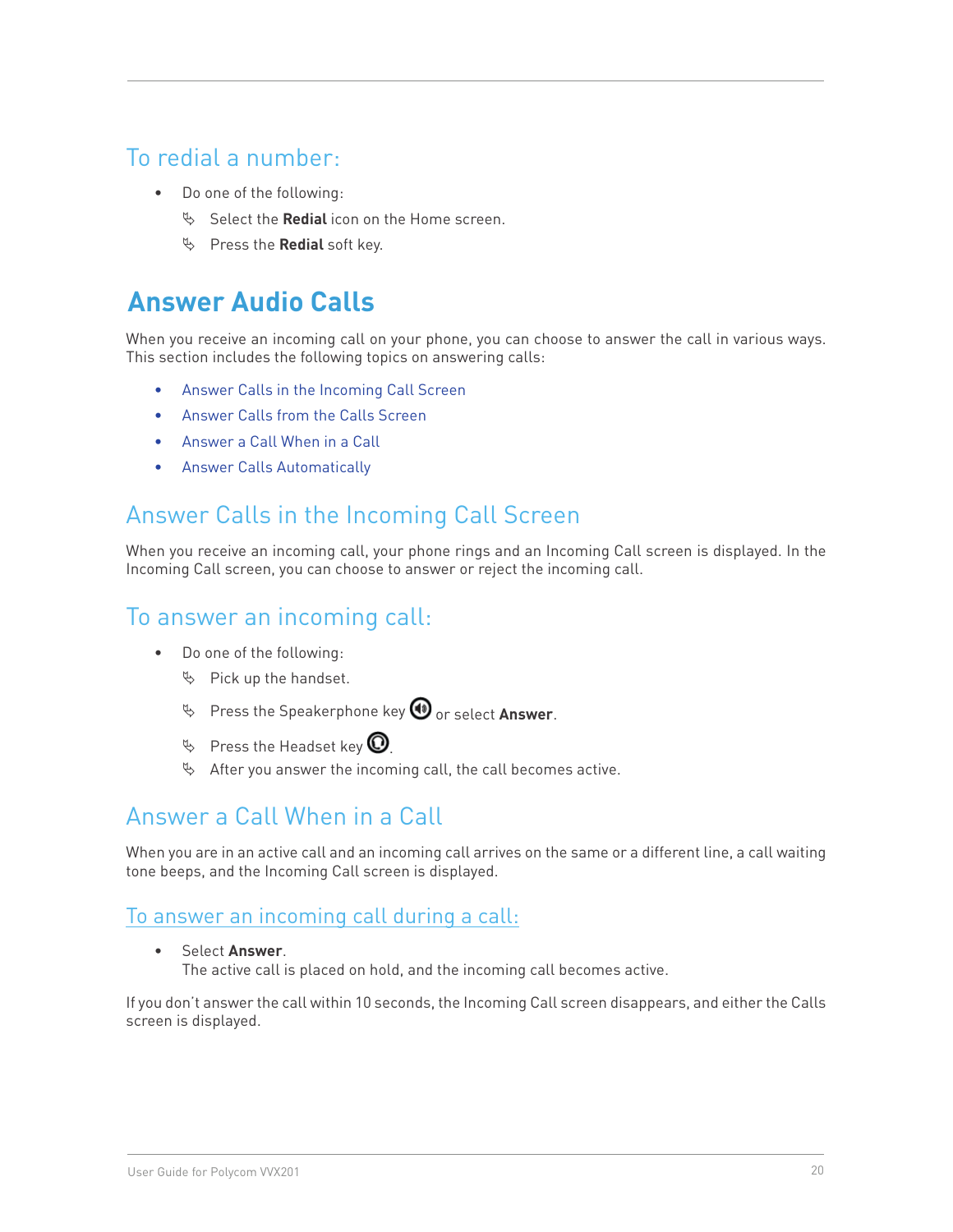# Answer Calls Automatically

You can set up your phone to automatically answer calls using the Auto Answer feature. When this feature is enabled, your phone automatically answers all incoming calls using the speakerphone. Your system administrator sets how many times your phone rings before the call is automatically answered.

When Auto Answer is enabled and you receive an incoming call while in a call, the incoming call is not answered until you end or hold the current call.

#### To enable your phone to automatically answer calls:

- 1. Navigate to **Settings > Basic > Preferences > Auto Answer**.
- 2. From the **Auto Answer** screen, select **Auto Answer SIP Calls**, and select **Yes**.
- 3. Select **Microphone Mute**, and choose **Yes** (the default setting) to mute the microphone for auto-answered calls.
- 4. Select **Save**.
- 5. These settings are applied to all incoming calls on your phone.

# **Switch among the Handset, Headset, and Speakerphone**

You can place and answer calls on your phone using the handset, speakerphone, or headset. You can alternate among the three modes during calls, if available.

#### To switch among the handset, headset, and speakerphone:

- During a call, pick up the handset, press the Headset key  $\mathbf \odot$  or press the Speakerphone key .
- For example, if you're using the handset, press the Headset key  $\bm{\mathbb{Q}}$  to switch to the headset, or press the Speakerphone key  $\bigoplus$  to switch to the speakerphone.



#### **Tip: Setting up the phone to automatically use your headset for all calls**

If you frequently use a headset, you can set up your phone to always use your headset for calls. For more information, see Use Your Headset for All Calls.

# **Mute and Unmute Audio**

You can mute the microphone so other parties cannot hear you. Microphone Mute applies to the handset, headset, and speakerphone. You can still hear all other parties when you mute your microphone.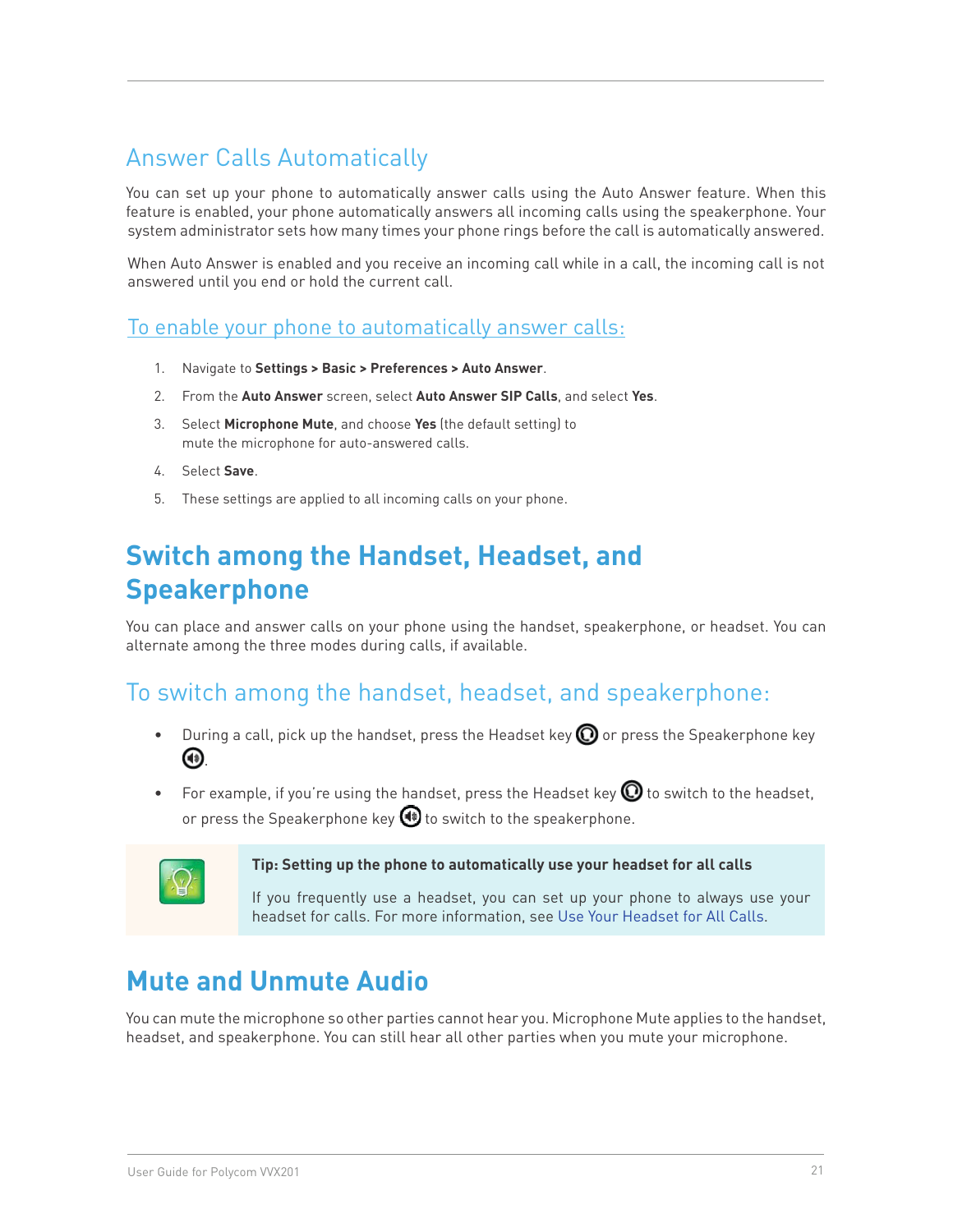## To mute and unmute the microphone:

- 1. During a call, including a conference call, press the Mute key  $\circledbullet$ . The other parties cannot hear you.
- 2. Press the Mute key  $\circledP$  again to unmute the microphone.

# **End Audio Calls**

You can end an active call on your phone at any time.

#### To end active calls:

- • Do one of the following:
	- $\%$  Place the handset on the cradle.
	- ª Press **End Call**.

#### End Held Calls

You cannot end calls that are on hold. You must resume held calls before ending them.

#### To end a held call:

• From the Calls screen, select the held call and press **Resume > End Call**.

# **Holding and Resuming Calls**

When you are in a call, you can place a call on hold and resume the call.

# **Hold Calls**

You can place any active call on hold.

## To hold a call:

• During an active call, select **Hold. If you're in the Calls screen, highlight the call first.** 

**A hold icon** is displayed on the line of the held call, and a red LED light flashes on the line key for all phones except VVX 201 phones.

# **Resume Calls**

You can view and resume all held calls in the Active Call, Lines, and Calls screens.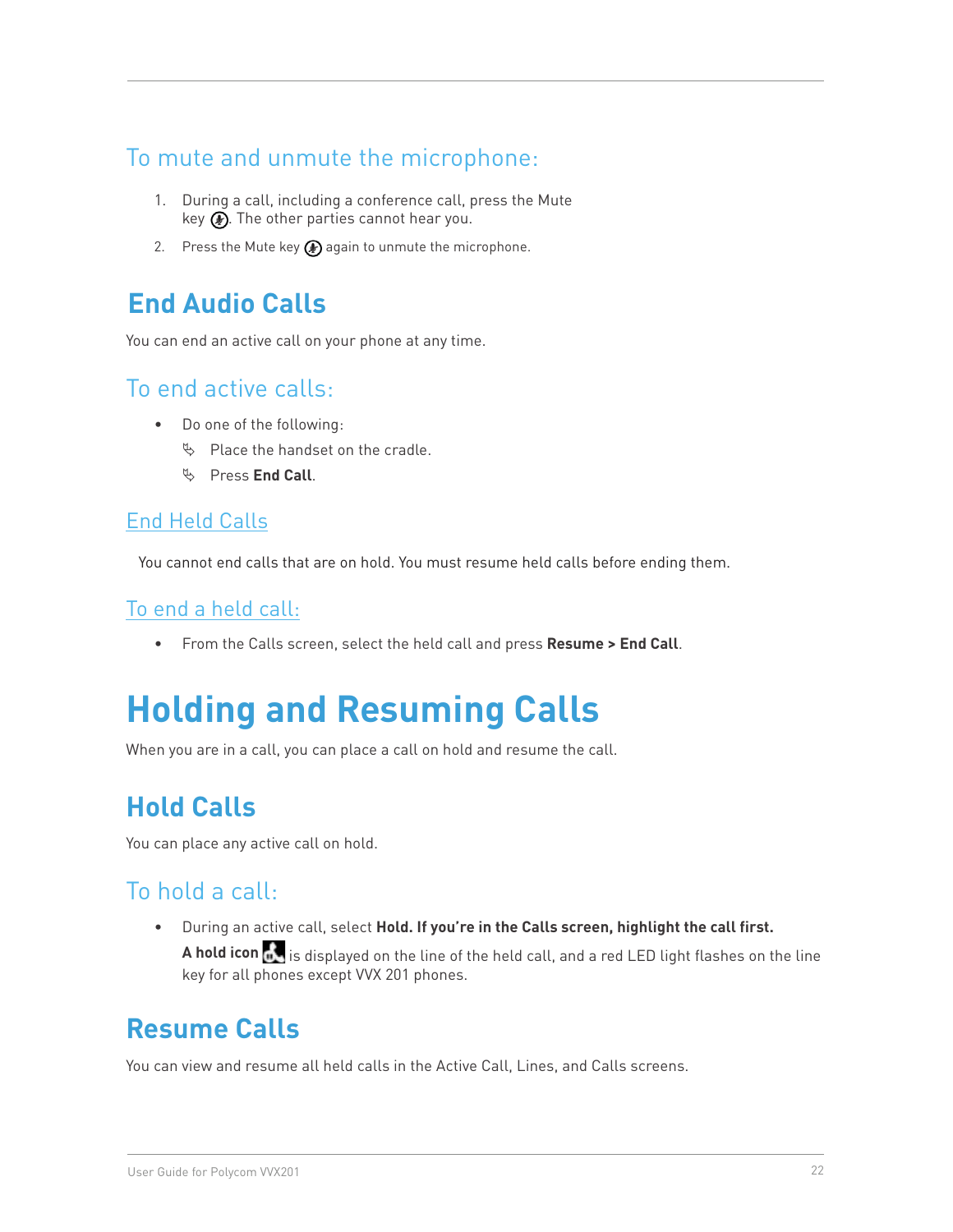#### To resume a held call:

- • Do one of the following:
	- ª Select **Resume**.
	- ª From the Calls screen, select the call to highlight it, and select **Resume**.

# **Transferring Calls**

You can transfer active or held calls to another person using the following transfer types:

- **Blind transfer Transfer calls directly to another line without speaking with the other** party first.
- Consultative transfer Speak with the other party before completing the transfer.

# **Choose a Default Transfer Type**

You can choose a default transfer type to use for all calls or choose a transfer type during a call. When you choose a default transfer type, you can press the **Transfer soft** key, and your phone uses the set transfer type for all calls. Consultative is set as the transfer type by default.

# To set a default transfer type for all calls:

- 1. Navigate to **Settings > Basic > Preferences > Default Transfer Type**.
- 2. On the **Default Transfer Type** screen, choose a transfer type. The selected transfer type is used for all calls.

# **Transfer a Call**

You can transfer a call to another contact and choose the transfer type you want to use for the call.

#### To transfer a call:

- 1. During a call, do one of the following
	- $\%$  Press Transfer to use the default transfer type.
	- $\%$  Press and hold **Transfer** and select a transfer type.
- 2. Dial a number or choose a contact from the call list or directory. If the transfer type is set to Blind, the call is transferred immediately.
- 3. If the transfer type is set to Consultative, press **Transfer** after speaking with your contact.

## Cancel a Transfer

If a contact does not answer the transfer or you want to remain speaking with the contact on your line, you can cancel the transfer before it is complete.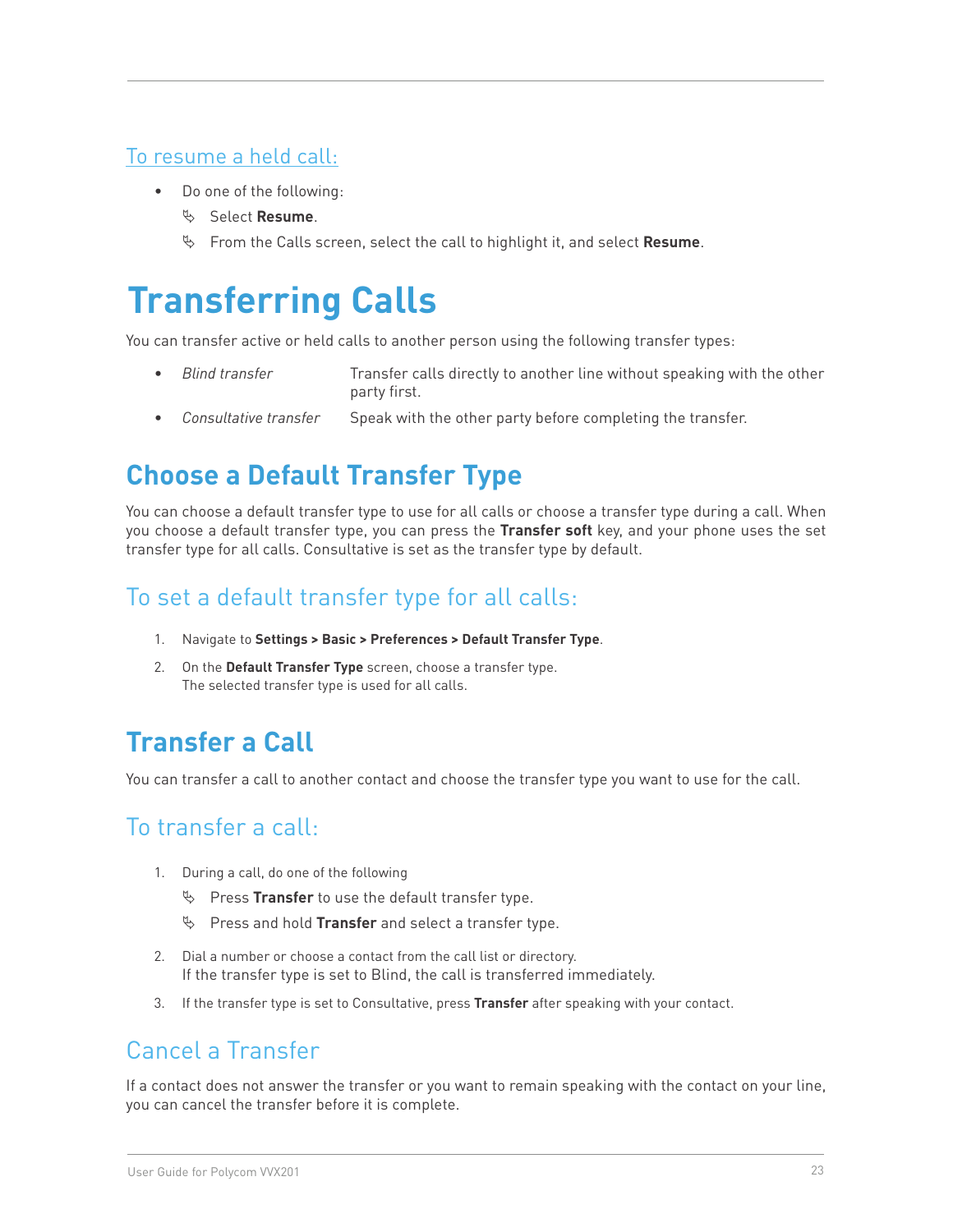#### To cancel a transfer before the call connects:

• Select **Cancel**. The call is not transferred and becomes active.

# **Parking and Retrieving Calls**

Using the Call Park feature, you can park a call on the server or another contact's line and retrieve the call from any phone on your account.

# **Parking and Retrieving Calls**

Using the Call Park feature, you can park up to two calls. Call Park is different from call hold in that the parked calls are given a retrieval number and can be retrieved by any phone on your account.

# Park Calls

You can park up to two calls on your line..

#### To park an active call:

• During a call, press the **More > Park** soft key. The call is placed on hold and retrieval number is displayed.

After you park a call, you can retrieve the call or provide another contact with the call retrieval number to retrieve the call.

## Retrieving Parked Calls

Parked calls are placed on hold and given a retrieval number to retrieve the call. When a parked call is retrieved, it will no longer be displayed as a call on hold.

#### Retrieve a Parked Call on the Same Phone

You can retrieve a parked call on the same phone where the call was parked.

#### To retrieve a parked call on the same phone:

- • Do one of the following:
	- $\%$  Press the **Res** soft key.
	- ª Select **New Call** and dial the retrieval number. For example, dial *9001*.

#### Retrieve a Parked Call on Another Phone

Anyone on your account can retrieve a parked call by dialing the retrieval number.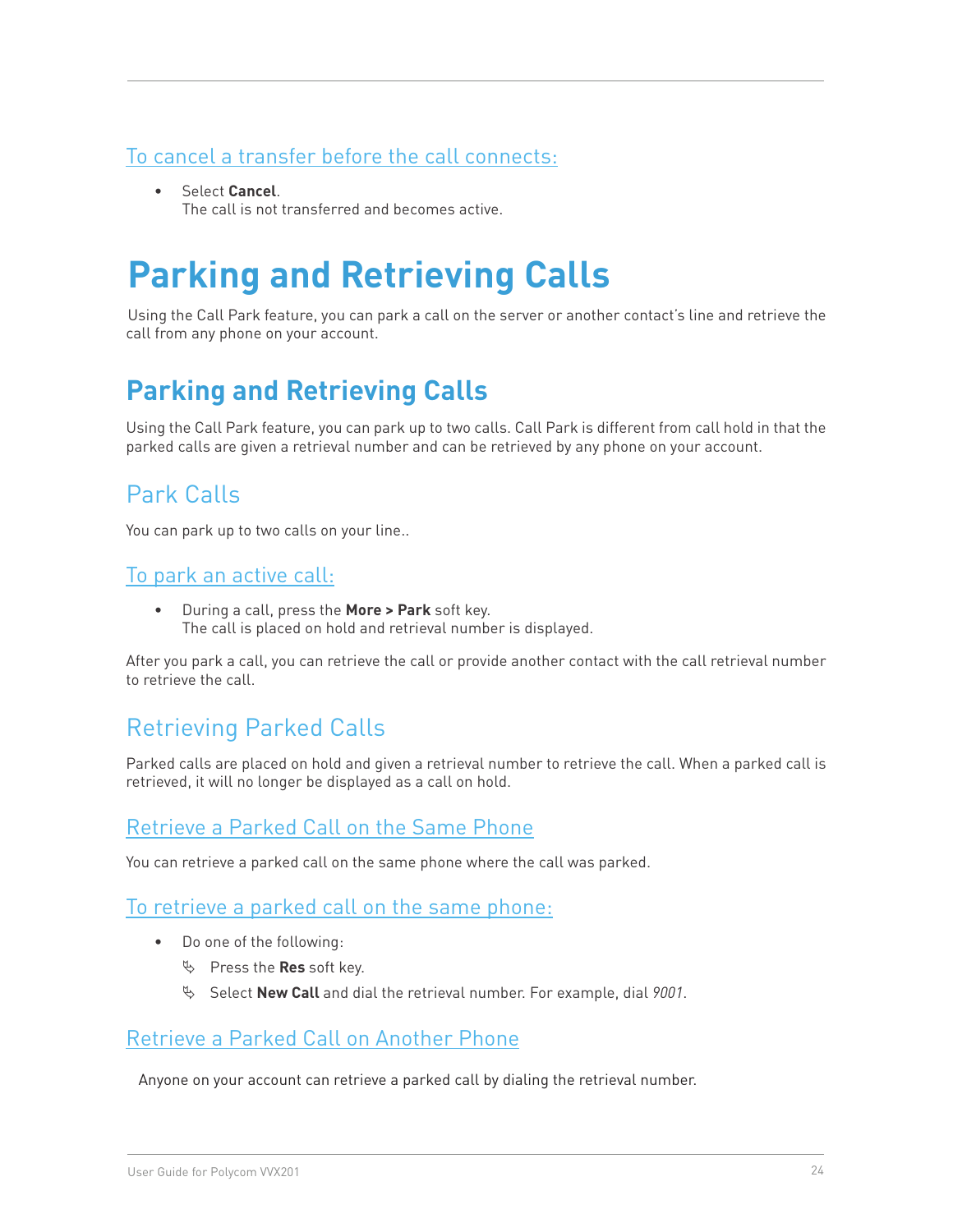#### To retrieve the call on another phone:

• Select **New Call** and dial the retrieval number. For example, dial *9001*.

# **Ignoring or Rejecting Incoming Calls**

When you receive an incoming call, you can choose to ignore or reject the call instead of answering. This section shows you how to reject or ignore incoming calls in the following ways:

- • Ignore Incoming Calls
- • Reject Incoming Calls
- • Reject Calls from a Contact
- • Rejecting Calls with Do Not Disturb
- Reject Anonymous Calls

# **Ignore Incoming Calls**

You can ignore a call to stop your phone from ringing. Even if you ignore the call, an incoming call notification continues to display on your phone.

#### To ignore or silence a call:

• From the **Incoming Call** screen, select **Ignore**. The **Incoming Call** screen disappears, your phone stops ringing, and either the Home or Calls screen is displayed.

# **Reject Incoming Calls**

You can reject a call and send the call directly to voicemail. Rejected calls display in the Missed Calls list in your Recent Calls list. Rejecting calls is not available for shared lines.

#### To reject an incoming call:

From the **Incoming Call** screen, select **Reject**. The call goes directly to voicemail.

# **Reject Calls from a Contact**

You can send incoming calls from a particular contact directly to your voicemail.

## To reject calls from a contact:

- 1. Navigate to **Directories > Contact Directory**.
- 2. From your **Contact Directory**, select a contact.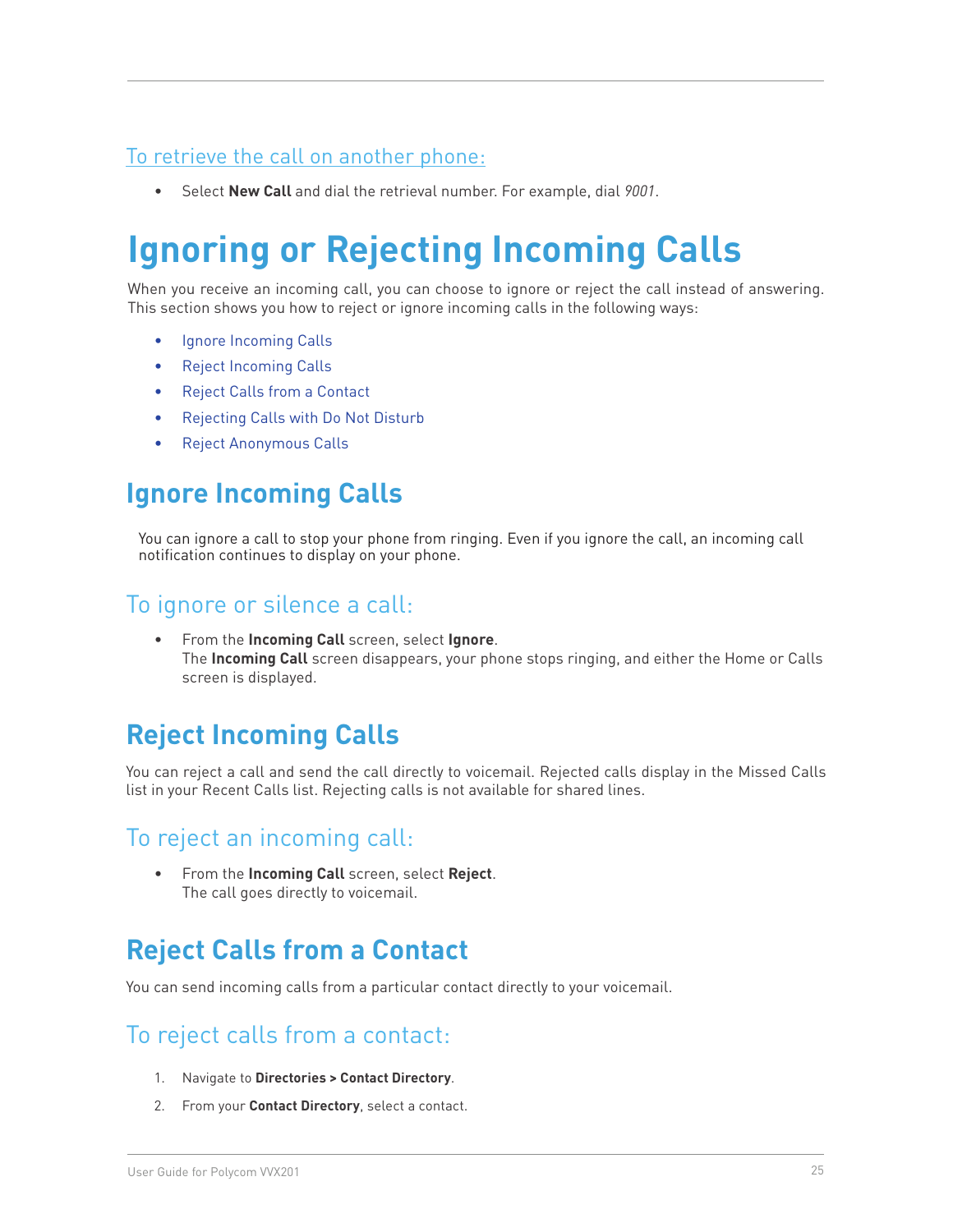- 3. From the **Contact Information** screen, select **Edit**.
- 4. From the **Edit Contact** screen, select **Auto Reject > Enabled** and select **Save**. Calls from the contact are sent directly to voicemail when the contact calls.

# **Rejecting Calls with Do Not Disturb**

When you enable Do Not Disturb (DND), the following occurs:

- The DND icon  $\triangle$  is displayed in the status bar.
- When your phone is idle, the DND icon is displayed next to your phone line on the Lines screen. If you have new messages or call forwarding is enabled, the messages or forwarding icon is displayed instead.
- The message "Do Not Disturb" is displayed in the status bar on all phones.

#### Enable Do Not Disturb

You can enable DND to prevent your phone from ringing and to send all incoming calls directly to voicemail. All calls you receive while DND is enabled are logged in your Recent Calls list.

Enabling DND on shared lines disables ringing only. A visual notification of the call still displays, and you have the option to answer or ignore the call.

#### To enable or disable Do Not Disturb:

• Select **More > DND**.

# **Redirecting Incoming Calls**

You can redirect incoming calls in the following ways:

- Forwarding Incoming Calls to a Contact
- Forwarding Incoming Lync Calls
- • Divert Calls to a Contact

# **Forwarding Incoming Calls to a Contact**

You can choose to forward an incoming call to a contact or forward all incoming calls to one of your contacts.

#### Forward an Incoming Call to a Contact

You can forward an incoming call directly to a contact without answering the call.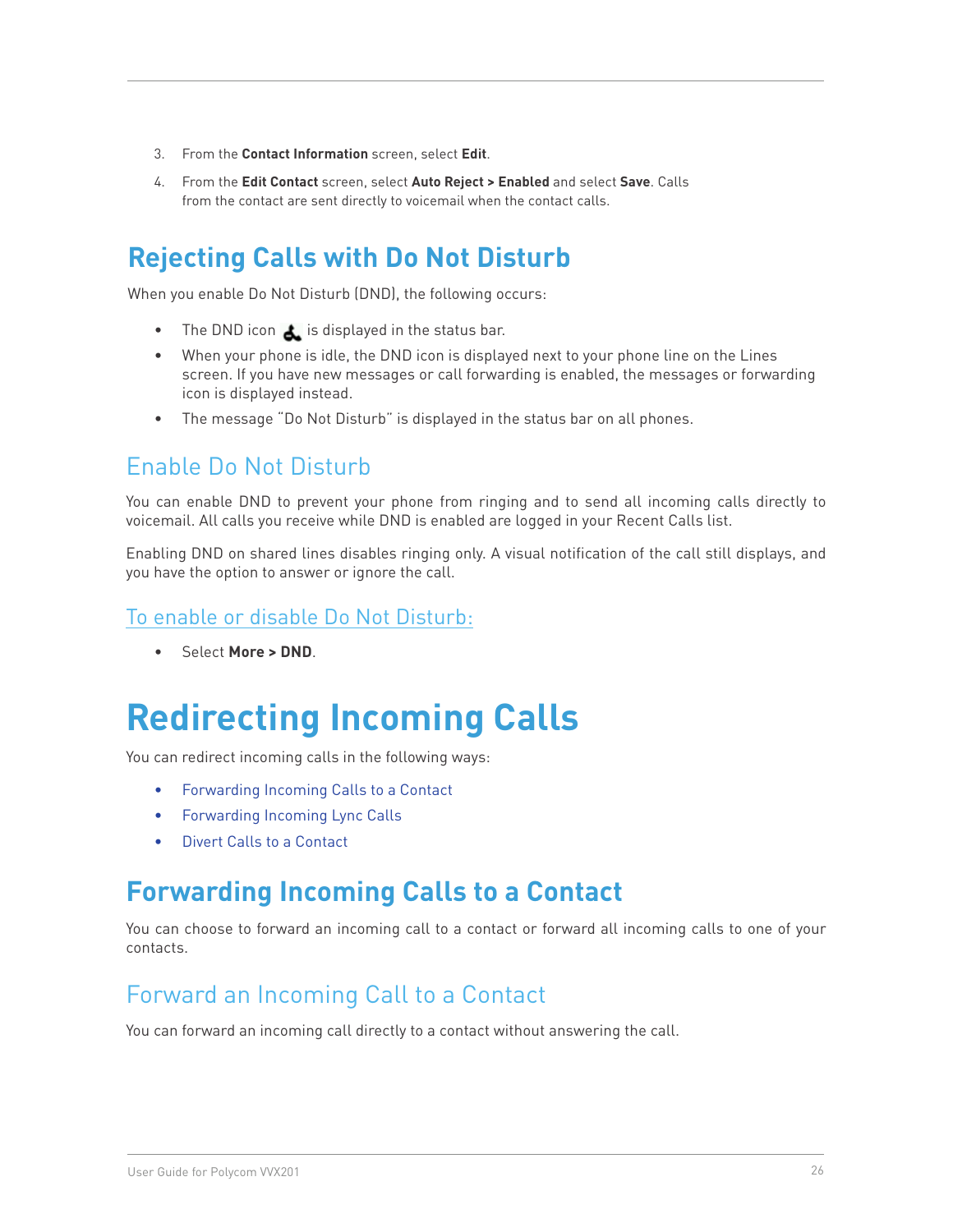#### To forward an incoming call to a contact:

- 1. In the **Incoming Call** screen, select **Forward**.
- 2. From the **Call Forwarding** screen, enter the forwarding number, and select **Forward**.

# Forward All Incoming Calls to a Contact

You can set up your phone to forward all incoming calls to a contact using one of the following forwarding types:

- • *Always* Forwards all incoming calls.
- • *No Answer* Forwards all unanswered incoming calls.
- Busy Forwards incoming calls when you're in a call.

For shared lines, you can only choose Always as your forwarding type; the other forwarding options are not available for shared lines.

#### To forward all incoming calls to a contact:

- 1. Select **Forward** or navigate to **Settings > Features > Forward**.
- 2. From the **Forwarding Type Select** screen, select a forwarding type.
- 3. Enter a contact's number or extension and select **Enable**. Enter your direct phone number for calls to go to voicemail.
- 4. If you selected the **No Answer** option, enter the number of rings before your phone forwards the call. The default is set to nine.

The forwarding number you chose scrolls in the status bar, and when you select **Always as** your forwarding option, the forwarding icon  $\leq$  is displayed next to the phone line.

## Disable Call Forwarding

You can disable call forwarding when you no longer want to forward your calls.

#### To disable call forwarding:

- 1. Select **Forward**.
- 2. From the **Forwarding Type Select** screen, select your forwarding type, and select **Disable**.

# **Divert Calls to a Contact**

You can divert all incoming calls from a particular contact to another contact.

## To divert incoming calls from a contact:

1. Select **Directories > Contact Directory**.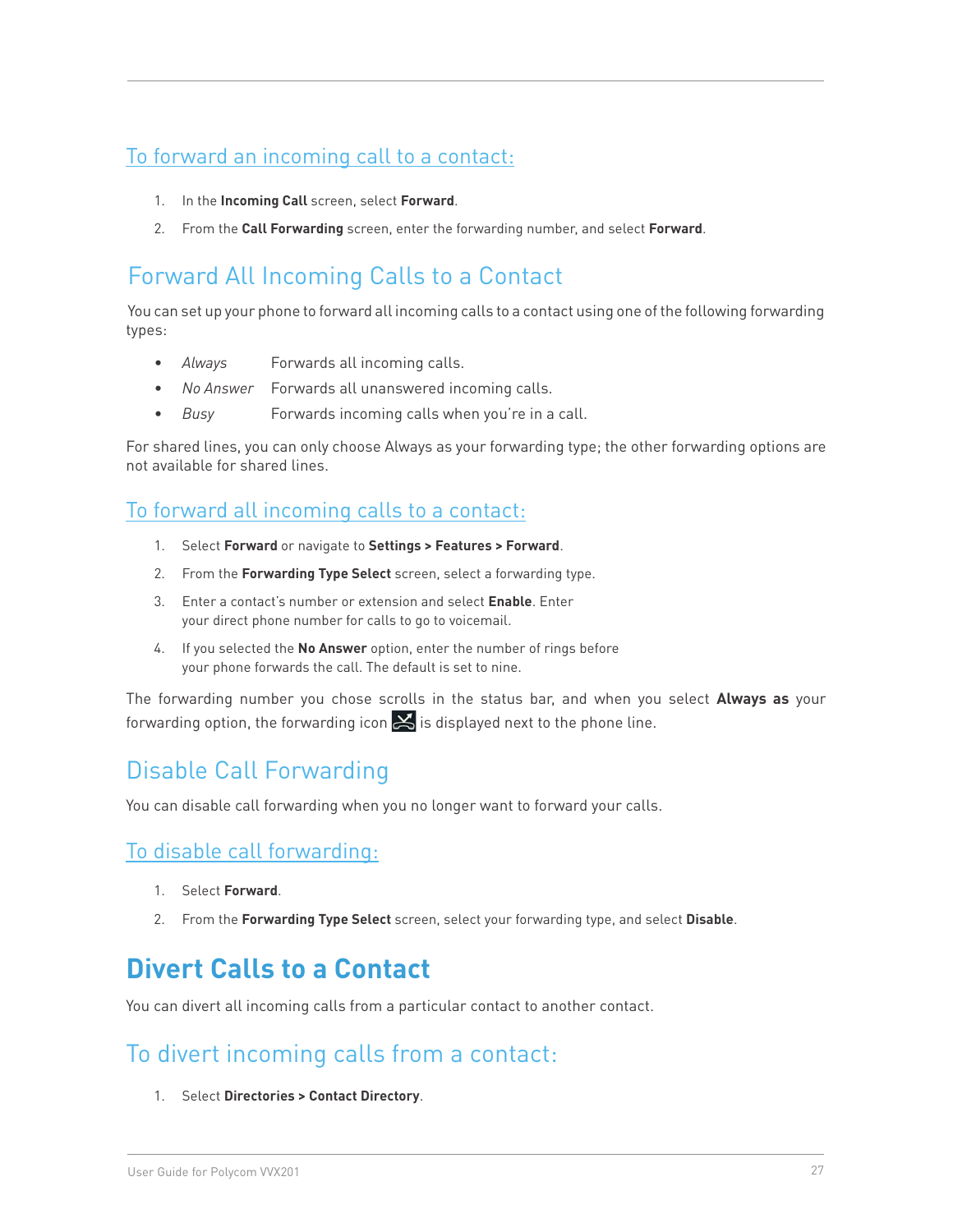- 2. From the **Contact Directory**, select a contact.
- 3. From the **Contact Information** screen, select **Edit**.
- 4. From the **Edit Contact** screen, select **Divert Contact**, and enter a contact's number.
- 5. Select **Auto Divert > Enabled**.
- 6. Select **Save**.

# **Initiating and Managing Audio Conference Calls**

You can initiate an audio conference call with two contacts and hold, resume, or split a conference call on your VVX phone. VVX 201 phones can manage one active or held conference call at a time.

# **Tips for Conference Calls**

When you are in a conference call, follow these tips:

- • Use the handset or a headset if you're in an open environment.
- • Mute your microphone when you are not speaking, especially in noisy environments.
- • Avoid tapping or rustling papers near the microphone.
- • Speak in your normal voice without shouting.

# **Initiate Conference Calls**

You can initiate a conference by calling two people and selecting the **Conference soft key or hard key.**

#### To initiate a conference call:

- 1. Call a contact.
- 2. After the contact answers, select the **Conference** soft key. The call is held.
- 3. Enter another contact's number or select a contact from the directory or the call lists.
- 4. When the contact answers, select the **Conference** soft key. All call participants are added to a conference call.

# **Join Calls to Create a Conference Call**

You can join one active call and one held call into a conference call. If you have more than one call on hold, you can select a held call to join into a conference call with the active call.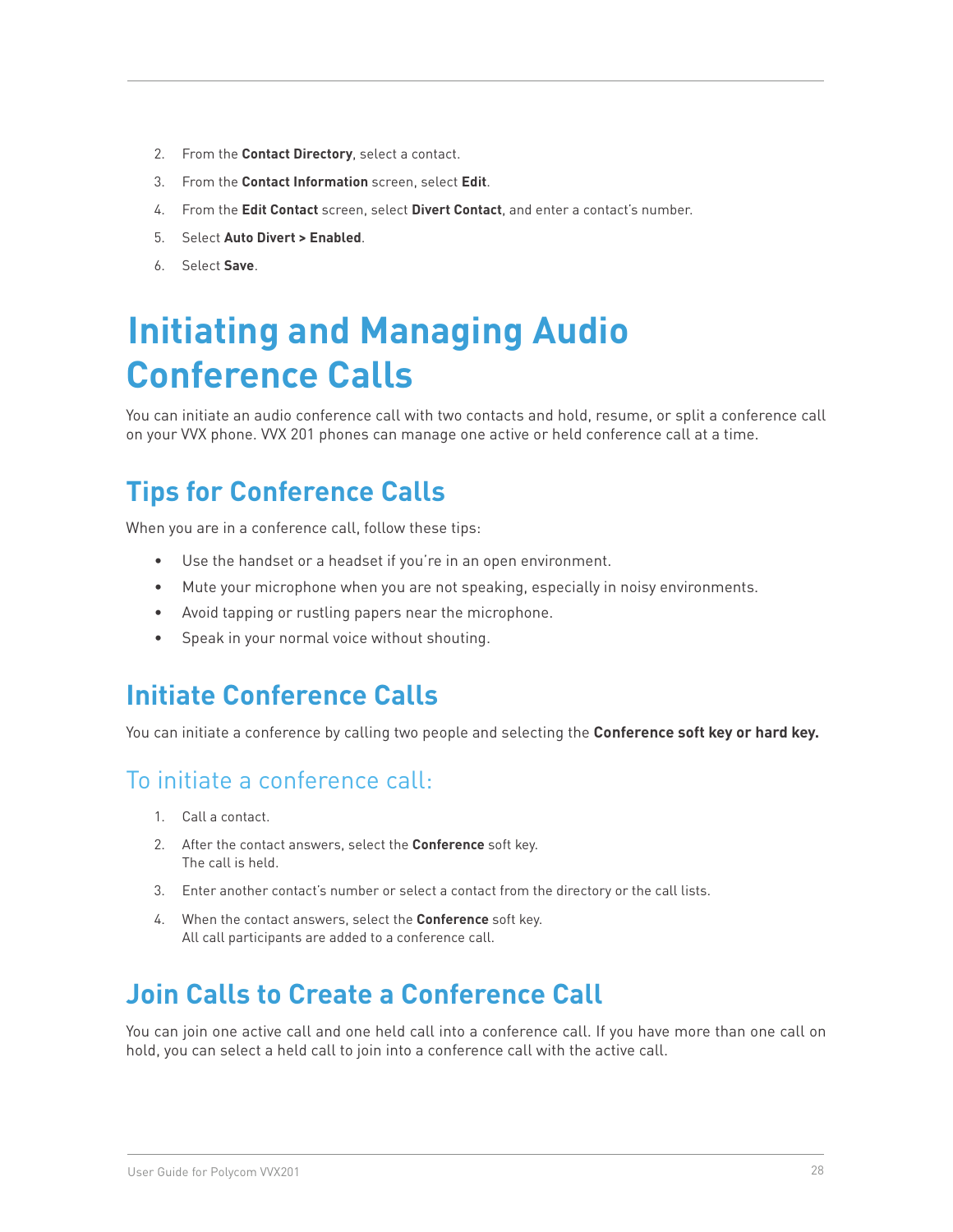## To join two calls into a conference call:

• When you have an active call and a held call, select the **Join** soft key. The two calls are joined together in a conference call.

# **End Conference Calls**

When you end a conference call, your connection to the call ends, and the other participants in the conference remain in the call.

#### To end a conference call:

• During a conference call, select **End Call**.

# **Hold Conference Calls**

When you place a conference call on hold, you place all conference participants on hold.

### To place a conference call on hold:

• Select **Hold**. If you're in the Calls screen, highlight the conference first.

# **Resume Conference Calls**

Resuming a held conference call enables all participants to hear the audio of everyone on the call.

#### To resume a held conference call:

• Select **Resume**.

# **Split Conference Calls**

When you split a conference, you end the conference call and place the other two people on hold. You can split an active or held conference call. After you split a conference call, you can resume one of the held calls.

## To split a conference call:

• During a conference call, select the **Split** soft key. The conference call ends, and the two participants are held in two separate calls.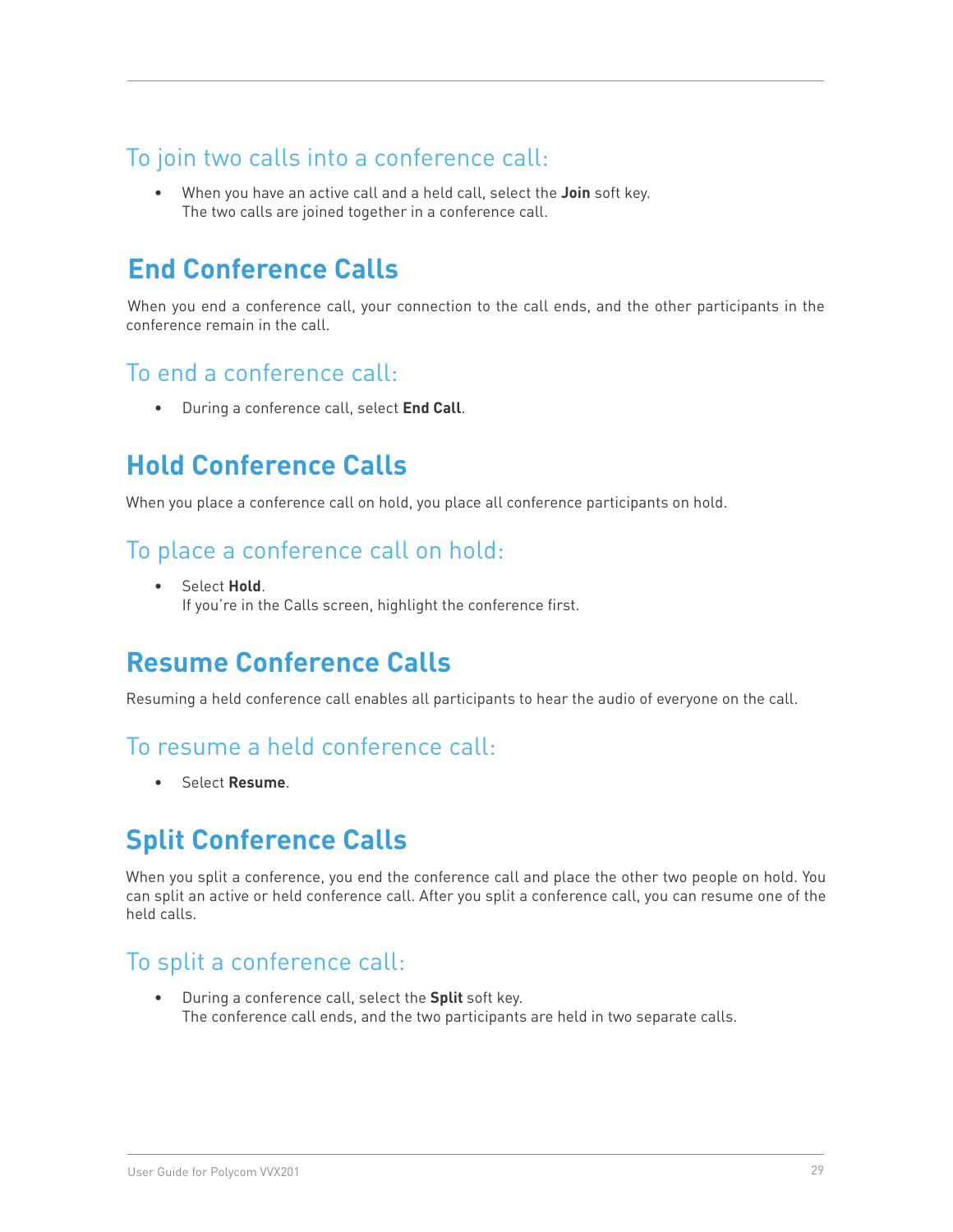# **Recording Calls on VVX 201 Phones**

On VVX 201 phones, you can record audio calls if this feature was enabled by your administrator.

Recordings are stored in your Teleweb control panel.

# **Record a Call**

You can record all active calls on your phone. You cannot record calls when there are no connected calls on your phone, when you place a new call to transfer a call or initiate a conference, or when you have an incoming call.

#### To record a call:

• During an active call, press **\*80**.

# **Stop Recording**

You can choose to stop recording a call before the call ends. The recording also stops when the active call ends, no matter who ended the call.

### To stop recording:

- • Do one of the following:
	- ª Press **\*80**.
	- ª Select **End Call**.

# **Record Conference Calls**

You can record a conference call in the same way as an active call with the following exceptions:

- • All conference call participants are recorded. When a conference participant mutes his or her audio, that participant is not recorded.
- Call Recording stops if the call used to initiate the recording ends. For example, if IP phone A calls IP phone B, initiates a call recording, and then conferences in IP phone C, the call recording will stop if IP phone B drops off the call.

#### To record a conference call:

• During an active conference call, select **\*80**.

# **Browse Recorded Calls**

You can browse the recorded calls online in Teleweb control panel.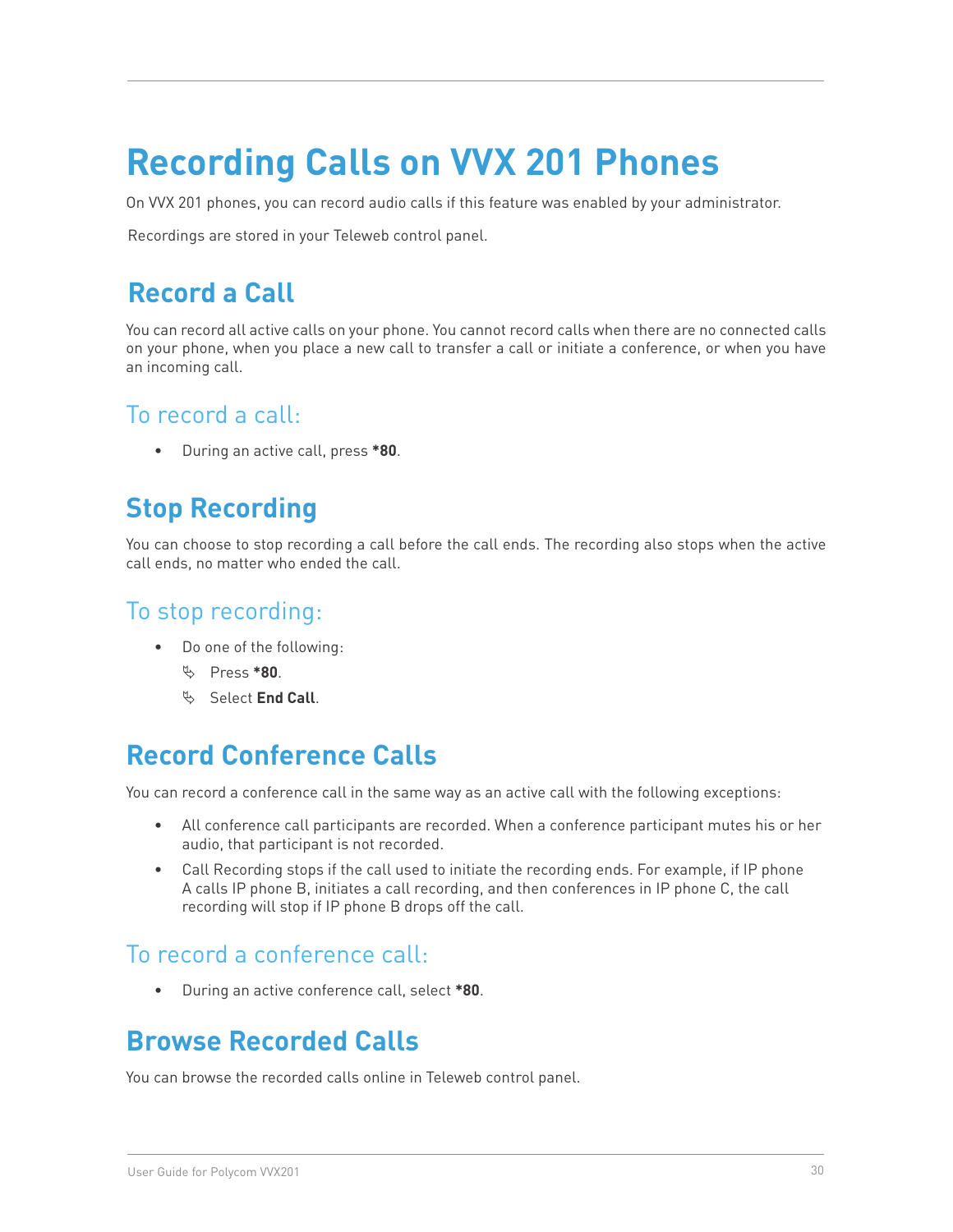### To browse recorded files:

• Navigate to **https://www.intermedia.net/login/voice,** login using your phone number and PIN and select **Call Recordings.**

# **Play Recorded Calls**

You can play back calls that you recorded on your phone. You can also play recorded files on a Windows or Apple computer using an application capable of playing .wav files.

# To play a recorded call:

- 1. Navigate to **https://www.intermedia.net/login/voice,** login using your phone number and PIN and select **Call Recordings.**.
- 2. Press Play button next to the recording you wish to play..

The length of the recording and a progress bar is displayed as the recording plays.

## Pause and Resume Played Recordings

While you're playing a recording, you can pause the recording, and resume the recording at any time.

#### To pause and resume a recording:

- 1. While the recording plays, press **Pause** button.
- 2. Press **Play** button to continue playing the recording.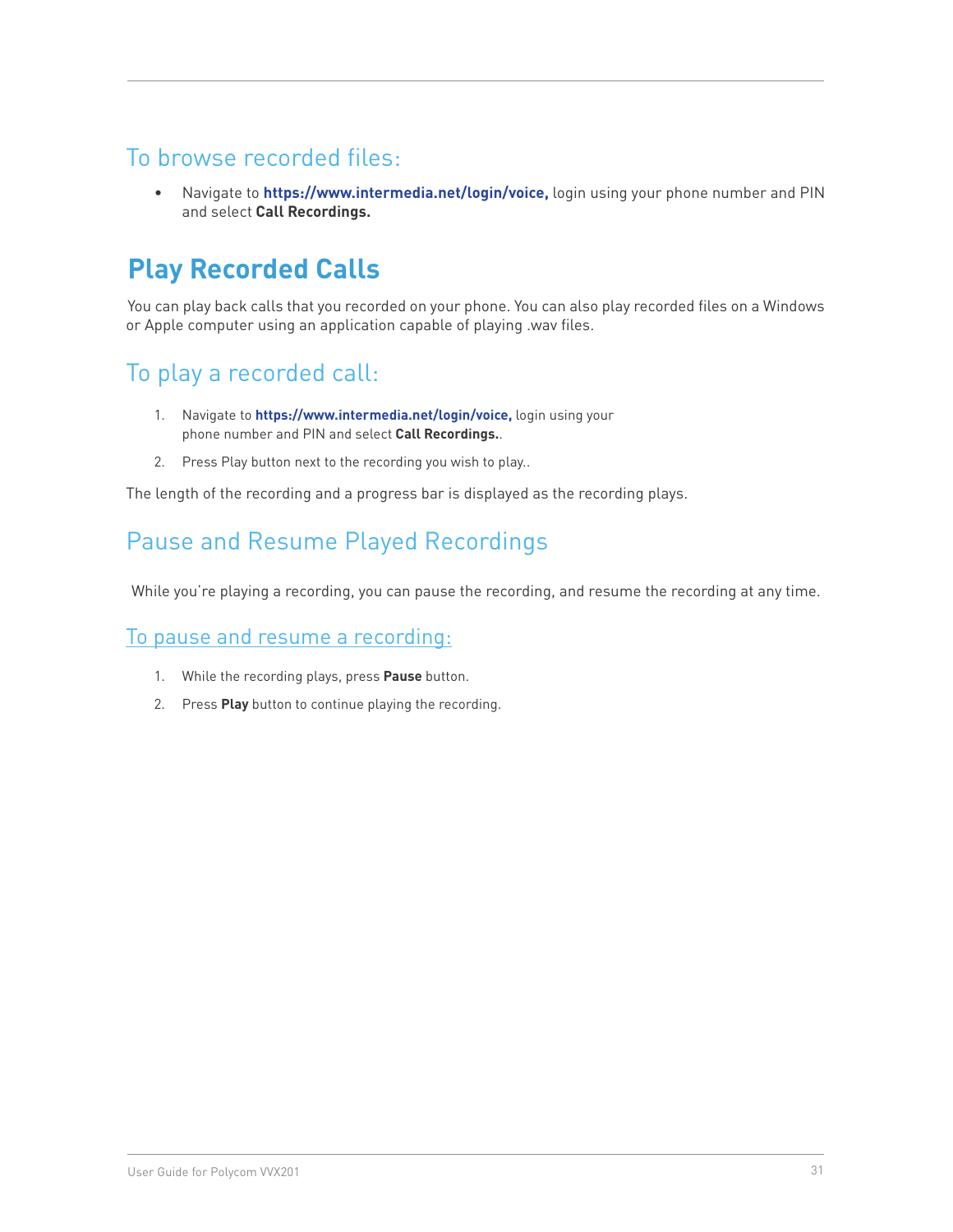# **Manage Call Lists and Directories**

VVX 201 phones support a Recent Calls list and a Corporate Directory. This section describes each of these in the following topics:

- • View Recent Calls
- **Managing the Contact Directory**

# **View Recent Calls**

All VVX phones maintain a Recent Calls list that includes missed, received, and placed calls. Each list holds up to 100 entries.

You can perform the following tasks from the Recent Calls list:

- Sort, order, and filter calls. By default, the list displays all call types with the most recent call displaying first.
- Remove calls from the list.
- Select a call record to view call details.
- • Select a call record to automatically call a contact.

#### To view your Recent Calls list:

• Navigate to **Directories > Recent Calls**.

The following icons display next to a call to indicate the call type:

- $\Box$  Indicates a placed call
- $\epsilon$  Indicates a received call
- $\bullet$   $\blacksquare$  Indicates a missed call

# **View Call Details**

In the Recent Calls list, you can view call details, edit call details before calling a contact, save a contact to your directory, and delete call entries.

#### To view call details:

• Select **Info next to a call** record.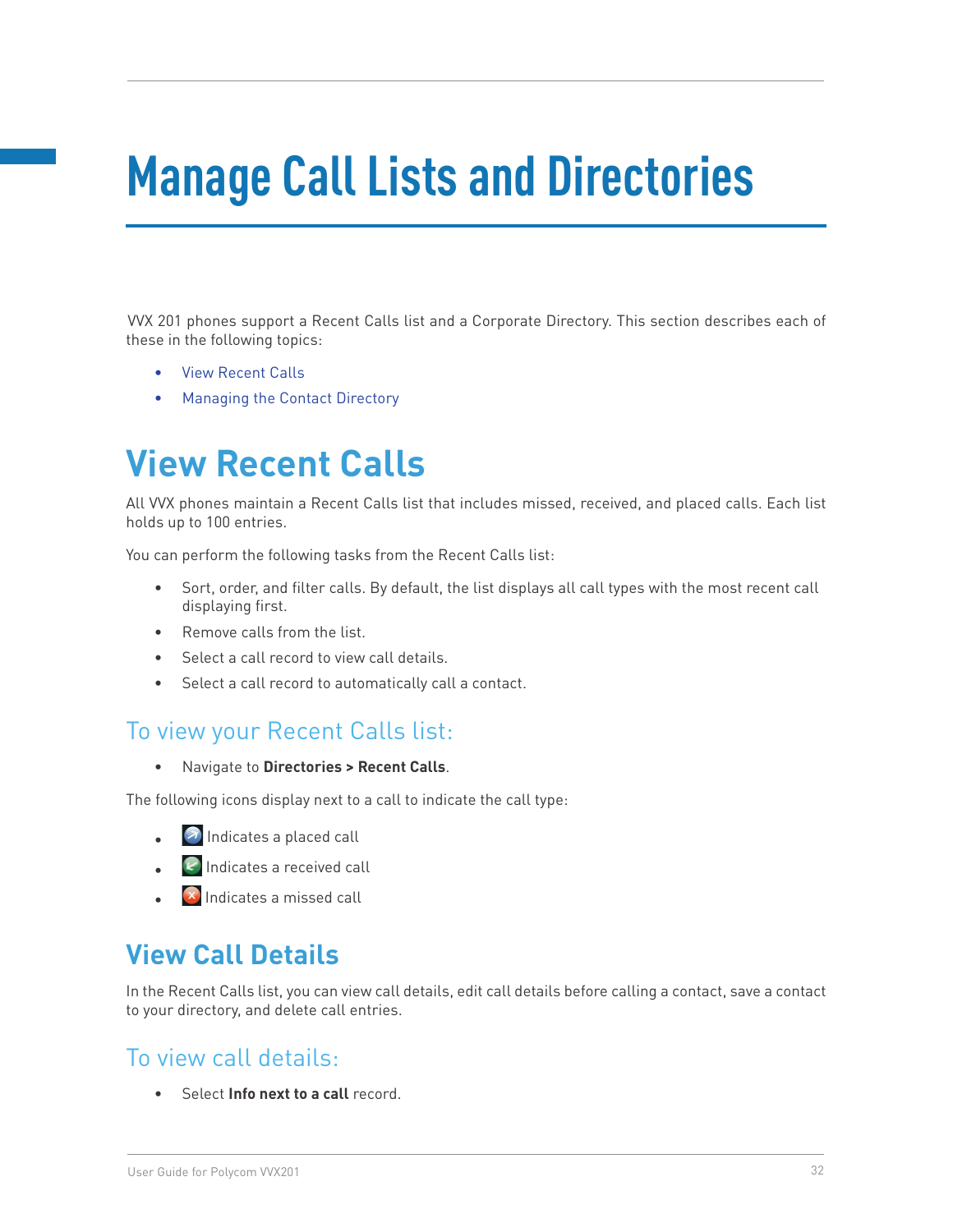# **Save a Recent Contact**

From the Call Details screen, you can save a contact to the Contact Directory.

#### To save a contact to your Contact Directory:

From the **Call Details** screen, select **Save**. If the person is already in your Contact Directory, but is not a favorite, **Add to Favorites** is displayed.

# **Edit Recent Contact Entries**

You can edit a contact's phone number stored in your Recent Calls list before returning the contact's call.

#### To edit a recent contact's number before calling the contact:

- 1. Select **Edit.**
- 2. Edit the number, and select **Dial**.

# **Sort Recent Call Entries**

You can customize the Recent Calls list to view calls by call type, time, and call name.

When you sort calls by the time of the call, you can order them in ascending (oldest call first) or descending (most recent call first) order. When you sort calls by name, you can order them in ascending (alphabetical) or descending (reverse-alphabetical) order.

## To sort Recent Calls entries by time or call name:

- 1. Select **Sort.**
- 2. Under **Sort**, choose **Time** or **Name**.
- 3. Under **Order**, choose **Ascending** or **Descending**.

## Sort Entries by Call Type

When you filter calls, you can choose to display only missed, received, or placed calls. Or, you can choose to display all call types (the default).

#### To sort Recent Call entries by call type:

- 1. Select **Type.**
- 2. Choose **Missed Calls**, **Received Calls**, or **Placed Calls**.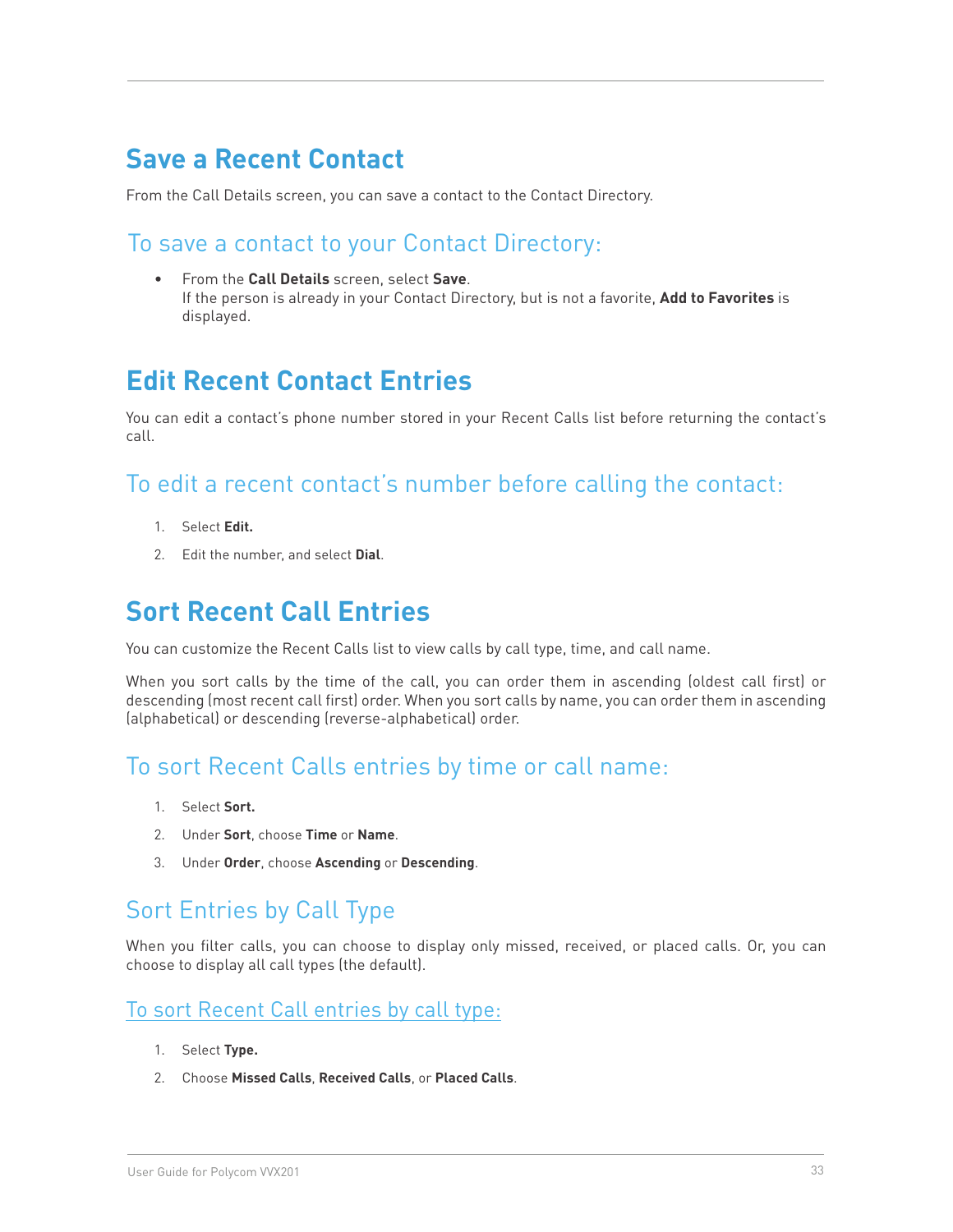

#### **Note: About filtered call lists**

You cannot save your filtered call list results. If you filter your Recent Calls list so that only a certain call type displays, the next time you display the list, all call types display in the default filter.

# **Managing the Contact Directory**

You can store a large number of contacts in your phone's Contact Directory. Contact your administrator for the exact number of contacts available on your phone.

You can perform the following tasks in your Contact Directory:

- **Search for Contacts**
- Add a Contact to the Contact Directory
- **View Contact Information**
- Update a Contact's Information
- Delete a Contact

# **Search for Contacts**

In the Contact Directory, you can enter search criteria to find your desired contact.

#### To search for a contact:

- 1. Navigate to **Directories > Contact Directory**.
- 2. In the **Contact Directory**, select **Search**.
- 3. From the **Search** screen, enter your search criteria and select **Search**. A list of search results is displayed.

# **Add a Contact to the Contact Directory**

When you add a contact to your Contact directory, you can choose how much information you want to enter for your contact. You are required to only enter a contact number for each new contact.

The following is a list of information you can enter for each contact:

- First and Last Name The name of your contact.
- **Contact Contact** Your contact's phone number.
- *Job Title* Your contact's position.
- **Email A personal or work email address.**
- Favorite Index **An index number that displays in your Favorites list. For more** information about favorites, see Managing Favorites.
- Label **A** label or title for your contact.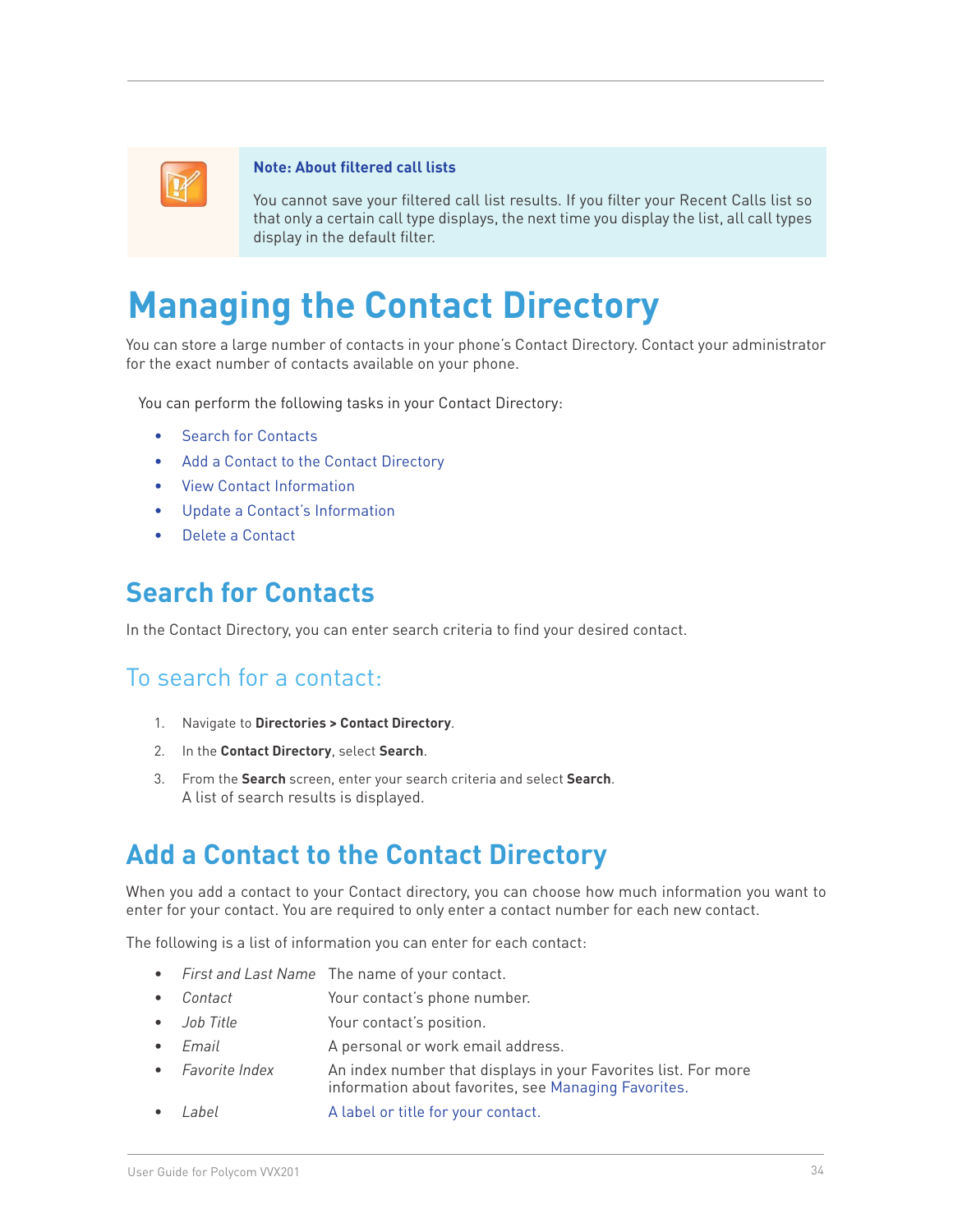# To add a contact to your Contact Directory:

- 1. In the **Contact Directory**, select **Add** or tap the Add icon .
- 2. From the **Add Contact** screen, enter your contact's information in the available fields. You are required to only enter a number in the **Contact** field when adding a new contact to the directory. You can choose to enter additionally information.
- 3. Select **Save**.



**Tip: Saving contacts from the Recent Calls list and Corporate Directory to your Contact Directory**

To save a recent caller to your Contact Directory, see View Recent Calls.

# **View Contact Information**

From your Contact Directory, you can view information for any contacts saved to the directory.

#### To view contact information:

- 1. Navigate to **Directories > Contact Directory**.
- 2. In your **Contact Directory**, select a contact. The **Contact Information screen** is displayed with the contact's name and phone number. Additional information, such as a job title, label, or email address, can also display.

# **Update a Contact's Information**

After you add a contact to your Contact Directory, you can update the contact's information.

## To update a contact's information:

- 1. From the **Contact Directory**, select a contact.
- 2. From the **Contact Information** screen, select **Edit** or tap the Edit icon  $\mathbb{Z}$ On VVX 201, phones, select **Info > Edit**.
- 3. From the **Edit Contact** screen, update the contact's information.
- 4. Select **Save**.

# **Delete a Contact**

You can delete any contact from the Contact Directory.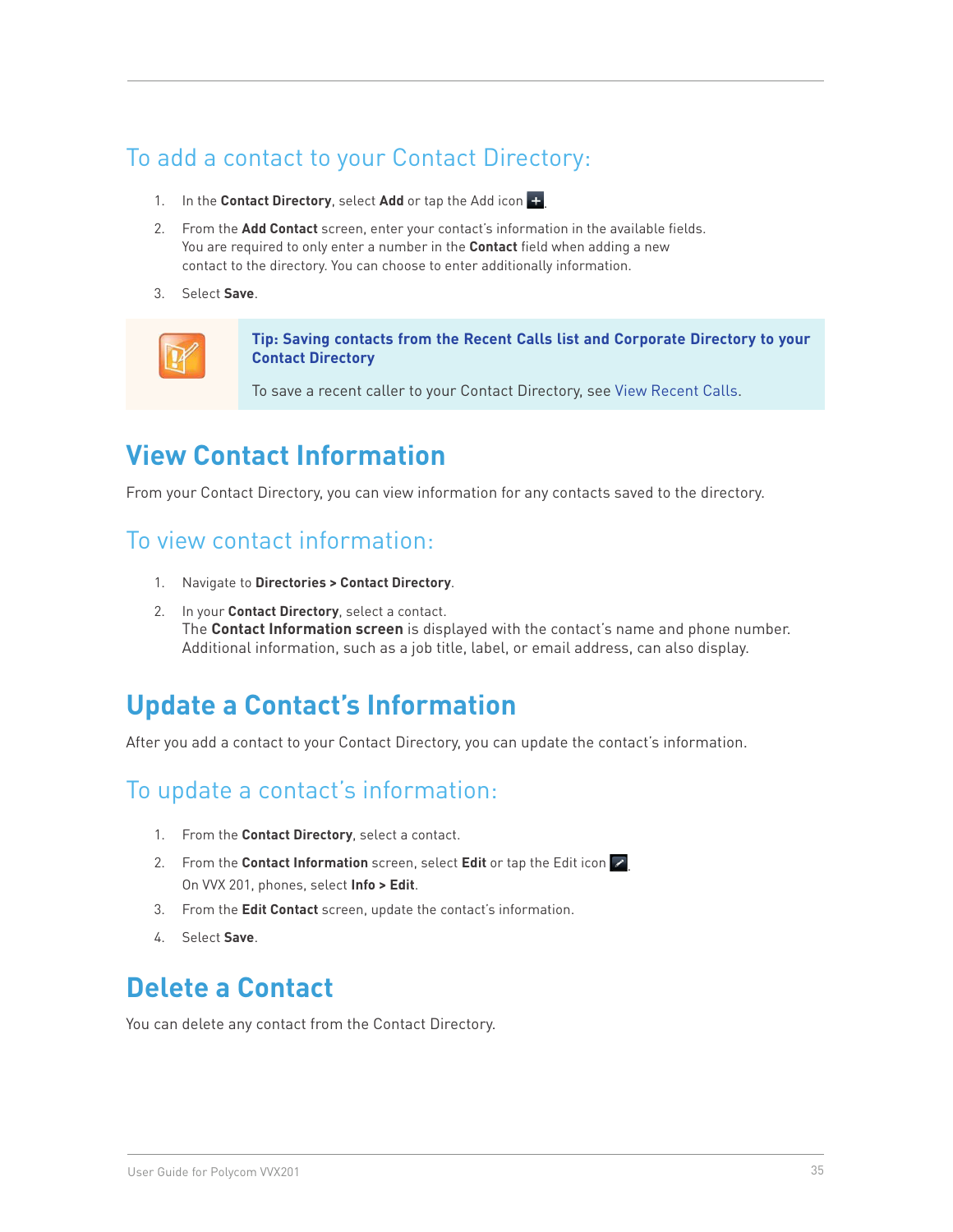# To delete a contact:

- 1. From your **Contact Directory**, select a contact.
- 2. From the **Contact Information** screen, select **Info > Delete**.
- 3. A confirmation message is displayed, confirming that you want to delete the contact.
- 4. Select **Yes** to delete the contact.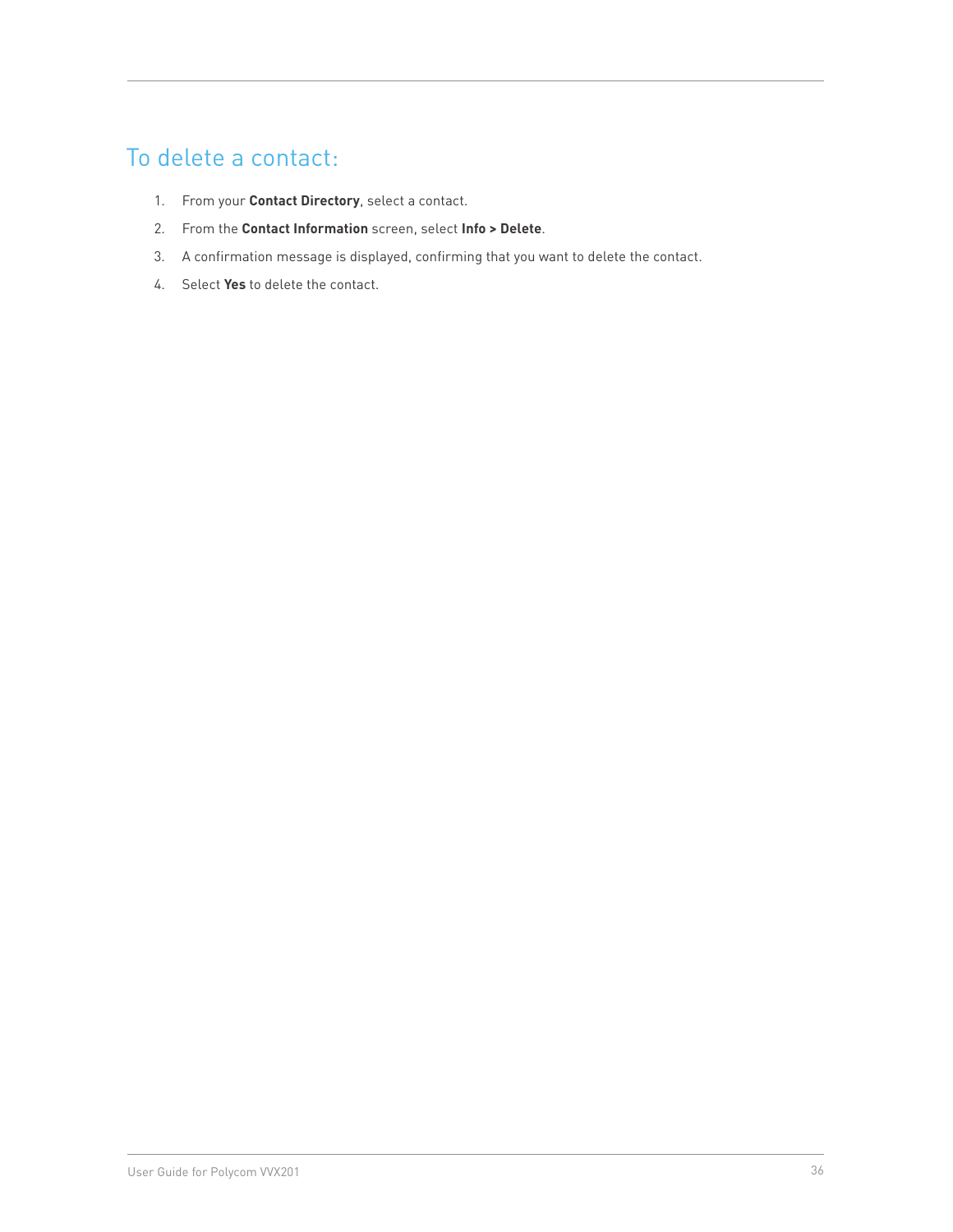# **Manage Buddy Lists, Favorites, and Contact Lists**

On your VVX phone, you can add contacts as favorites.

# **Managing Favorites**

Favorites are the contacts in your Contact Directory that you will call most often. You can add contacts as favorites from the Contact Directory, designate an index number for favorites, view favorites on the Home or Lines screen depending on your phone, and delete favorites.

# **Add Favorites**

Contacts that you add as favorites display in the Favorites list on VVX 201 phones. A star is displayed for contacts saved as favorites.

#### To add a contact as a Favorite:

- 1. Navigate to **Directories > Contact Directory**.
- 2. From your **Contact Directory**, select a contact.
- 3. Select **Add** or **Add to Favorites**. A notification is displayed asking if you want to automatically accept the next available index number, or manually enter your own.
- 4. Select **Yes** to automatically accept an index number or select **Edit Index** to enter a unique index number. You can enter a number up to 99.

# **View Favorites**

You can view favorites in your Favorites list in the Directory or the New Call screen. Favorites display consecutively according to their index number. The contact with the lowest number is displayed first. To reorder your favorites, see the section Reorder Favorites.

## To see your Favorites list:

• Select **Directories > Favorites**.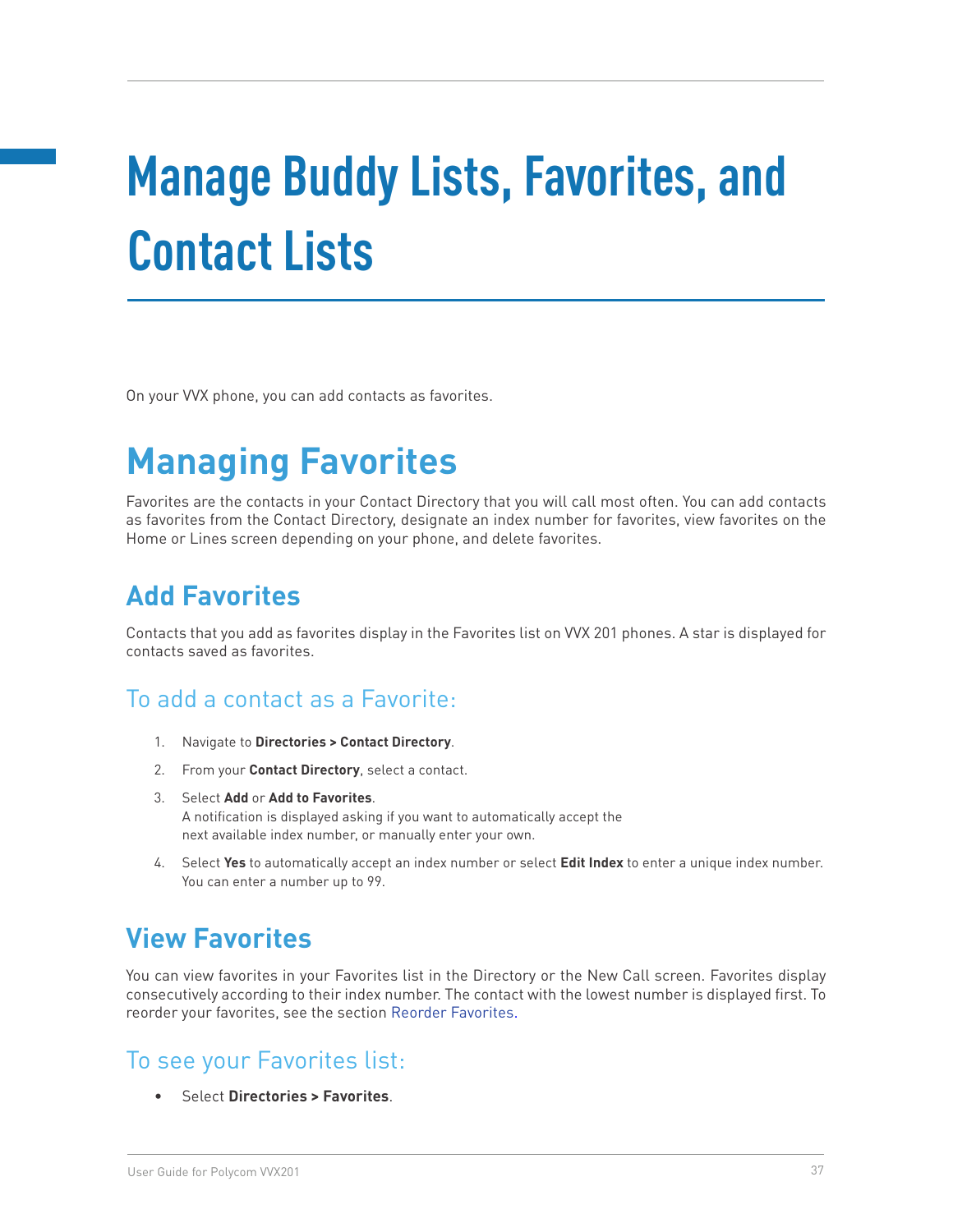# **Reorder Favorites**

You can change the order in which your favorites display on the Home or Lines screen.

# To reorder your favorites:

- 1. From your **Contact Directory**, select a contact.
- 2. From the **Contact Information** screen, select **Edit.**
- 3. From the **Edit Contact** screen, select **Favorite Index**, and enter a new favorite index number.
- 4. Select **Save**.

## Delete Favorites

You can delete favorites to make room for new favorites.

#### To delete a favorite:

- 1. From your **Contact Directory**, select the contact.
- 2. From the **Contact Information** screen, select **Edit.**
- 3. From the **Edit Contact** screen, select **Favorite Index**, and delete the favorite index number.
- 4. Select **Save**.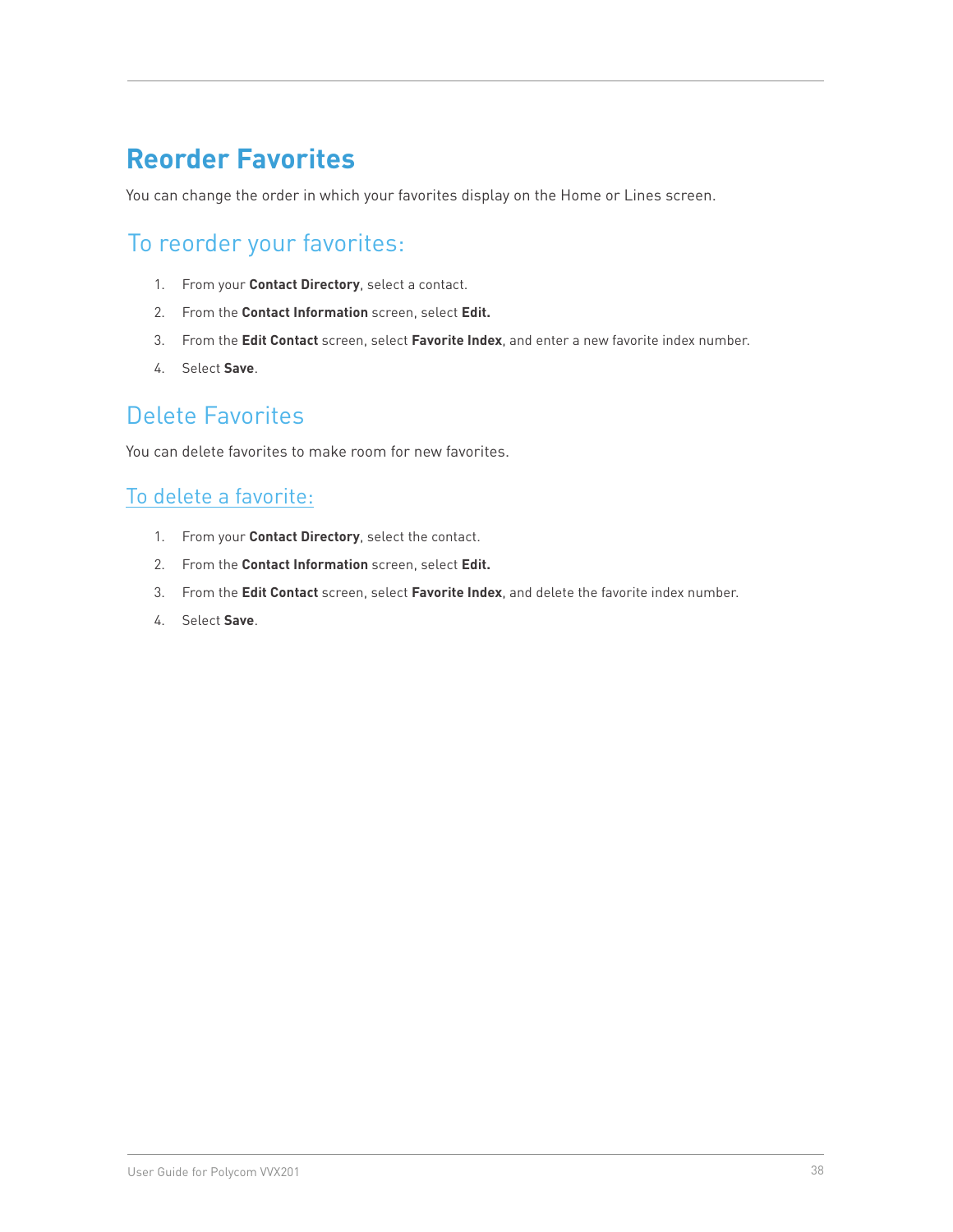# **Access Voicemail**

You can send, and access audio messages on VVX 201 phones.

# **Access Voicemail and Video Messages**

Voicemail is available on Polycom VVX 201 phones.

Your phone indicates when you have new voicemail and video messages in the following ways:

- The Message icon on the Home screen displays the number of new messages you have
- • A Message icon with the number of messages is displayed in the status bar
- The Message icon is displayed next to the phone line on the Lines screen
- • A red flashing Message Waiting Indicator, located at the top-right of your phone
- An audible alert

#### Setting up the voicemail box for the first time:

- 1. From the **Home** screen, navigate to **Messages > Message Center**.
- 2. From the **Messages** screen, select **Connect**.
- 3. Follow voice prompts to record your name and unavailable greeting and change your PIN.

## Retrieving messages from your Desk Phone:

- 1. From the **Home** screen, navigate to **Messages > Message Center**.
- 2. From the **Messages** screen, select **Connect**.
- 3. The system will prompt you to enter your PIN.
- 4. The system will then say, "You have x new and y old voicemail messages"
- 5. The following options are available through the keypad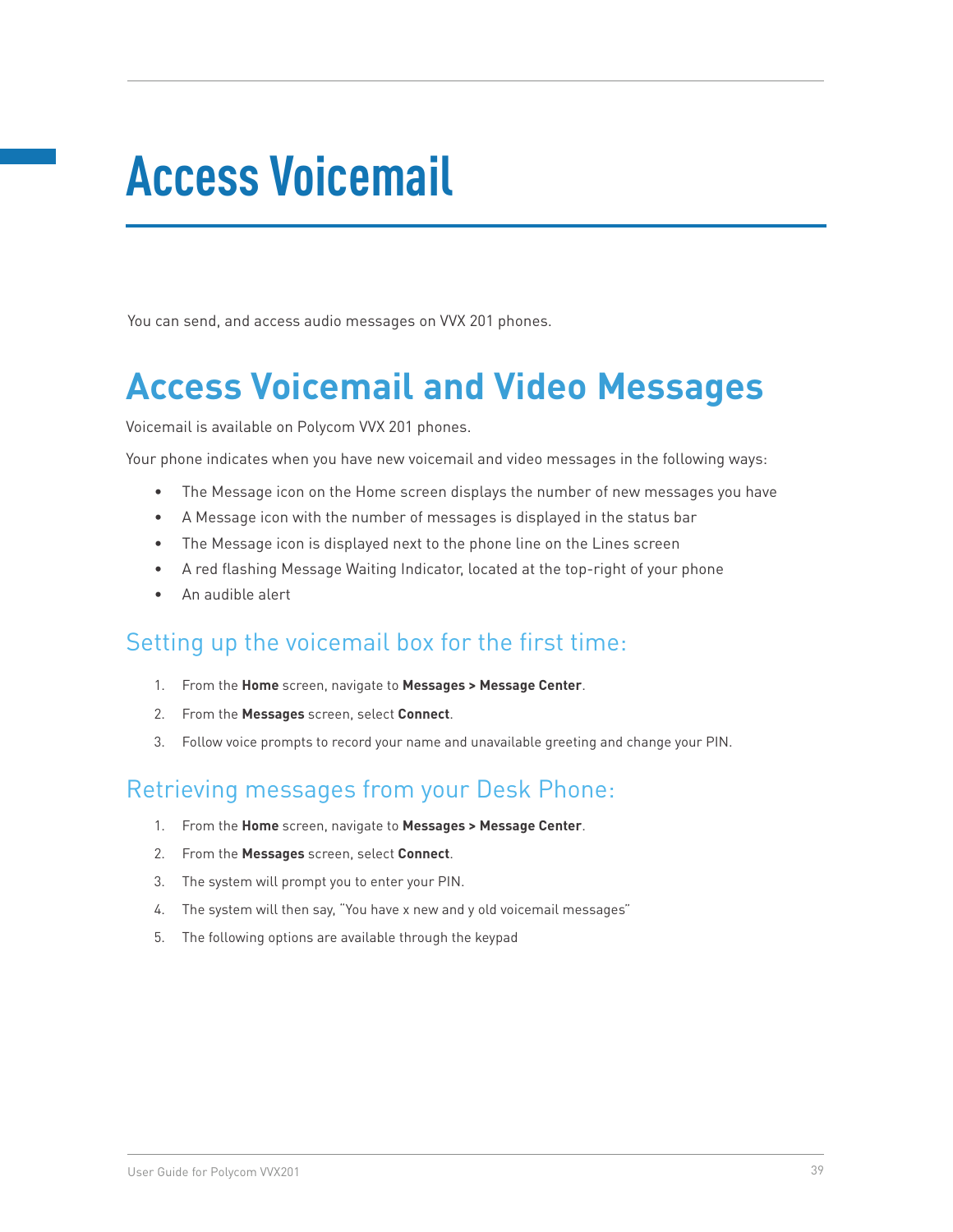| <b>Menu Option</b>                                  | <b>Sub-Menu Option 1</b>                                                                                                 |
|-----------------------------------------------------|--------------------------------------------------------------------------------------------------------------------------|
| 1 - Replay Messages                                 |                                                                                                                          |
| 2 - Delete the current message                      | 5 - Confirm delete                                                                                                       |
| 3 - Mark the current message as new                 |                                                                                                                          |
| 5 - Skip to the next message                        |                                                                                                                          |
| 6 - Send a message                                  | 1 - Forward the current message<br>2 - Send a new message<br>$#$ - Go back                                               |
| 7 - Go back a message                               |                                                                                                                          |
| 8 - User Options                                    | 1 - Record the Unavailalbe greeting<br>2 - Record your name<br>3 - Change the PIN<br>6 - Send a message<br>$#$ - Go back |
| 9 - Make a call                                     | 6 - Dial by name<br>$#$ - Go back                                                                                        |
| 9* - Return the call for the current message        |                                                                                                                          |
| 9*1 - Hear the return number for current<br>message |                                                                                                                          |
| 55 - Skip to the last message                       |                                                                                                                          |
| 77 - Go back to beginning of messages               |                                                                                                                          |
| * - Fast Forward message 6 seconds                  |                                                                                                                          |
| # - Rewind message 6 seconds                        |                                                                                                                          |

## Retrieving messages when you are away from the office:

- 1. Dial your Desk Phone and allow it to ring
- 2. When your voicemail greeting begins to play, enter your PIN over your greeting.

#### Returning a call:

- 1. While listening to a message or after listening to a message, press 9\* to call that person back
- 2. You may return to your voicemail box WITHOUT calling back in by pressing ## after talking to the person you called back.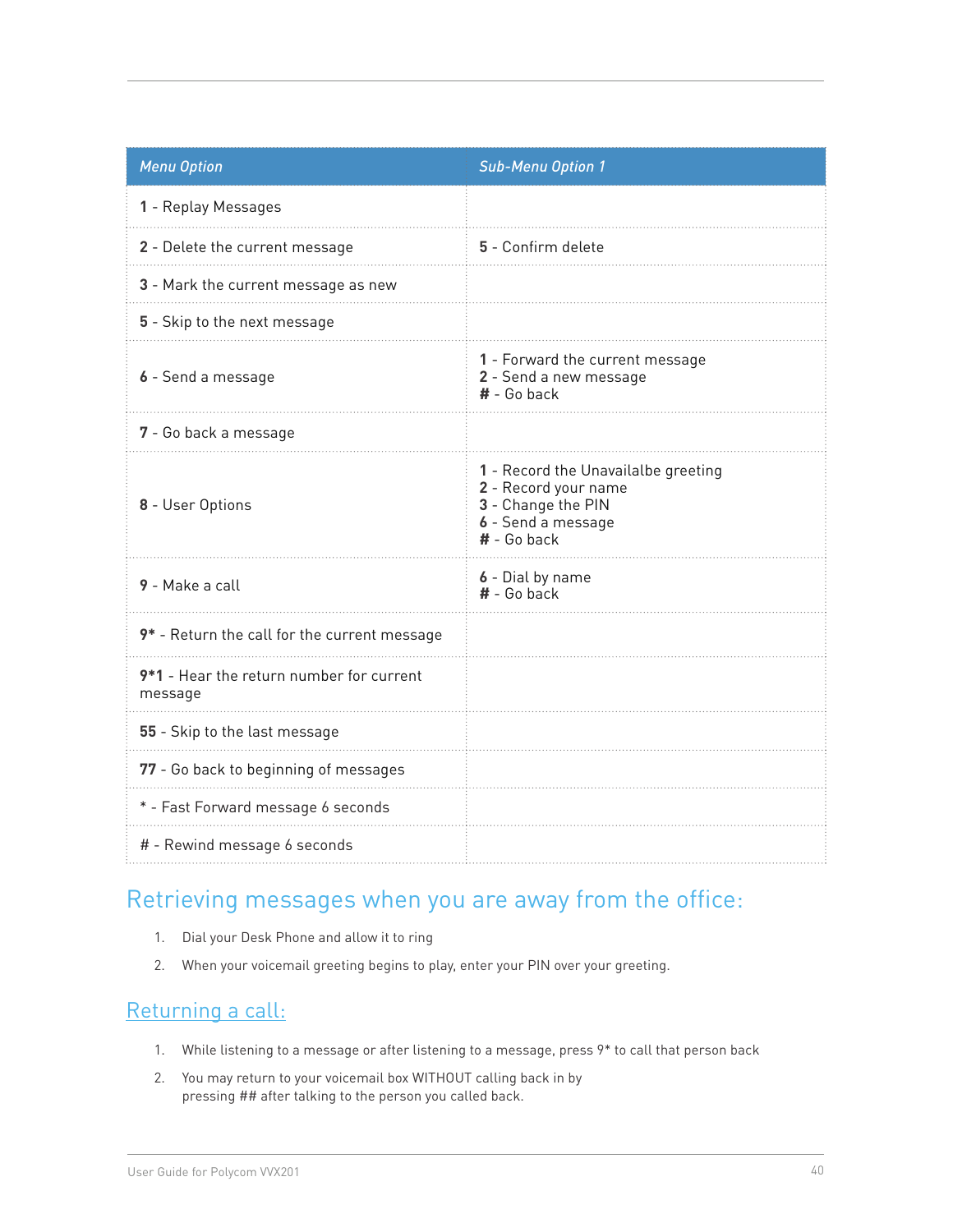#### Change your Voicemail PIN:

- 1. From the **Home** screen, navigate to **Messages > Message Center**.
- 2. From the **Messages** screen, select **Connect**.
- 3. The system will prompt you to enter your PIN.
- 4. The system will Press 8 for User Options
- 5. Press 3 to change your PIN
- 6. Enter the new 6 to 10-digit PIN when prompted.

#### Record a Personal Greeting via the Phone:

- 1. From the **Home** screen, navigate to **Messages > Message Center**.
- 2. From the **Messages** screen, select **Connect**.
- 3. The system will prompt you to enter your PIN.
- 4. The system will Press 8 for User Options
- 5. Select 1 to record your Unavailable Greeting. Follow the instructions.

#### Forward Voicemail Messages via the Phone:

A user can forward a voicemail from his or her voicemail box to another voicemail box or group of voicemail boxes.

- 1. Once logged in to your voicemail box, press 1 to listen to your message(s)
- 2. Press 6 at any time while listening to the message to for after the message
- 3. Press 1 to forward the message
- 4. Enter the phone number, extension number or group number to receive the message
- 5. Record an introduction to the message.
- 6. Touch \* to send the message

# **Remove Message Alert**

If you are not ready to listen to your messages when you receive new messages, you can temporarily remove the message alert.

#### To temporarily remove a message alert:

• From the **Home** screen, navigate to **Messages > Message Center** and select **Clear**. All message indicators are removed for about one to two hours.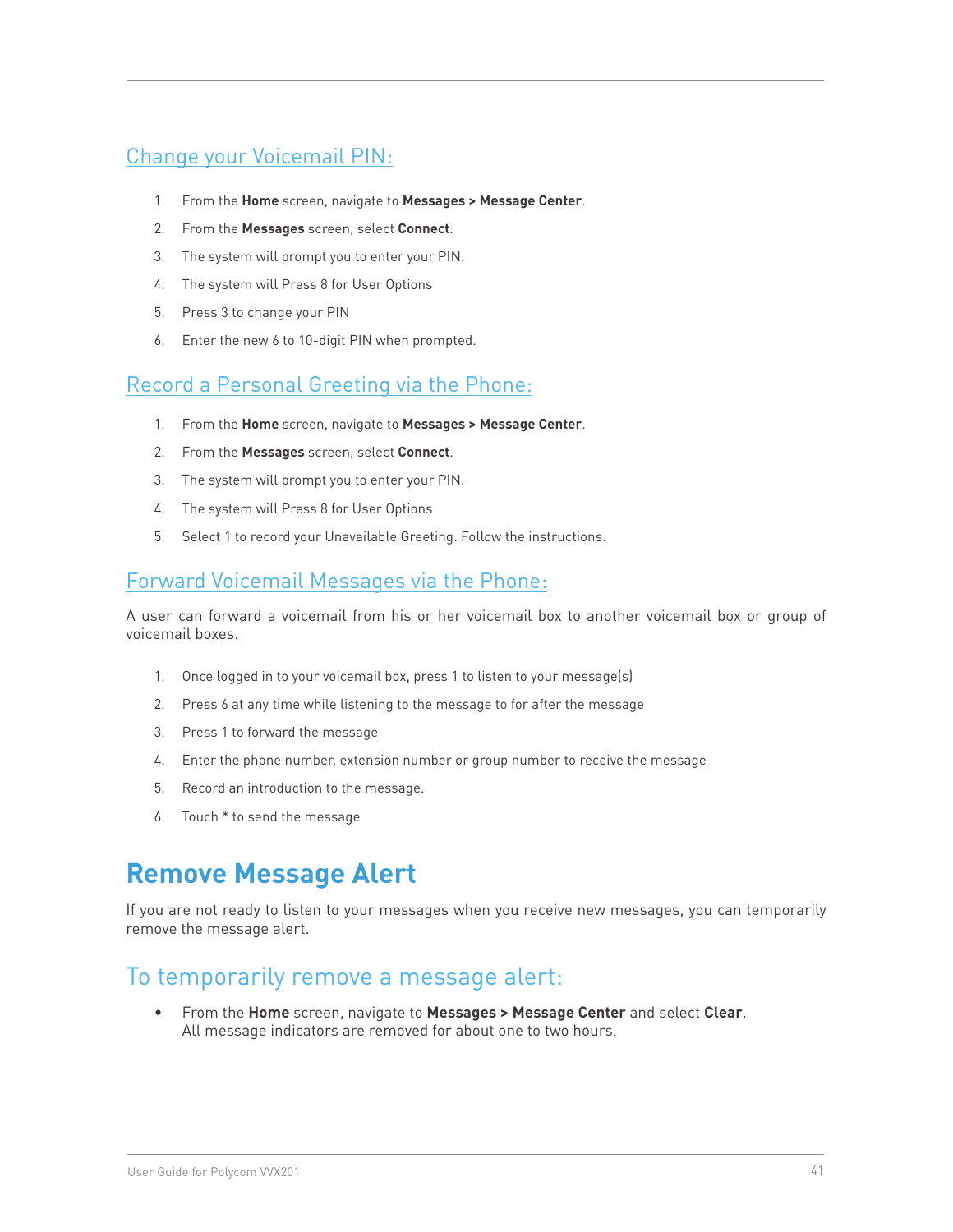# **Customize Your Phone**

This section explains how to customize your phone so that it is unique to you. Basic customizations include changing the time and date format and updating the screen brightness. You can also set up a screen saver or use your phone as a digital picture frame.

This section includes the following topics:

- • Set the Language
- Set the Time and Date Display
- Setting the Backlight Intensity and Timeout
- • Using Power-Saving Mode
- **Changing Audio Settings**

# **Set the Language**

Your phone supports several languages that you can choose to display. Check with your system administrator to find out which languages are supported on your phone.

#### To change the language:

- 1. Navigate to **Settings > Basic > Preferences > Language**.
- 2. From the **Language** screen, select a language. The language on your phone updates automatically.

# **Set the Time and Date Display**

The time and date display in the status bar. When your phone cannot obtain a time and date, the time and date display flashes. If this happens, or if the time and date are incorrect, contact your system administrator.

You can customize the time and date by choosing between a variety of time and date formats, including options to display the day, month, or year.

## To update the time and date display:

- 1. Navigate to **Settings > Basic > Preferences > Time & Date**.
- 2. From the **Time & Date** screen, do one of the following:
	- § Select **Clock Date** to change the date format.
	- $\%$  Select **Clock Time** to change the time format.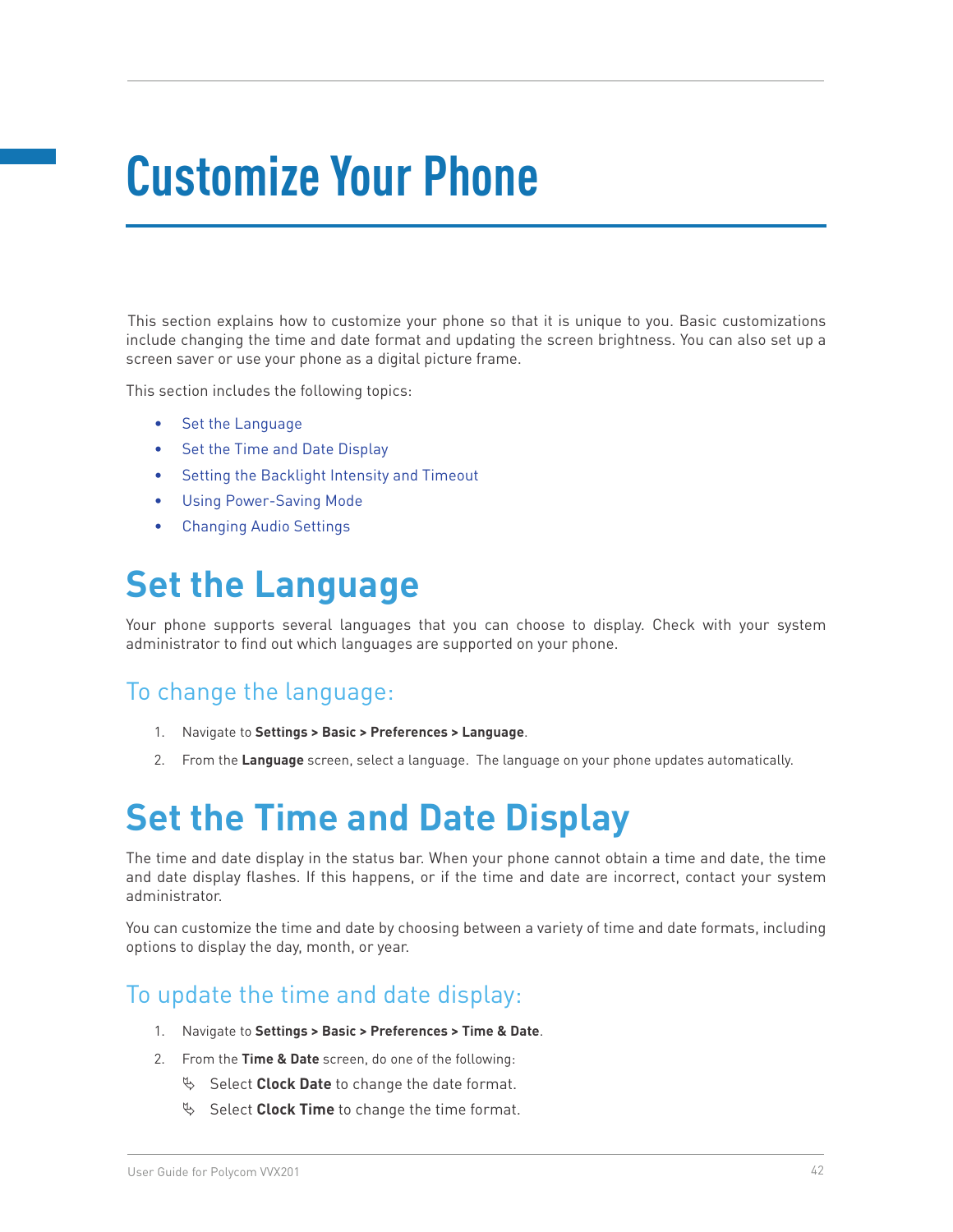3. From the **Clock Date**, **Clock Time**, or **Clock Order** screen, select the format you want.

# **Disable the Time and Date Display**

You can turn off the time and date display so that they do not display at all.

## To disable the time and date display:

- 1. Navigate to **Settings > Basic > Preferences > Time & Date**.
- 2. From the **Time & Date** screen, select **Disable** to turn off the time and date display.

# **Setting the Backlight Intensity and Timeout**

Your phone's backlight has the following components:

- **Backlight Intensity** The brightness of the screen during phone activity and inactivity.
- **Backlight Timeout** The number of seconds the phone is inactive before the backlight dims to its Backlight Idle intensity. The backlight timeout period begins after your last key press or the last phone event, such as an incoming call.

Backlight Intensity includes the following settings you can choose from:

- **Backlight On The brightness of the screen when there is phone activity.**
- • *Backlight Idle* The brightness of the screen when there is no phone activity.
- • *Maximum Intensity* The brightness scale that applies to both Backlight On and Backlight Idle intensities.

# **Change the Backlight Intensity**

You can change the Backlight On intensity and the Backlight Idle intensity separately, and you can choose a high, medium, or low intensity, or turn off the backlight entirely. When you change the Maximum Intensity,

you modify the entire backlight intensity scale. For example, if you decrease the Maximum Intensity, the low, medium, and high levels for both Backlight On and Backlight Idle intensities decrease.

# To change the backlight intensity:

- 1. Navigate to **Settings > Basic > Backlight Intensity**.
- 2. From the **Backlight Intensity** screen, select **Backlight On Intensity**.
- 3. From the **Backlight On Intensity** screen, select the intensity you want, and select **Back**. The default is High.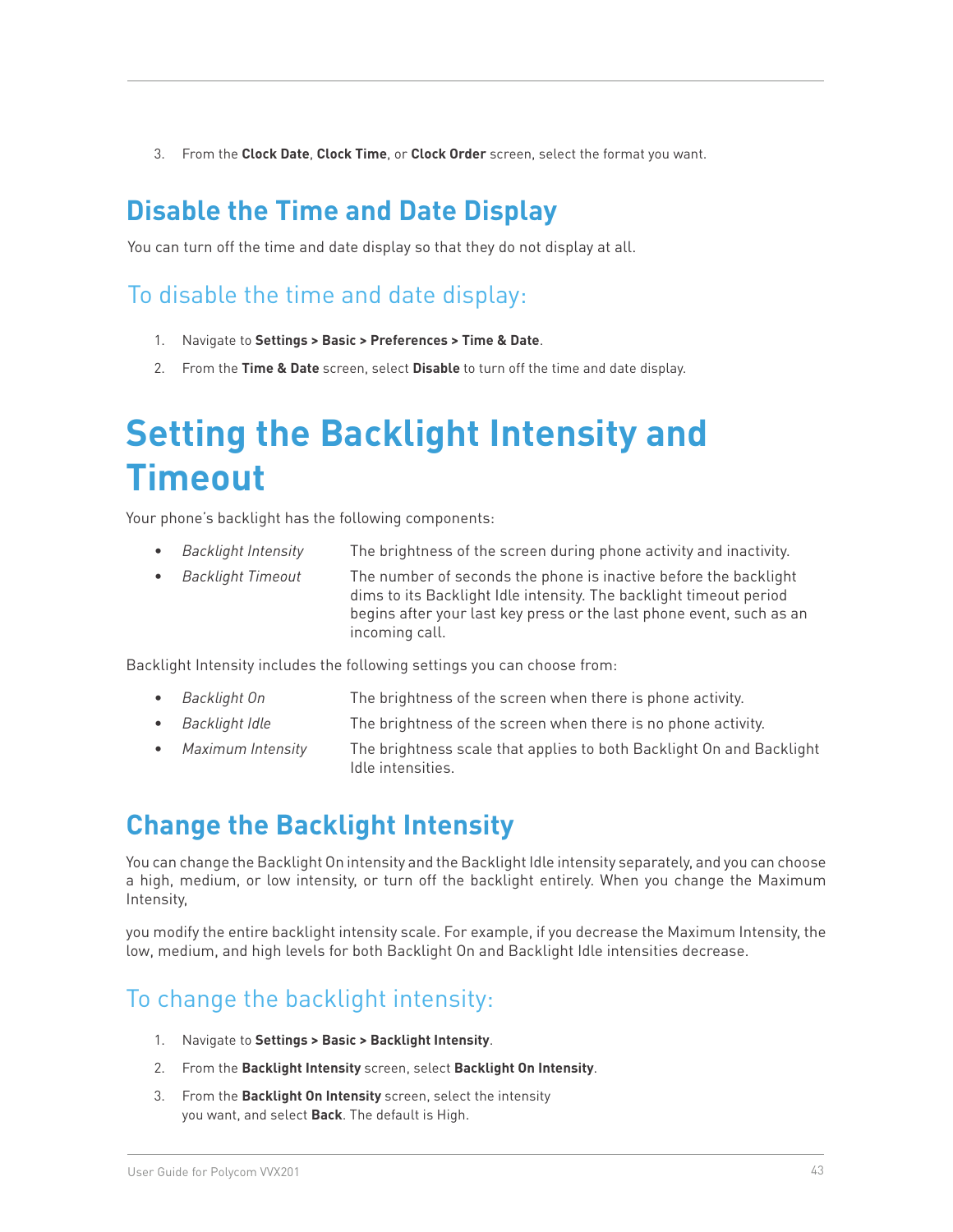- 4. From the **Backlight Intensity** screen, select **Backlight Idle Intensity**.
- 5. From the **Backlight Idle Intensity** screen, select the intensity you want, and select **Back**. The default is Low.
- 6. From the **Backlight Intensity** screen, select **Maximum Intensity**.
- 7. From the **Maximum Intensity** screen, select **Up** or **Down**, or drag your finger along the slider, to increase or decrease the maximum intensity.

# **Change the Backlight Timeout**

The backlight automatically turns on with any phone activity. By setting the Backlight Timeout, you can determine how long the phone should be idle before the backlight dims to its Backlight Idle intensity. By default, the backlight dims after the phone is idle for 40 seconds.

# To change the Backlight Timeout:

- 1. Navigate to **Settings > Basic > Backlight Timeout**.
- 2. From the **Backlight Timeout** screen, select the number of seconds the phone is idle before the backlight dims. The default is 40 seconds.

# **Using Power-Saving Mode**

By default, your phone is set up with a power-saving mode that turns off the screen to conserve energy. Your phone enters power-saving mode after it has been idle for a certain period of time. You can configure the period of time that the phone is idle before the screen turns off. You can configure different idle timeouts for office hours and off hours, such as evenings and weekends.

During off hours, the message "Off Hours Mode" scrolls on the status bar. Your phone exits powersaving mode if a phone event occurs—for example, if the phone has an incoming call or message, or you press a key or tap the screen. If a screen saver is enabled on your phone, power-saving mode still occurs.

You can update the following power-saving settings:

- Office Hours When you start work and how long you're in the office each day (see Change Your Office Hours).
- Timeouts The period of time the phone should be idle before the screen turns off (see Change Timeouts).

# **Change Your Office Hours**

When you update your office hours, you specify when you start and how long you work each day. After your work hours, the phone is idle and goes into power-saving mode.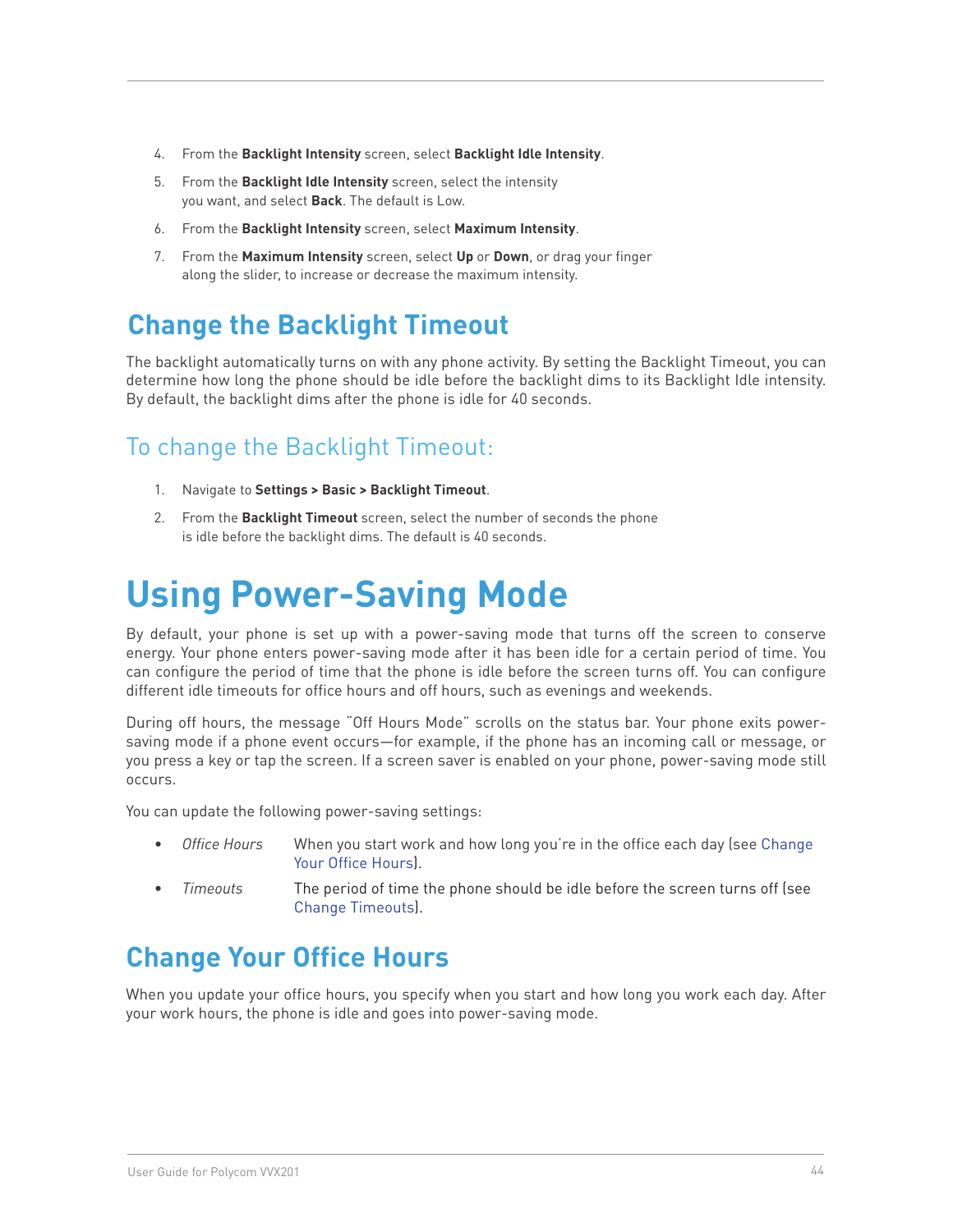## To change your office hours:

- 1. Navigate to **Settings > Basic > Power Saving > Office Hours > Start Hour**.
- 2. From the **Start Hour** screen, select a day of the week.
- 3. Enter a start time using the 24-hour clock. You can enter a start time from 0 to 23.
- 4. Select **Save**.
- 5. From the **Office Hours** screen, select **Duration**.
- 6. From the **Duration** screen, select a day of the week.
- 7. Enter a duration of 0 to 12 hours per day.
- 8. Select **Save**.

# **Change Timeouts**

You can update the period of time the phone is idle before the screen turns off. You can specify different timeouts for office hours (Office Hours Idle Timeout) and non-office hours (Off Hours Idle Timeout). By default, the Office Hours Idle Timeout is much longer than the Off Hours Idle Timeout.

You can also specify a separate timeout period that applies after you press a key the screen. This is called the User Input Idle Timeout. You can choose to set a higher User Input Idle Timeout than the Office Hours and Off Hours Idle Timeouts so that when you're actively using the phone, power-saving mode doesn't initiate as often.



#### **Tip: Determining which idle timeout applies**

If you press a key, the idle timeout period that applies (User Input Idle Timeout or Office Hours/Off Hours Idle Timeout) is the timeout with the highest value.

## To change timeouts:

- 1. Navigate to **Settings > Basic > Power Saving > Timeouts**.
- 2. Select **Office Hours Idle Timeout**, and enter the number of minutes the phone should wait, during office hours, before starting power-saving mode. Enter a number between 1 minute and 600 minutes. The default is 10 minutes.
- 3. Select **Off Hours Idle Timeout**, and enter the number of minutes the phone should wait, during off-hours, before starting power-saving mode. Enter a number between 1 minute and 10 minutes. The default is 1 minute.
- 4. Select **User Input Idle Timeout**, and enter the number of minutes the phone should wait after a key press or screen select before starting power-saving mode. Enter a number between 1 minute and 10 minutes. The default is 10 minutes.
- 5. Select **Save**.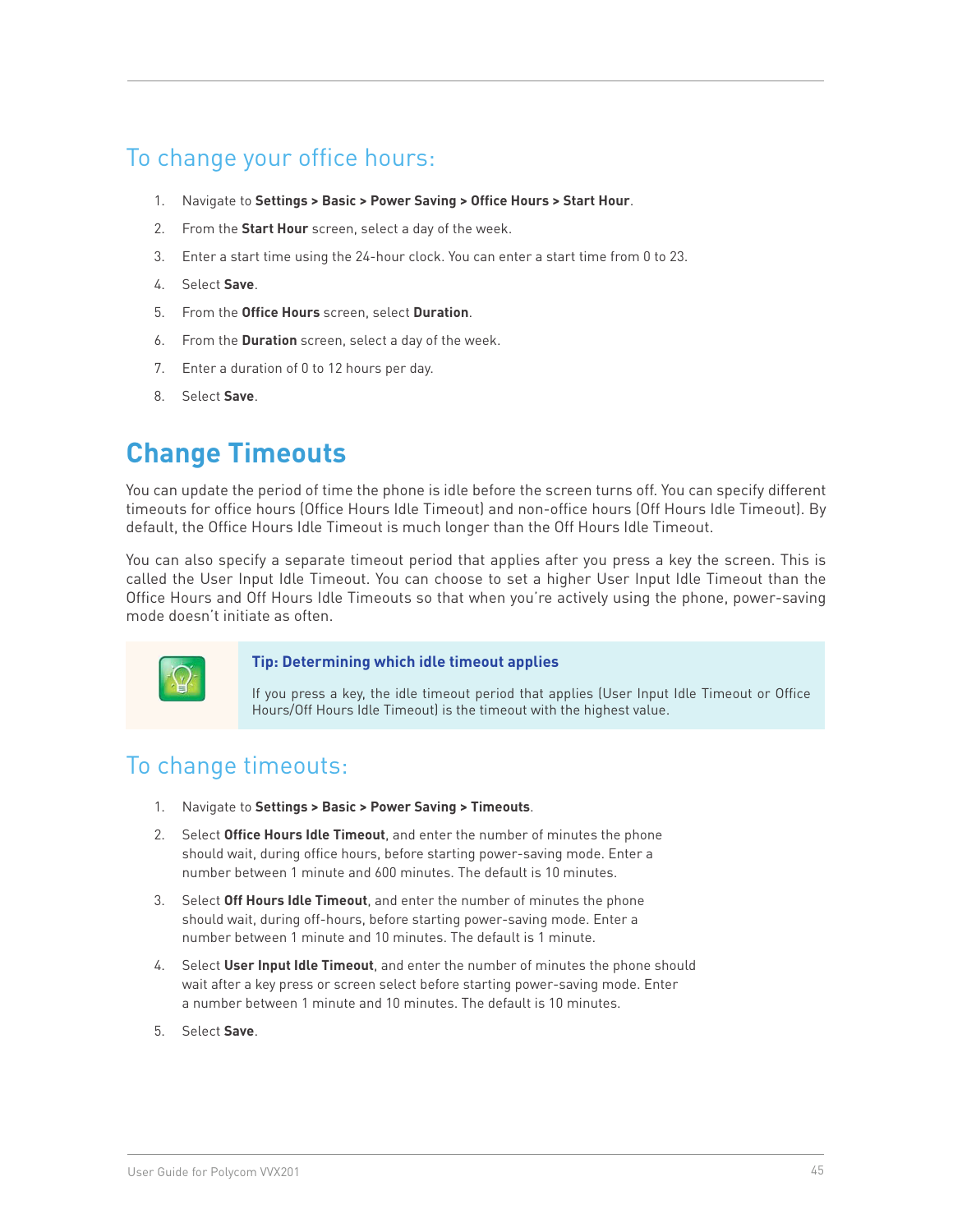# **Changing Audio Settings**

You can change the following audio settings for your phone:

- **Change Incoming Call Notifications**
- Set a Ringtone for Incoming Calls
- • Set a Ringtone for Individual Contacts
- Change the Volume

# **Change Incoming Call Notifications**

You can choose whether you hear sound effects—all phone sounds except call audio—from the handset, headset, speaker, or the active audio device you set. For example, you can configure your phone to ring on your headset instead of the speaker. By default, you hear all sound effects from the speaker.

## To change your incoming call notifications:

- 1. Navigate to **Settings > Basic > Preferences > Audible Ringer**.
- 2. From the **Audible Ringer** screen, select a location to hear sound effects:

# **Set a Ringtone for Incoming Calls**

A simple way to personalize your phone is to change your phone's ringtone. You can pick unique ringtones for the different lines on your phone. The default ringtone is Low Trill.

#### To select an incoming call ringtone for your phone or a line:

- 1. Navigate to **Settings > Basic > Ring Type**.
- 2. From the **Ring Type** screen, select a ringtone.
- 3. Select **Play** to hear the ringtone.

# **Set a Ringtone for Individual Contacts**

You can select unique ringtones for various contacts in your directory. This helps you quickly identify callers as your phone rings.

#### To select a ringtone for a contact:

- 1. From your **Contact Directory**, select a contact.
- 2. From the **Contact Information** screen, select **Edit**.
- 3. From the **Edit Contact** screen, select **Ring Type** and select a ringtone.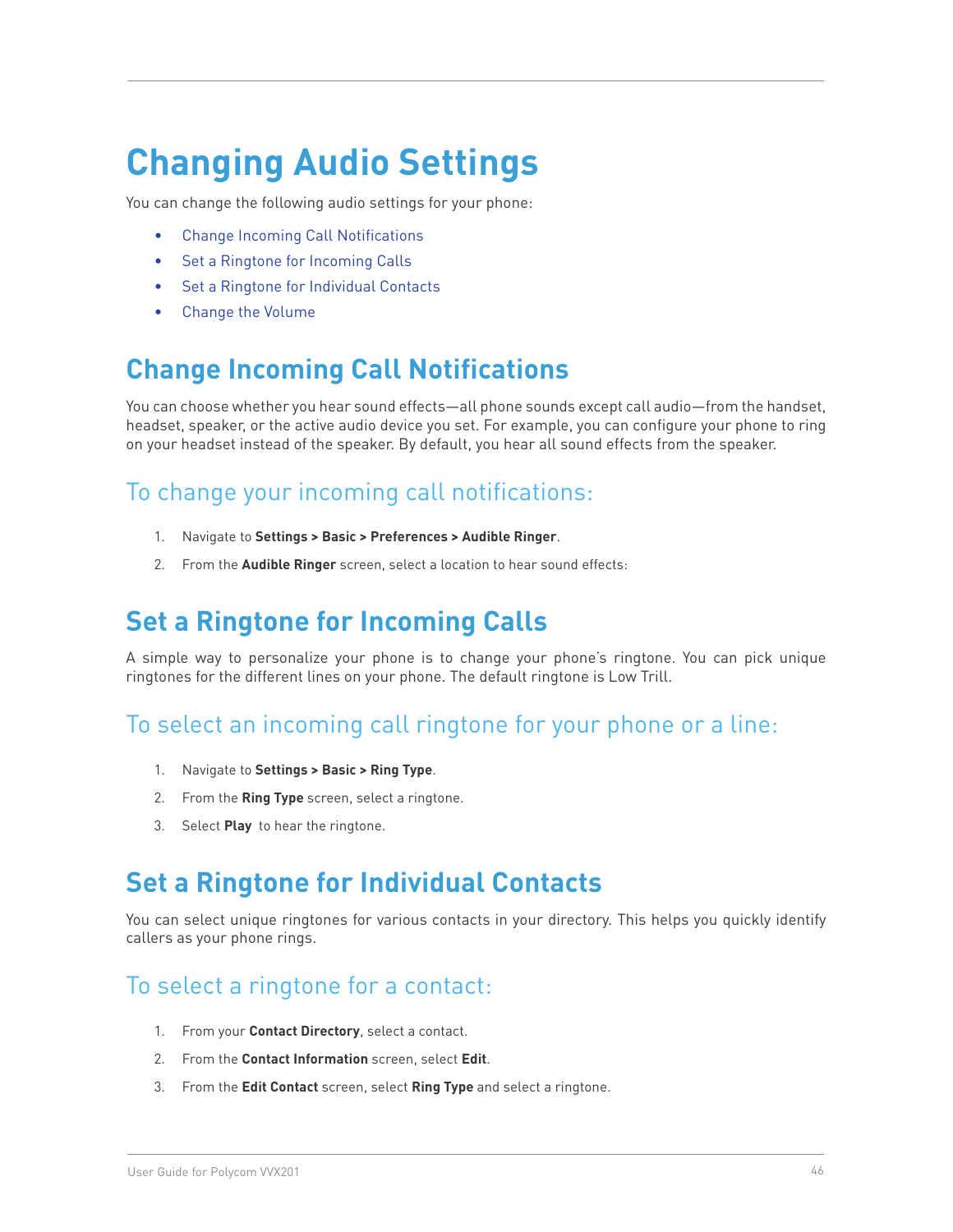- 4. Select Play to hear the ringtone.
- 5. From the **Edit Contact** screen, select **Save**.

# **Change the Volume**

You can increase the volume of your ringtone and the audio during a call.

# To change the volume of the ringtone or audio during calls:

• Press one of the Volume keys  $\square \longrightarrow$  to increase or decrease the audio.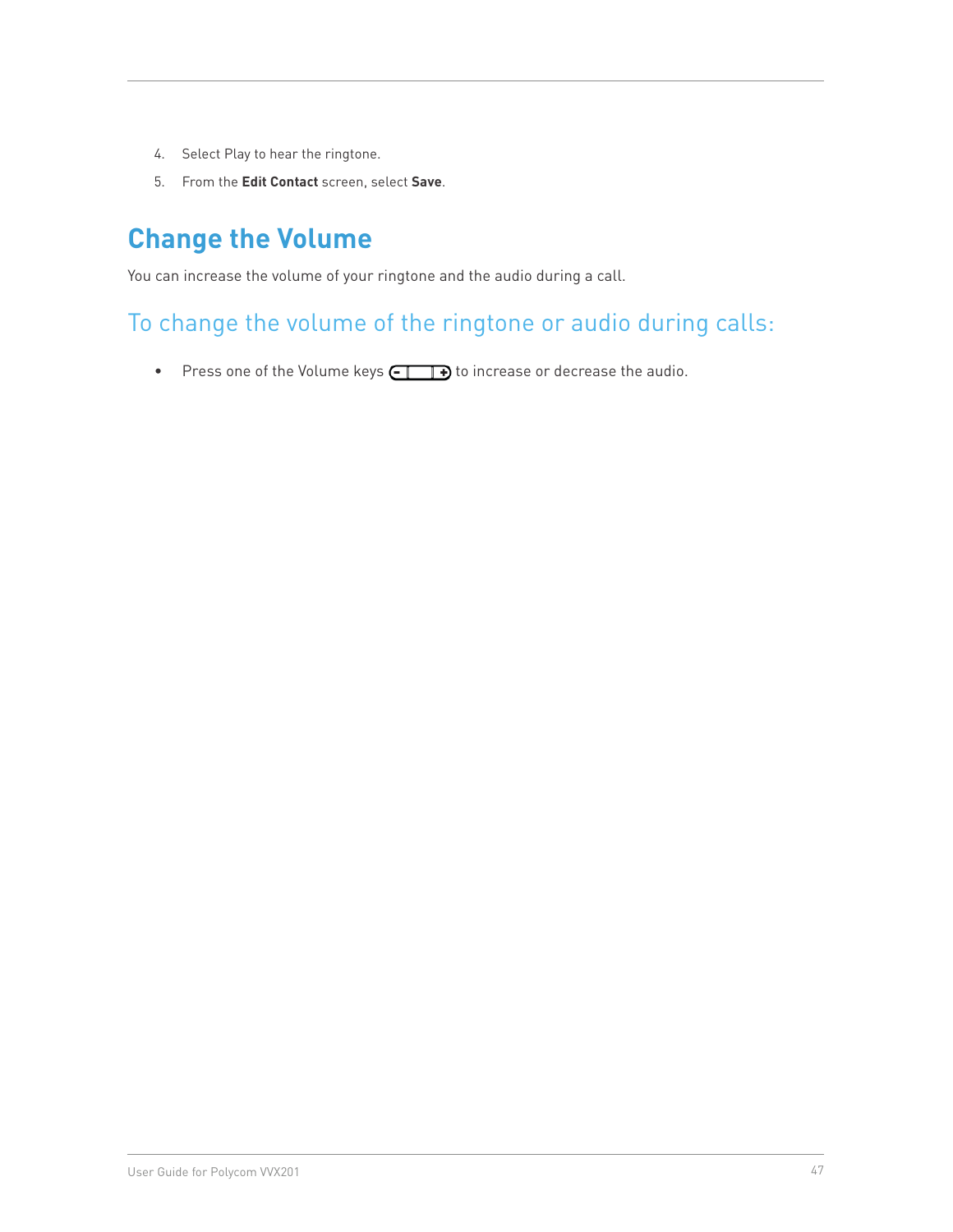# **Use Accessibility Features on Your Phone**

This section provides information for the following accessibility features available on VVX business media phones:

- • Features for Hearing-Impaired Users
- • Features for Vision-Impaired and Blind Users
- • Features for Mobility-Impaired Users

# **Features for Hearing-Impaired Users**

The following table lists the accessibility features on VVX business media phones for hearing-impaired users.

#### **Accessibility Features on VVX Business Media Phones for Hearing-Impaired Users**

| <b>Accessibility Feature</b>           | <b>Description</b>                                                                                                                                                                                                                                                                                      |
|----------------------------------------|---------------------------------------------------------------------------------------------------------------------------------------------------------------------------------------------------------------------------------------------------------------------------------------------------------|
| Visual Message Waiting Indicator (MWI) | An indicator light on the phone indicates that new<br>messages are waiting. Icons on the phone screen also<br>indicate that the phone has new messages.                                                                                                                                                 |
| Adjustable ring tone and volume        | You can choose from a variety of ring tones for your<br>phone. You can also change the volume of the ringer<br>to suit your needs, and choose different ring tones for<br>contacts (see Changing Audio Settings).                                                                                       |
| Adjustable call volume                 | If you're in a call, you can raise or lower the volume of<br>the voice on the far end and of other phone sounds you<br>hear (see Change the Volume).                                                                                                                                                    |
| Visual notifications                   | Indicators on the phone screen (such as flashing bars<br>or icons) let you know when calls are incoming or<br>outgoing, or if a call is active or held. Indicators can<br>also indicate phone status and if certain features are<br>activated (see Understanding Phone Icons and Status<br>Indicators). |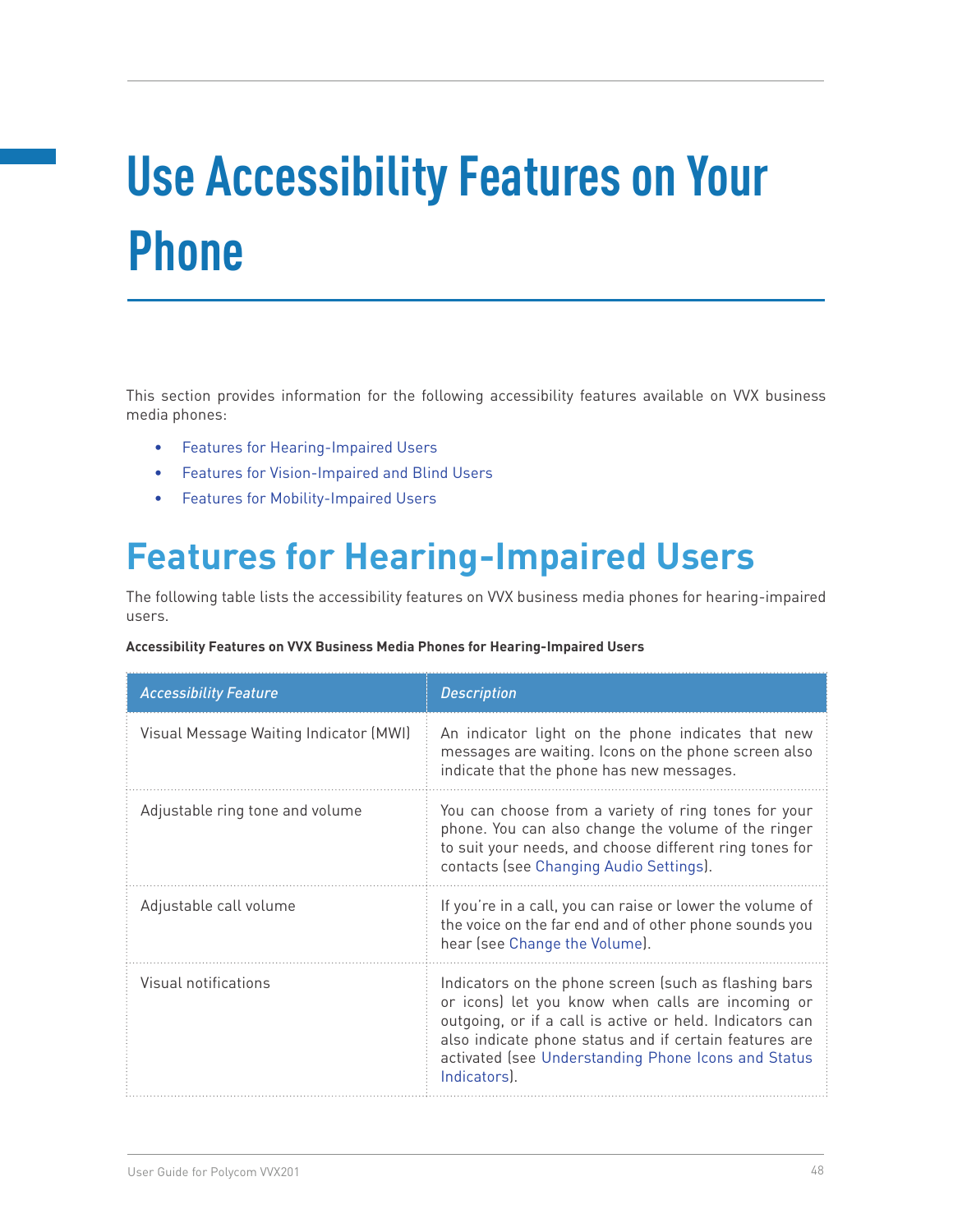| Electronic hookswitch support         | If you use a headset that supports electronic hookswitch<br>(EHS), you can use the controls on your headset to<br>answer and end calls. In addition, you may be able to<br>mute calls and control volume from your headset (see<br>Enable Electronic Hookswitch). |
|---------------------------------------|-------------------------------------------------------------------------------------------------------------------------------------------------------------------------------------------------------------------------------------------------------------------|
| Headset Memory Mode                   | If you use a headset, you can set up your phone so that<br>all calls use your headset (see Use Your Headset for<br>All Calls).                                                                                                                                    |
| Hearing Aid Compatible (HAC) handsets | All VVX handsets are Hearing Aid Compatible (HAC)<br>and have telecoils that magnetically couple to most<br>forms of wearable hearing aids per FCC section 508<br>(compliant to ADA Section 508 Recommendations:<br>Subpart B 1194.23).                           |
| <b>TTY</b> support                    | VVX phones support commercial TTY devices such as<br>Ultratec Superprint. In addition, VVX phones provide<br>acoustic coupled TTY support.                                                                                                                        |

# **Features for Vision-Impaired and Blind Users**

The following table lists the accessibility features on VVX business media phones for visually-impaired and blind users.

# Accessibility Features on VVX Business Media Phones for Vision-Impaired and Blind Users

| <b>Accessibility Feature</b>         | <b>Description</b>                                                                                                                             |
|--------------------------------------|------------------------------------------------------------------------------------------------------------------------------------------------|
| Adjustable backlight settings        | You can change the brightness of the screen by adjusting<br>backlight intensity settings (see Setting the Backlight Intensity<br>and Timeout). |
| Tactile "5" key with raised<br>bumps | The "5" key has two bumps that let you easily discern the position<br>of other keys on the keypad.                                             |
| Large keys                           | Large keys on the phone console enable you to easily access<br>phone features and functions.                                                   |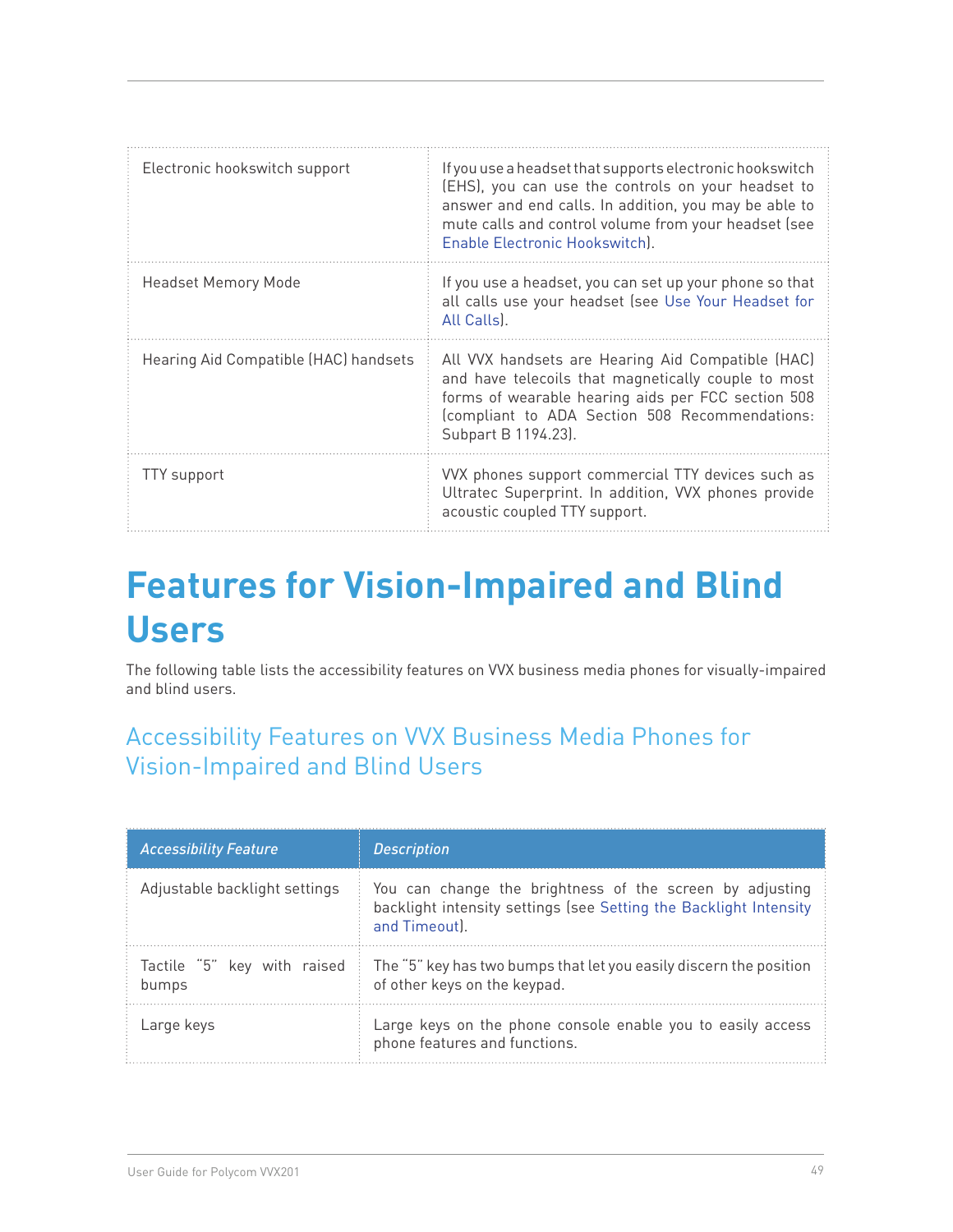| <b>Accessibility Feature</b> | <b>Description</b>                                                                                       |
|------------------------------|----------------------------------------------------------------------------------------------------------|
| Variety of feature keys that | Many features on VVX phones are accessible by pressing feature                                           |
| you can press                | keys on the phone console.                                                                               |
| Tactile-discernible number.  | Keys on the phone console are easily discernible by their size                                           |
| feature, and navigation keys | and shape.                                                                                               |
| Illuminated feature keys     | Many feature keys are illuminated when activated, so you're easily<br>alerted when a feature is enabled. |

# **Features for Mobility-Impaired Users**

The following table lists the accessibility features on VVX business media phones for mobility-impaired users.

# Accessibility Features on VVX Business Media Phones for Mobility-Impaired Users

| <b>Accessibility Feature</b>                                        | <b>Description</b>                                                                                                                                                                                      |
|---------------------------------------------------------------------|---------------------------------------------------------------------------------------------------------------------------------------------------------------------------------------------------------|
| Auto-answer feature                                                 | VVX phones can auto-answer calls, so you don't have to lift a<br>handset, push a button, or select a key to answer a call (see<br>Answer Calls Automatically).                                          |
| Dedicated headset jack that<br>enables the auto- answer<br>function | If you use a headset, you can set up your phone so that all calls<br>use your headset (see Use Your Headset for All Calls).                                                                             |
| Large keys                                                          | VVX phones have large keys that are well-spaced on the phone<br>console.                                                                                                                                |
| Built-in speakerphone                                               | A built-in speakerphone allows you to use the phone without<br>having to use a handset or headset.                                                                                                      |
| Adjustable phone stand                                              | VVX phones have stands that you can adjust to various angles<br>so your phone sits at a comfortable angle on your desktop (see<br>your phone's Quick Start Guide on Polycom Voice Support web<br>page). |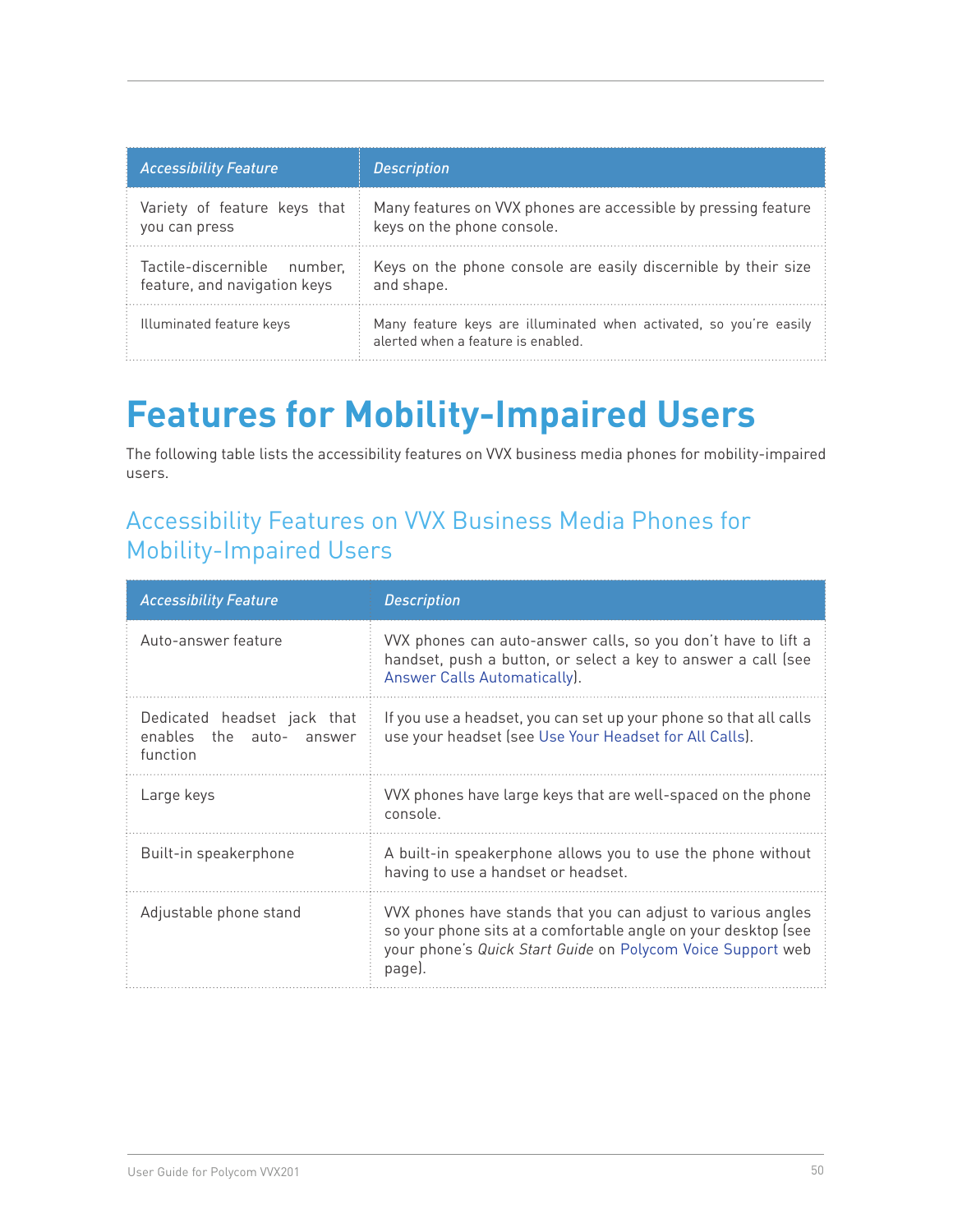# **Extend Your Phone's Capabilities with Accessories**

This section includes accessories and applications that you can use to extend your phone's capabilities. The following topics are included in this section:

- Using a Headset with Your Phone
- • Connecting a Wireless Adapter to Your Phone

# **Using a Headset with Your Phone**

You can connect an analog headset to your VVX 201 phone and use the headset to place and answer calls, handle all calls using a headset, and use electronic hookswitch (EHS). See *Feature Profile 37477: Using Headsets with Polycom Phones for a list of compatible* headsets.

This section includes the following topics on using headsets:

- Connecting a Headset
- Use Your Headset for All Calls
- • Using Electronic Hookswitch
- Disconnect Your Headset

## **Connecting a Headset**

For setup information on how to connect a headset to your phone, see the *Quick Start Guide for* your phone on the Business Media Phones Support page.

After you connect a headset to your phone, you can set up your phone to use the headset automatically when answering and placing calls. To enable this feature, see the section Use Your Headset for All Calls.

# **Use Your Headset for All Calls**

You can set up your phone so that all incoming and outgoing calls automatically use your headset. To use this feature, you must enable and activate Headset Memory Mode.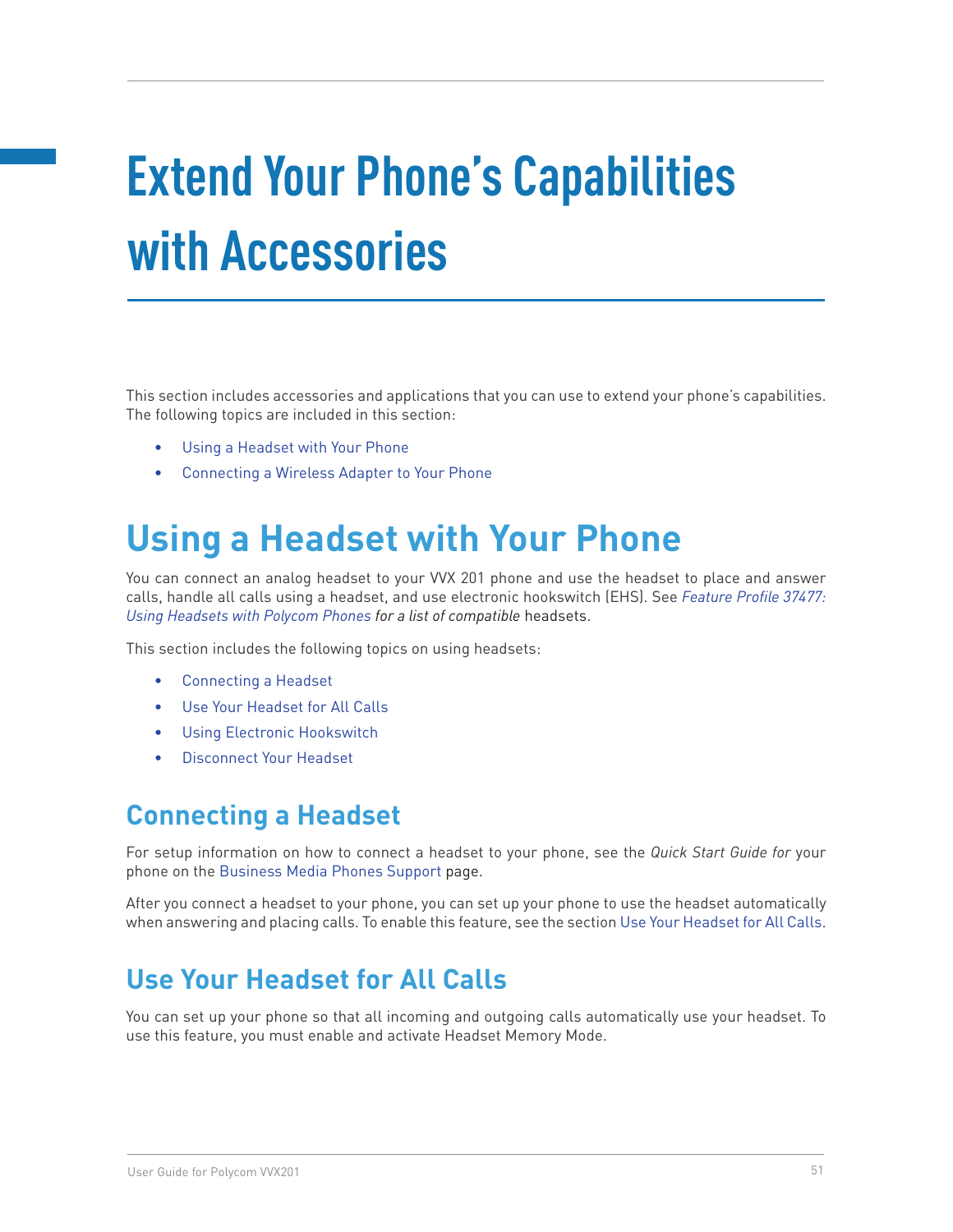# To enable and activate Headset Memory Mode:

- 1. Navigate to **Settings > Basic > Preferences > Headset > Headset Memory**.
- 2. From the **Headset Memory Mode** screen, select **Enabled**.
- 3. Press the headset key twice. The headset key flashes to indicate that Headset Memory Mode is now activated. All calls placed or answered on your phone use your headset automatically.

## Reactivate Headset Memory Mode

Switching to the speakerphone or the handset deactivates Headset Memory Mode.

#### To reactivate Headset Memory Mode:

Press the headset key twice.

# **Using Electronic Hookswitch**

When you use a headset that supports electronic hookswitch (EHS), you can place, answer, and end calls by using the controls on your headset. To use EHS, you need a headset that includes a serial control interface in addition to the standard analog headset jack (RJ-9) interface. The serial control interface requires an EHS adapter that you can purchase from your headset manufacturer.

Headsets that support EHS include a base unit that connects to your phone. The headset connects to the base unit wirelessly, which enables you to use your headset even if you're some distance away from your phone. Typically, you can work wirelessly up to 300 feet (91 meters) from your phone and still use the EHS controls. Check with your headset's user guide for the precise range restrictions.

See *Feature Profile 37477: Using Headsets with Polycom Phones* for a list of compatible headsets.

# Setting the Headset Base Unit Options

Before you connect your headset to your phone and use EHS, you need to set the following options for your specific headset model:

- For Jabra headsets, change the headset mode to **DHSG** on the headset base unit. For details, refer to your headset documentation or contact Jabra support.
- • For Plantronics headsets, change the coarse receive level to **3** and the transmit level to **B** on the headset base unit. For details, refer to the guide that comes with your headset.
- • For Sennheiser headsets, set the first DIP switch labeled **1** (DHSG) to the down position on the back of the headset base unit. For additional details, see your headset's documentation or contact Sennheiser support.

## Enable Electronic Hookswitch

After you set the base unit options for your headset and connect your headset to your phone, you can enable EHS.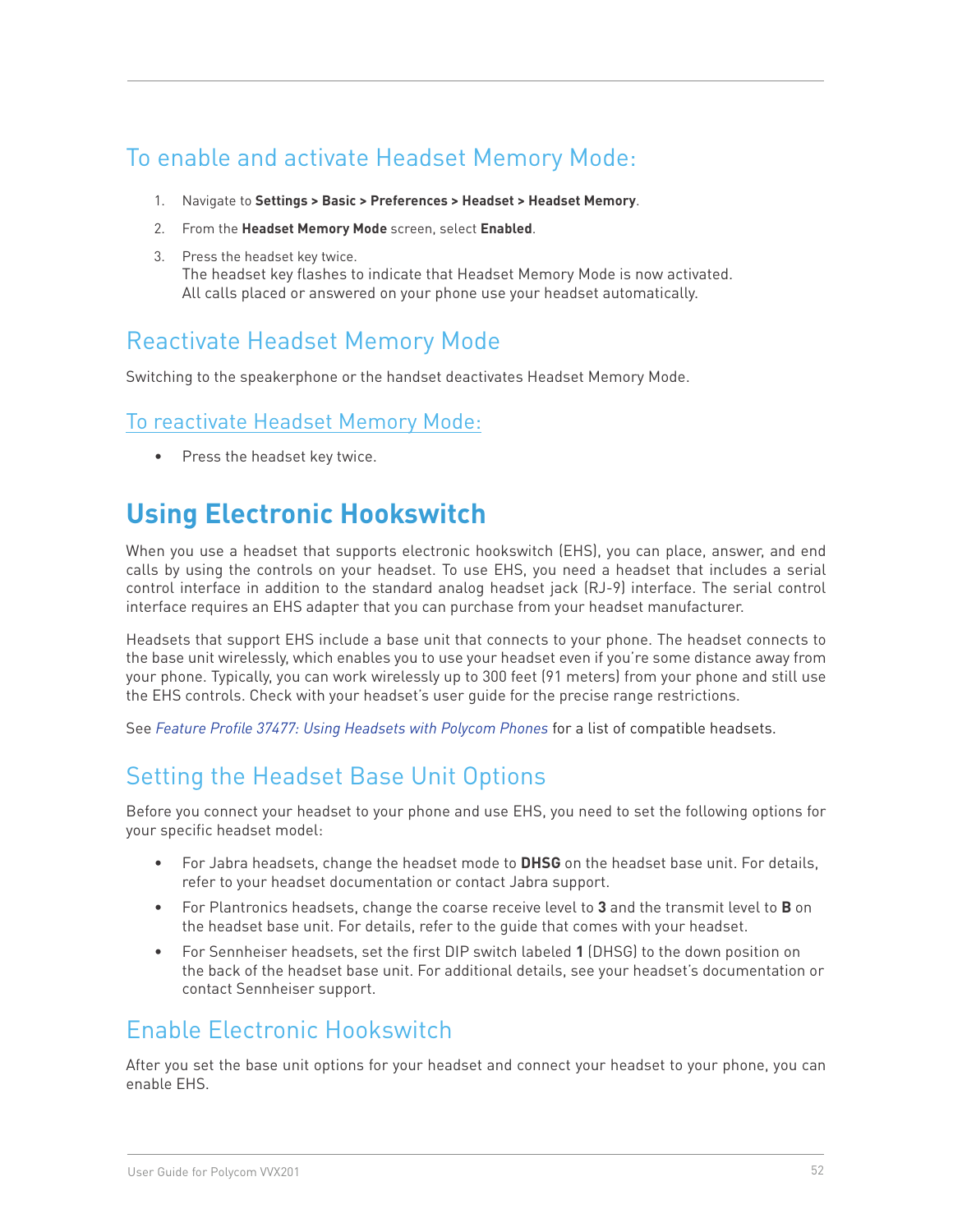#### To enable electronic hookswitch on your phone:

- 1. Connect your headset and EHS adapter to your phone. See the Quick Start Guide for your phone on Polycom Voice Support for information on connecting a headset to your phone.
- 2. Navigate to **Settings > Basic > Preferences > Headset > Hookswitch Mode**.
- 3. Select one of the below modes for your specific headset:
	- ª Choose **Jabra** if an EHS-compatible Jabra headset is attached with an EHS cable or adapter.
	- <sup> $\upphi$ </sup> Choose **Plantronics** if an EHS-compatible Plantronics headset is attached with an EHS cable or adapter.
	- ª Choose **Sennheiser** if an EHS-compatible Sennheiser headset is attached with an EHS cable or adapter. If your phone does not have a menu selection for Sennheiser, select **Jabra**  instead.
	- ª Choose **Regular Mode** (default) if another headset is attached.

#### Change the Headset Mode

Headsets that come with a docking station have two modes: soft phone and desk phone mode. In order for you to control your phone using your headset, your headset must be in soft phone mode. If you cannot operate the phone from your headset, it is possible your headset is in desk phone mode.

#### To change to headset mode:

• Press and hold the headset hookswitch until you hear a sound or message on the headset.

## Using Electronic Hookswitch

After you have followed the procedures for connecting your headset and enabled EHS, you can use the controls on your headset to answer, mute, and end calls. If supported on your headset, you can also place calls on hold. See your headset's user documentation for information on controlling calls from your headset.

When you are in an active call and you receive an incoming call, you cannot use the hookswitch control on your headset to place the active call on hold and answer the incoming call. Pressing the hookswitch control on the headset ends the active call and answers the incoming call. To place the existing call on hold and answer the incoming call, answer the call on your phone.

# **Disconnect Your Headset**

If you want to disconnect or change your headset, you need to properly detach your headset from your phone.

## To disconnect a headset:

- 1. Navigate to **Settings > Basic > Preferences > Headset > Hookswitch Mode**.
- 2. Select **Regular Mode**.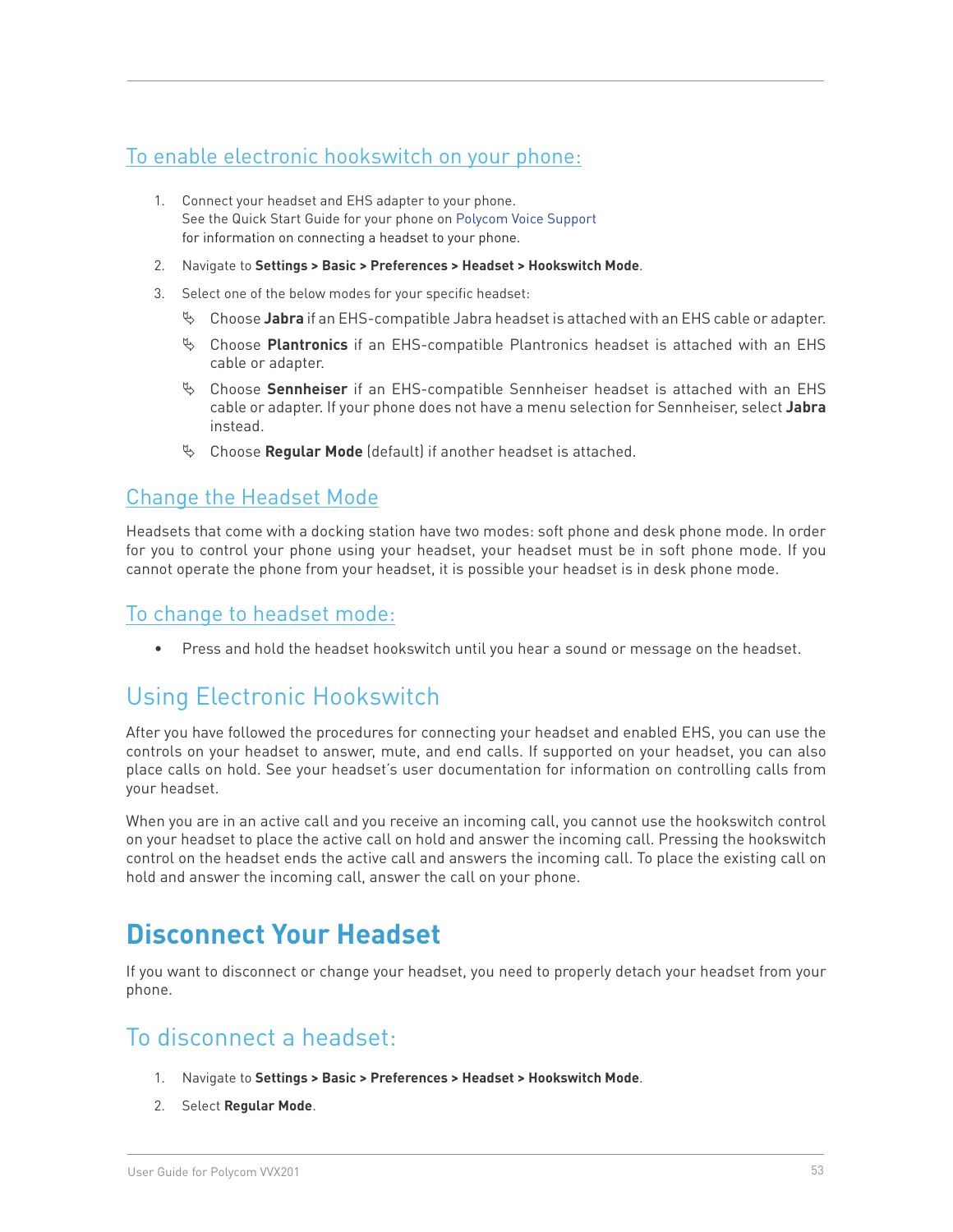3. Remove the EHS adapter from the serial port on the back of the phone.

# **Troubleshoot Audio and Echo Issues**

In some cases when you are using your headset, your contacts may experience audio or echo issues, such as feedback of your voice or of their own voice, during the call. If your contacts hear an echo during a call when using your headset, you need to enable echo cancellation on your phone.

To enable echo cancellation on your phone:

- 1. Navigate to **Settings > Basic > Preferences > Headset > Echo Cancellation**.
- 2. Select **Enabled**.

# **Connecting a Wireless Adapter to Your Phone**

The wireless adapter allows a desk phone to be used without a cord connecting it to the Wireless Transmitter. The range of the wireless adapter is 40 feet from the Wireless Transmitter.

# **Connect the Wireless Adapter**

This section takes you through the steps to connect a VVX phone to a Wi-Fi adapter. The wireless adaptor has its own power supply. Plug the phone's power cord into the short "power in" cord on the wireless adapter and then into the wall outlet. Then,

- 1. Plug the included LAN cable into the Wireless Adapter.
- 2. Plug the other end of the LAN cable into the back of the phone using the port.
- 3. Plug the Wireless Adapter long power cord into an outlet
- 4. Connect Power to the Desk Phone

Use the included power cord and plug one end into the back of the phone and the other end into the wall outlet. The phone will indicate that it is configuring itself. Once the phone has finished its configuration, it is ready to make and receive phone calls.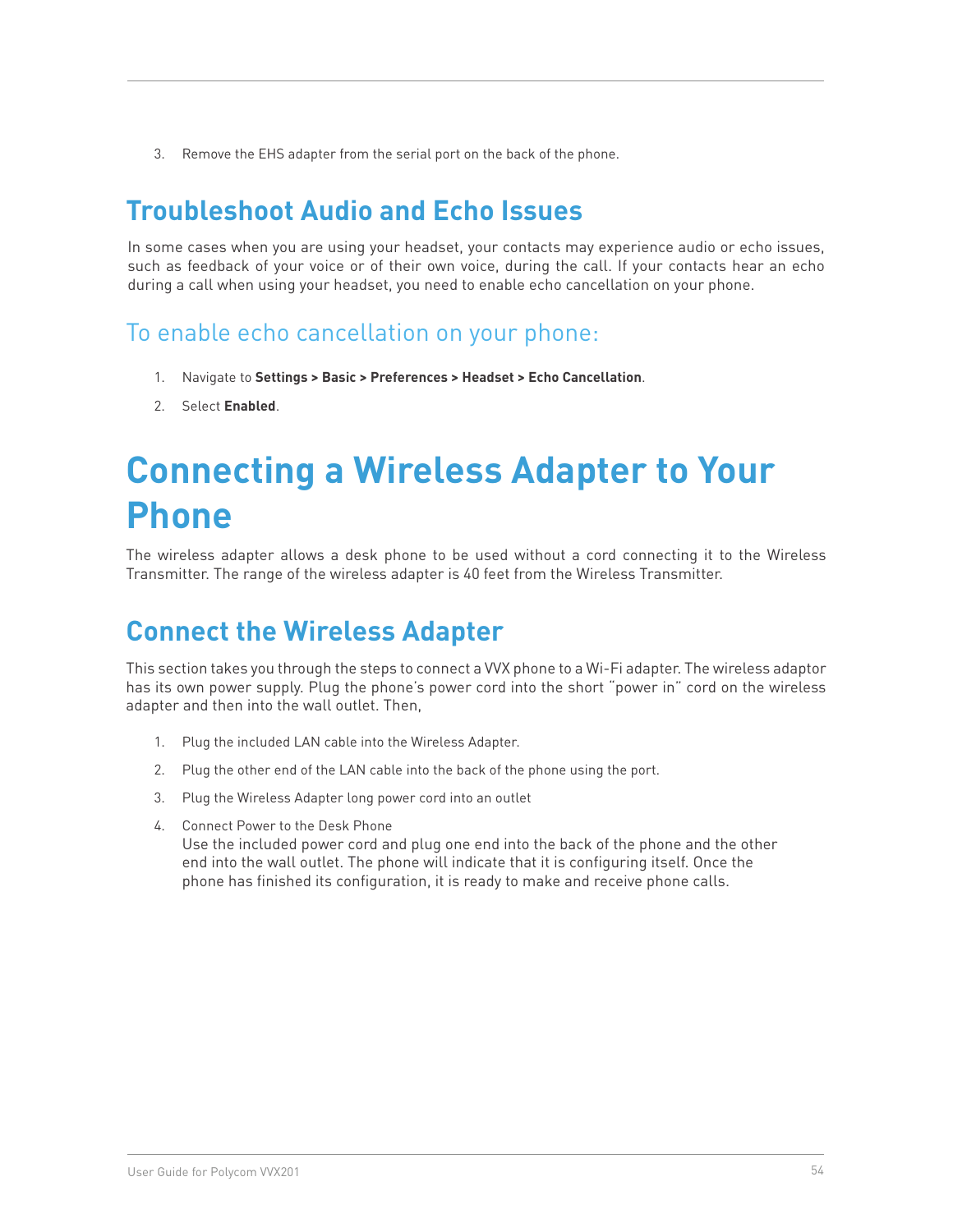# **Maintenance Tasks**

When your phone is unable to operate properly, you need to investigate or troubleshoot issues among other tasks your administrator may ask you to perform. This section shows you how to perform the following maintenance tasks:

- • Investigate Phone Warnings
- **Restart the Phone**
- Update the Phone Configuration
- Test Phone Hardware
- Clean the Touchscreen
- **View Software Details**
- Update the Phone Software
- Update Your Lync Phone Software

# **Investigate Phone Warnings**

When your phone is unable to perform certain tasks, a Warning icon  $\mathcal{P}_s$  is displayed in the status bar. The warning icon lets you know that your phone has one or more important issues. You can view details about the issues from the Warnings screen.

#### To view a detailed list of phone issues:

• Navigate to **Settings > Status > Diagnostics > Warnings**. The **Warnings** screen is displayed listing any phone issues.

# **Remove Warnings**

After you view the phone warnings, you can temporarily remove the Warning icon from the status bar. However, the warning still displays in the Warnings list until the issue is fixed. The Warning icon is displayed each time your phone has a warning that you haven't viewed.

#### To temporarily remove warnings:

• In the **Warnings** screen, select **Clear Icon** to remove the Warning icon from the status bar.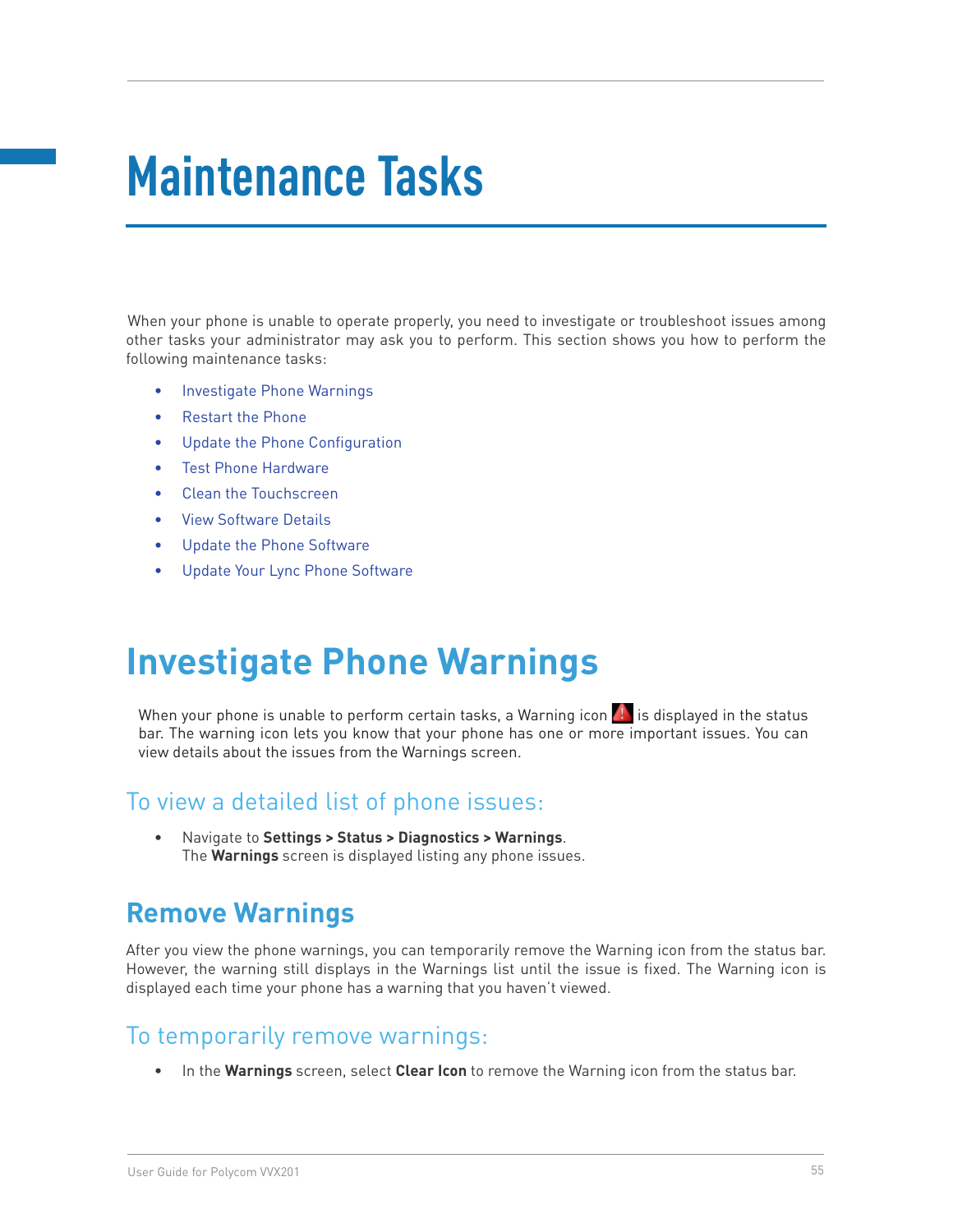# **Restart the Phone**

Your administrator or Support team may ask you to restart your phone if your phone malfunctions or to assist in troubleshooting.



#### **Caution: Restarting your phone**

Before you restart your phone, contact your system administrator. If your phone is malfunctioning, you may be able to restore normal operation without restarting the phone. In addition, your administrator may want to troubleshoot your phone before you restart it.

If you need to update your phone's configuration, don't restart your phone. Instead, see the section Update the Phone Configuration.

#### To restart the phone:

- 1. Navigate to **Settings > Basic > Restart Phone**. A confirmation message is displayed.
- 2. Select **Yes**. The restart process begins, and the process ends when the Home screen is displayed.

# **Update the Phone Configuration**

Your system administrator or Support team may ask you to update your phone configuration, which you can do without restarting your phone.

## To update your phone's configuration:

- 1. Navigate to **Settings > Basic > Update Configuration**. A confirmation message is displayed.
- 2. Select **Yes**.

The configuration is updated. Your phone may restart, depending on the phone settings that have changed.

# **Test Phone Hardware**

Your system administrator may ask you to access a diagnostics menu on your phone to test its hardware. You can test your phone's microphones, speaker, handset, third-party headset (if connected), keypad mappings, touchscreen, and LEDs. See your system administrator for instructions on how to perform these tests.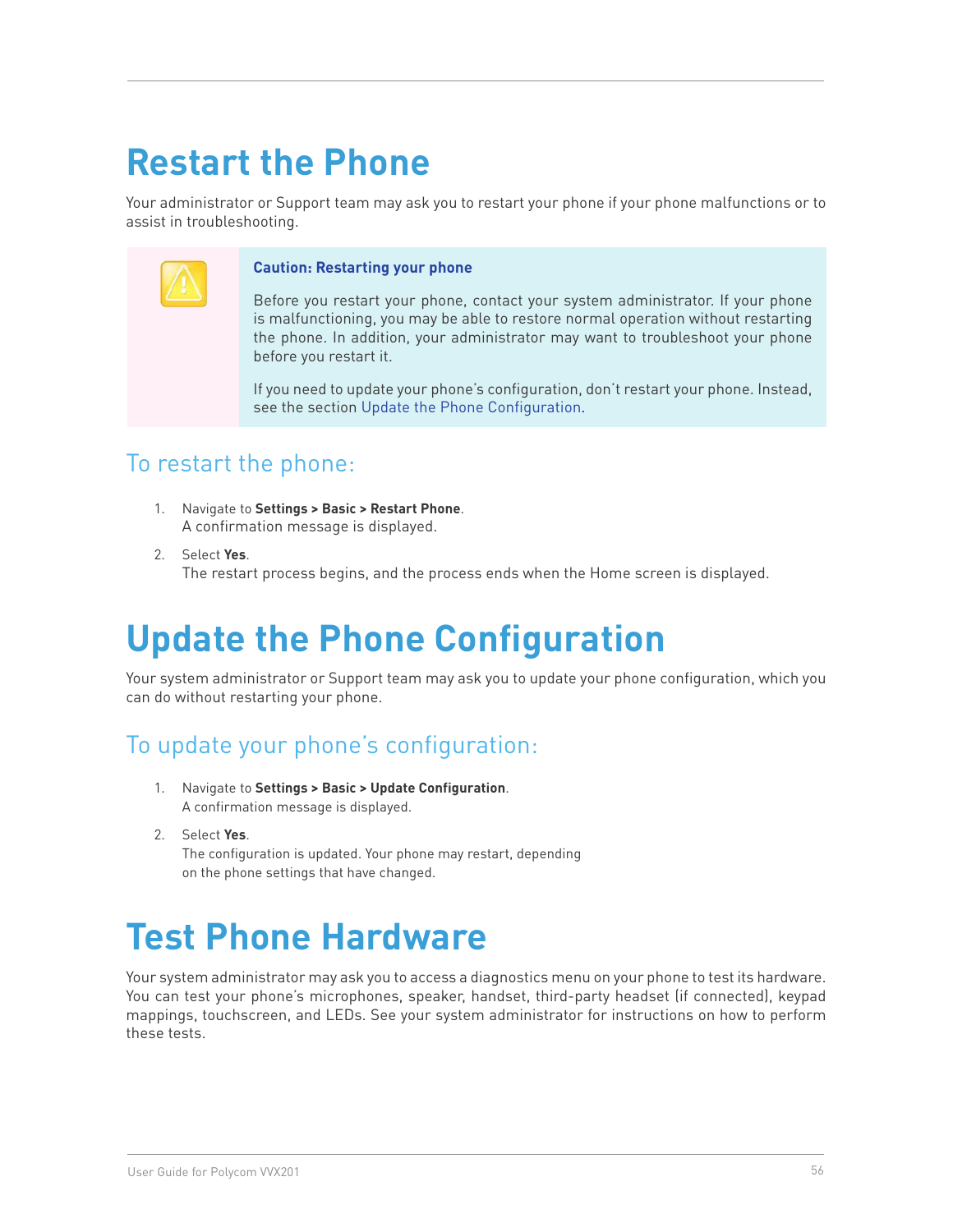### To test your phone hardware:

- 1. Navigate to **Settings > Status > Diagnostics > Test Hardware**.
- 2. From the **Test Hardware** screen, select one of the following:
	- ª **Audio Diagnostics**
	- ª **Keypad Diagnostics**
	- ª **Display Diagnostics**
	- ª **Touch Screen Diagnostics**
	- <sup> $\&$ </sup> Brightness Diagnostics
	- ª **LED Diagnostics**

#### **Notices**

# **Safety, Compliance, and Disposal Information**

# **Part 15 FCC Rules**

This device is compliant with Part 15 of the FCC Rules. Operation is subject to the following two conditions:

- This device may not cause harmful interference, and
- This device must accept any interferences received, including interference that may cause undesired operation.

# **Class B Digital Device or Peripheral**

**Note:** This equipment is tested and complies with the limits for a Class B digital device, pursuant to Part 15 of the FCC Rules. These limits are designed to provide reasonable protection against harmful interference in a residential installation. This equipment generates, uses, and can radiate radio frequency energy and, if not installed and used in accordance with the instructions, may cause harmful interference to radio communications. However, there is no guarantee that interference will not occur in a particular installation. If this equipment does cause harmful interference to radio or television reception, which can be determined by turning the equipment off and on, the user is encouraged to try to correct the interference by one or more of the following measures:

- Reorient or relocate the receiving antenna.
- Increase the separation between the equipment and receiver.
- Connect the equipment into an outlet on a circuit different from that to which the receiver is connected.
- Consult the dealer or an experienced radio/TV technician for help.